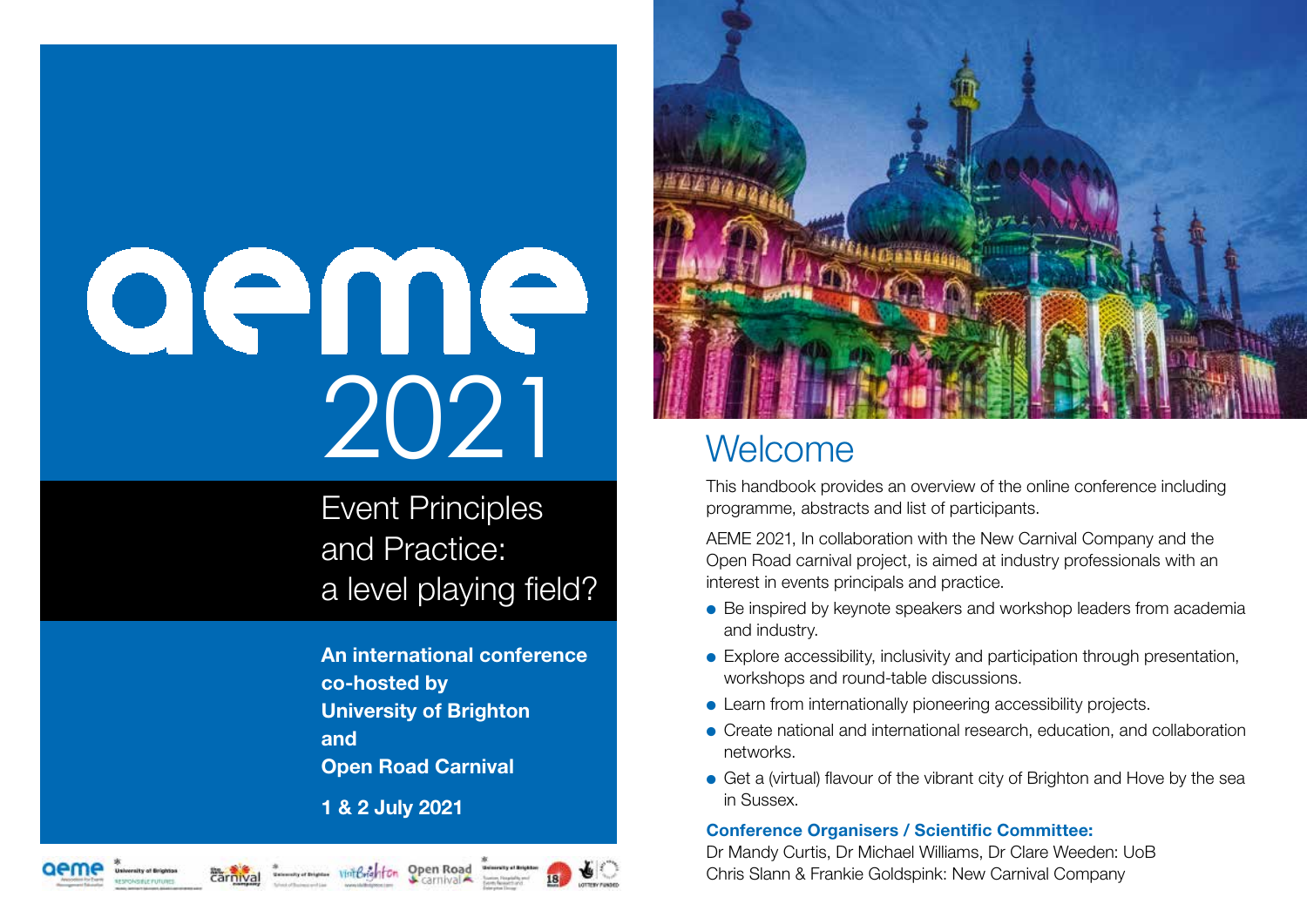# **Contents**

| Programme                                                                                | 4  |
|------------------------------------------------------------------------------------------|----|
| <b>Keynote Speakers</b>                                                                  |    |
| Professor Gayle McPherson, University of West Scotland                                   | 14 |
| Dr Ju Gosling FRSA, Together! 2012                                                       | 16 |
| Professor Marina Novelli, Professor of Tourism and<br>International Development          | 17 |
| Serge Attukwei Clottey, Founder 'Afrogallonism',<br>and 360LA Festival, Ghana            | 18 |
| Chris Slann, Frankie Goldpsink, New Carnival Company                                     | 19 |
| Paul Davies MBE, Founder & CEO,<br>Embaixadores da Alegria, Rio Carnival                 | 20 |
| Quentin 'BARABBAS' Woodside, Junkanoo World Museum 21<br>/ Barabbas & The Tribe, Bahamas |    |
| <b>Abstracts</b>                                                                         |    |
| ABSON, Dr Emma.                                                                          | 22 |
| ALBERT, Bernadette and Rev. DOWSON, Rev Ruth                                             | 23 |
| ALLEN, Rhonda                                                                            | 24 |
| BAXTER, Daniel; LEER, Claire and JONES, Steve<br>(BIMM Brighton)                         | 25 |
| <b>BEAUCHAMP, Charles</b>                                                                | 26 |
| BIRCHWOOD, Suzie; KOCH Jürg; BENINI, Manuela;<br><b>WEST, Harriet</b>                    | 27 |
| <b>BOSSEY, Adrian</b>                                                                    | 28 |
| BROWN, Dr Tim and EASON-BASSETT, Claire                                                  | 29 |
| <b>CHAMBERS, Kevin</b>                                                                   | 30 |
| <b>CLAYTON, Dr Diana</b>                                                                 | 31 |
| COWLEY, Dr Russell and EASON-BASSETT, Claire                                             | 32 |
| DAVIES, Dr Karen and GOUTHRO, Dr Mary Beth                                               | 33 |
| DENHOLM, Alison, GUTHRIE, Laura and HART, Jane                                           | 35 |
| DYER, Gina and EDMUNDS, Katy                                                             | 36 |
| FALLON, Paul; PAYNE, Amanda; SINGH, Amrit and<br>GAMMON, Sean                            | 37 |

| FLETCHER, Dr Thomas                                                                                                      | 38 |
|--------------------------------------------------------------------------------------------------------------------------|----|
| FLINN, Jenny                                                                                                             | 39 |
| FOX, Donna                                                                                                               | 40 |
| FRIEZE, Sasha                                                                                                            | 41 |
| GOATLEY-BIRCH, D and STRYDOM, Juanrie                                                                                    | 42 |
| GOSLING, Dr Ju FRSA, Together! 2012                                                                                      | 43 |
| GRACIA, Dr Rosaria                                                                                                       | 45 |
| GREBENAR, Dr Alex                                                                                                        | 46 |
| JACKSON, Dr Caroline; ZIGOMO, Dr Pamela;<br>DASHPER, Dr Kate; FLETCHER, Dr Thomas;<br>TATTERSALL, Jane and LAWS, Chantal | 47 |
| JACKSON, Dr Caroline                                                                                                     | 48 |
| JAIMANGAL-JONES, Dr Dewi; JACKSON, Dr. Caroline<br>and ROBERTSON, Dr Martin                                              | 49 |
| KERR, Dr Gary; STEWART, Hannah; SMITH, Dr Stephen<br>and ALI-KNIGHT, Prof. Jane                                          | 50 |
| KNILL-JONES, Simon                                                                                                       | 51 |
| LOEWENTHAL, Alexander Loewenthal<br>(Aka Alexander D Great)                                                              | 52 |
| McCULLOUGH, Nicola and PADGETT, Rebecca                                                                                  | 53 |
| MORGAN, James                                                                                                            | 54 |
| POPPA, Marina; HAGAN, Jackie; GREAVES, Glen;<br>BROCHE Phedra; BEL Mira                                                  | 55 |
| RAKIĆ, Dr Tijana                                                                                                         | 56 |
| STADLER, Raphaela, JEPSON, Allan, WALTERS, Trudie<br>and CAPELL-ABRA, Laura                                              | 57 |
| STRAUCH, Alexandra and GELLWEILER, Dr Susanne                                                                            | 58 |
| THOMPSON, Shabaka and WALDON, Marcus                                                                                     | 59 |
| <b>VASILEIOU, Fotios</b>                                                                                                 | 60 |
| VLACHOS, Dr Peter & NIAZ, Shahab                                                                                         | 62 |
| WALTERS, Dr Trudie, STADLER, Dr Raphaela and                                                                             |    |
| <b>JEPSON, Dr Allan</b>                                                                                                  | 63 |
| ZIGOMO, Dr Pamela                                                                                                        | 65 |
|                                                                                                                          |    |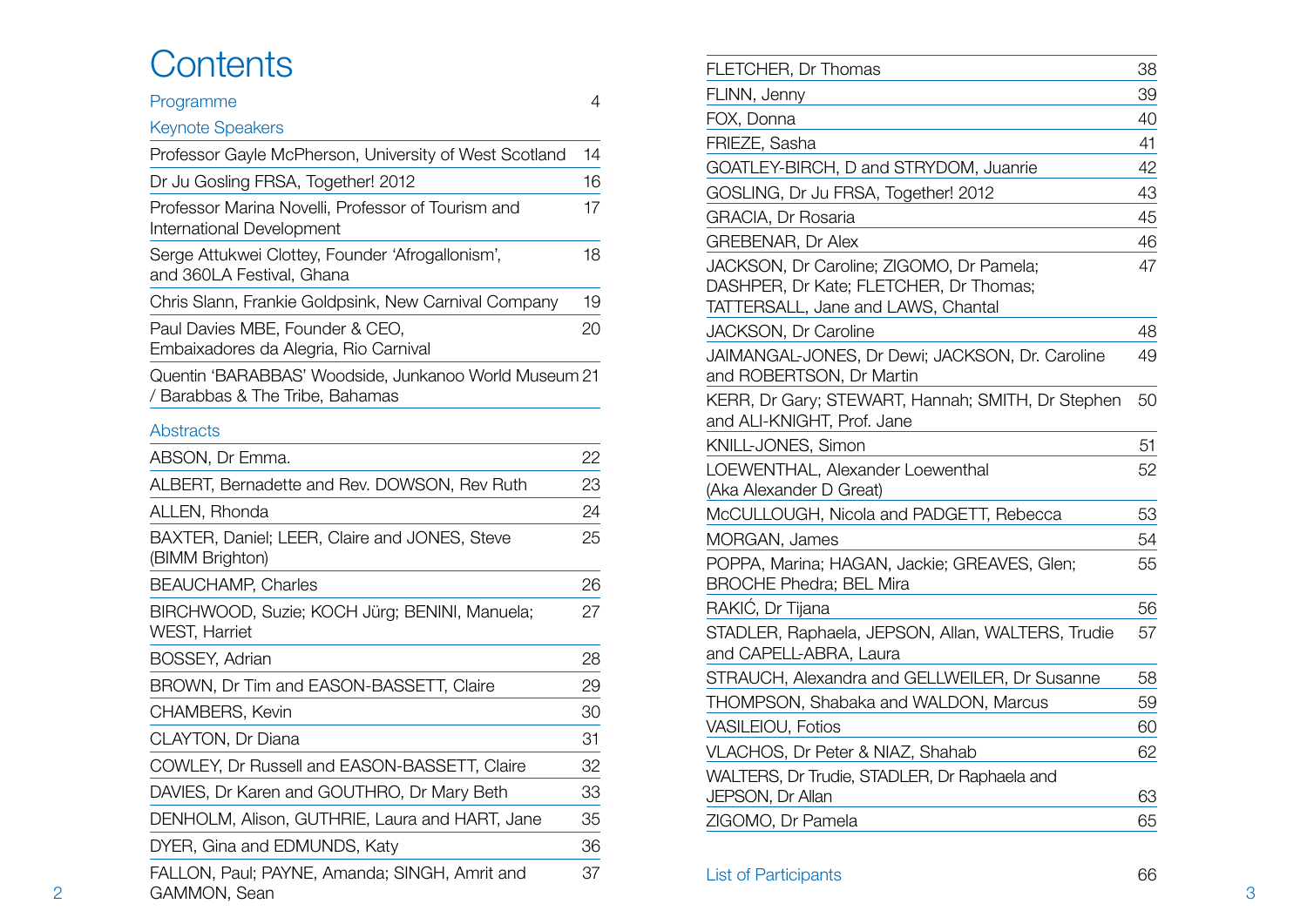# **AEME Conference**  1 & 2 July 2021 Online











家



Programme subject to change

#### Thursday 1 July 09:45–13:00

| 09:45                                       | <b>Arrival and networking</b>                                                                                                                                                                                                                                                                                                                                                                                                                                                   |                                                                                                                                                                                                                                                                                                                                                |                                                                                                                                                                                                                                                                                                                  |                                                                                                                                                                                                                                                                                                                                                                                                                           |  |
|---------------------------------------------|---------------------------------------------------------------------------------------------------------------------------------------------------------------------------------------------------------------------------------------------------------------------------------------------------------------------------------------------------------------------------------------------------------------------------------------------------------------------------------|------------------------------------------------------------------------------------------------------------------------------------------------------------------------------------------------------------------------------------------------------------------------------------------------------------------------------------------------|------------------------------------------------------------------------------------------------------------------------------------------------------------------------------------------------------------------------------------------------------------------------------------------------------------------|---------------------------------------------------------------------------------------------------------------------------------------------------------------------------------------------------------------------------------------------------------------------------------------------------------------------------------------------------------------------------------------------------------------------------|--|
| 10:00-10.20                                 | <b>Welcome and introductions</b><br><b>With BSL Interpreter</b><br><b>Professor Toni Hilton</b> , Dean of School of Business and Law, University of Brighton<br><b>Chris Slann</b> , Executive Director, New Carnival Company<br>Dr Mandy Curtis, University of Brighton                                                                                                                                                                                                        |                                                                                                                                                                                                                                                                                                                                                |                                                                                                                                                                                                                                                                                                                  |                                                                                                                                                                                                                                                                                                                                                                                                                           |  |
| 10:20-11.05                                 | Keynote speaker: Professor Gayle McPherson, Director of the Centre for Culture, Sport and Events, University of West Scotland<br>Accessible events: a progressive opportunity for public policy<br><b>Chair: Dr Michael Williams</b><br><b>With BSL Interpreter</b>                                                                                                                                                                                                             |                                                                                                                                                                                                                                                                                                                                                |                                                                                                                                                                                                                                                                                                                  |                                                                                                                                                                                                                                                                                                                                                                                                                           |  |
| 11.05-11.50<br>11.50-11.55                  | Keynote speaker: Dr Ju Gosling, FRSA, Artistic Director Together! 2012 CIC<br>Inclusion in the age of Covid-19<br><b>Chair: Adrian Bossey</b><br><b>With BSL Interpreter</b>                                                                                                                                                                                                                                                                                                    |                                                                                                                                                                                                                                                                                                                                                |                                                                                                                                                                                                                                                                                                                  |                                                                                                                                                                                                                                                                                                                                                                                                                           |  |
|                                             | <b>BREAK</b>                                                                                                                                                                                                                                                                                                                                                                                                                                                                    |                                                                                                                                                                                                                                                                                                                                                |                                                                                                                                                                                                                                                                                                                  |                                                                                                                                                                                                                                                                                                                                                                                                                           |  |
| 11:55-13.00                                 | Room 1                                                                                                                                                                                                                                                                                                                                                                                                                                                                          | Room <sub>2</sub>                                                                                                                                                                                                                                                                                                                              | Room <sub>3</sub>                                                                                                                                                                                                                                                                                                | <b>BSL Interpreter</b><br>Room 4                                                                                                                                                                                                                                                                                                                                                                                          |  |
| <b>Breakout 1</b><br><b>Parallel papers</b> | Shahab Niaz,<br><b>Dr Peter Vlachos</b><br>Disability and football fan<br>experience: a comparative<br>analysis of disabled attendees<br>and sports venue staff.<br><b>Adrian Bossey</b><br>Accessibility All Areas?<br>UK Live music industry per-<br>ceptions of current practice<br>and information and com-<br>munication technology im-<br>provements to accessibility for<br>music festival attendees who<br>are Deaf or disabled.<br><b>Chair: Dr Ioannis Pantelidis</b> | Dr Diana Clayton<br>Graduate employability in<br>(UK) tourism, hospitality and<br>events: A reflection on HE,<br>student and industry's tripar-<br>tite perspective and practise.<br>Dr Caroline Jackson,<br><b>BVEP</b><br>The policy and practice of DEI<br>in UK events.<br><b>Chair: Dr Francisca</b><br><b>Farache Aureliano Da Silva</b> | <b>Dr Rosaria Gracia</b><br>Carnival on the Road - Where<br>is the focus to guarantee<br>inclusive practise?<br><b>Rhonda Allen</b><br>Carnival Culture and inclusion:<br>Accessing the experiences<br>of Disabled and Ethnically<br>Diverse Carnivalists.<br><b>Chair: Dr Rodrigo Lucena</b><br><b>De Mello</b> | Suzie Birchwood,<br><b>Art Shape</b><br><b>Co-hosts:</b><br>Prof. Jürg Koch,<br>Manuela Benini,<br><b>Harriet West</b><br>Does application of the<br>principles of Universal Design<br>to carnival parade piece<br>production positively impact<br>on access to (and quality<br>of participant experience in)<br>rehearsals, Mas Camps and/<br>or processions for disabled<br>performers?<br><b>Chair: Dr Tola Dabiri</b> |  |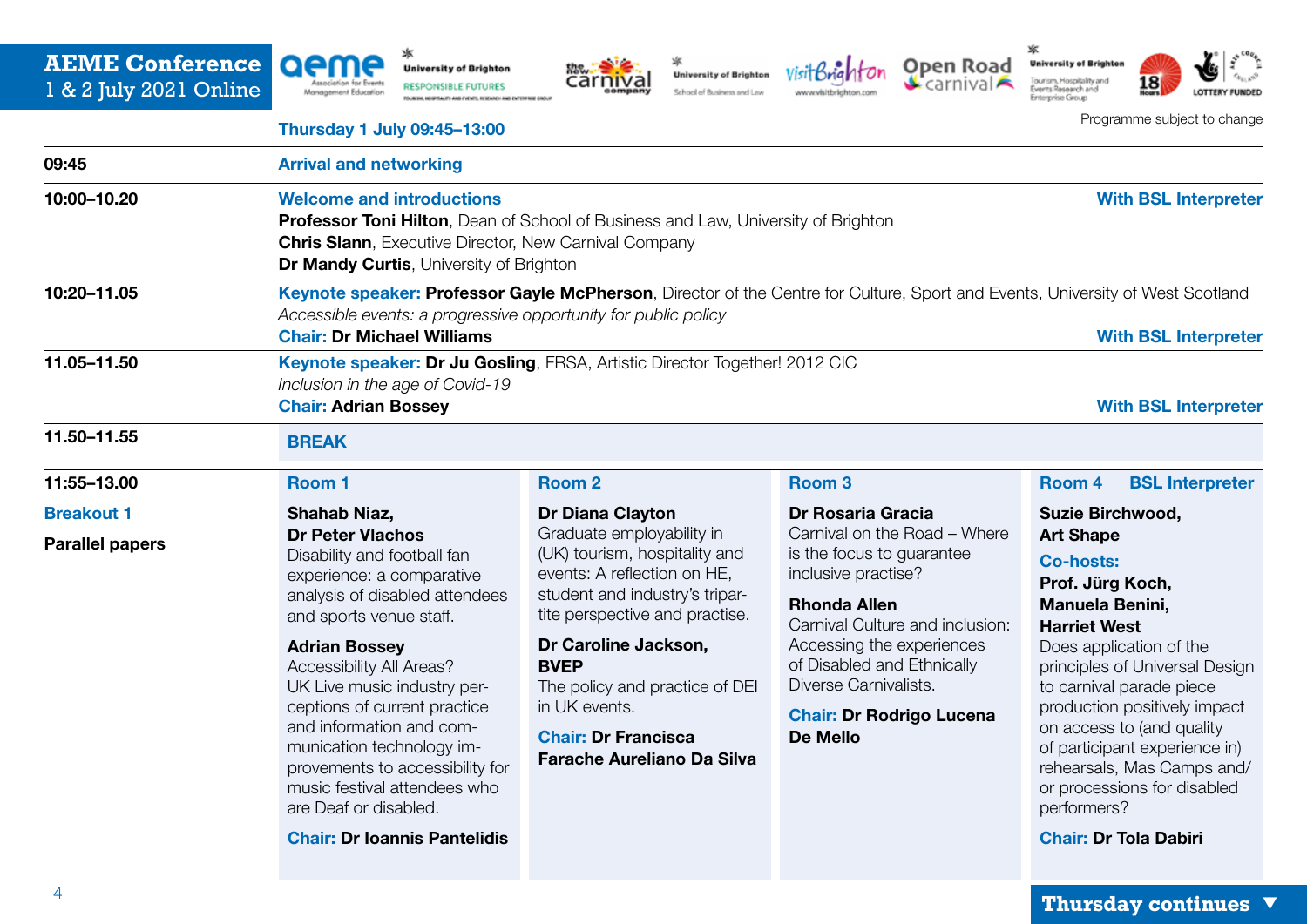| <b>Lunchtime sessions:</b>       |                                                                                                                                                     |                                                                                                                                        |                                                                                                                                                                                                                                                                                                                                                                                               |
|----------------------------------|-----------------------------------------------------------------------------------------------------------------------------------------------------|----------------------------------------------------------------------------------------------------------------------------------------|-----------------------------------------------------------------------------------------------------------------------------------------------------------------------------------------------------------------------------------------------------------------------------------------------------------------------------------------------------------------------------------------------|
| <b>Brighton Pier: Publishers</b> |                                                                                                                                                     |                                                                                                                                        |                                                                                                                                                                                                                                                                                                                                                                                               |
|                                  |                                                                                                                                                     |                                                                                                                                        |                                                                                                                                                                                                                                                                                                                                                                                               |
| Room 1                           | Room <sub>2</sub>                                                                                                                                   | Room <sub>3</sub>                                                                                                                      | Room 4<br><b>BSL Interpreter</b>                                                                                                                                                                                                                                                                                                                                                              |
| <b>Jenny Flinn</b>               | Dr Karen Davies,                                                                                                                                    | <b>Bernadette Albert,</b>                                                                                                              | Gina Dyer,                                                                                                                                                                                                                                                                                                                                                                                    |
|                                  | Dr Mary Beth Gouthro                                                                                                                                | <b>Rev. Ruth Dowson</b>                                                                                                                | Katy Edmunds,                                                                                                                                                                                                                                                                                                                                                                                 |
| in the development and           | Poverty: Issues of Access.                                                                                                                          | Assessment: Teaching events                                                                                                            | <b>New Carnival Company</b>                                                                                                                                                                                                                                                                                                                                                                   |
| Delivery of Events               | Dr Emma Abson                                                                                                                                       | management with a focus on                                                                                                             | <b>Co-hosts:</b><br><b>Sarah-Louise McEvoy,</b>                                                                                                                                                                                                                                                                                                                                               |
|                                  | No more heroes anymore -                                                                                                                            |                                                                                                                                        | Ciara Russell,                                                                                                                                                                                                                                                                                                                                                                                |
| The Knowledge Exchange           | in events.                                                                                                                                          |                                                                                                                                        | <b>Ryan Small</b><br>The Journey to the Road.                                                                                                                                                                                                                                                                                                                                                 |
| Experience.                      | <b>Chair: Dr Caroline Jackson</b>                                                                                                                   | Amrit Singh,                                                                                                                           | <b>Chair:</b>                                                                                                                                                                                                                                                                                                                                                                                 |
| <b>Chair: Jane Tattersall</b>    |                                                                                                                                                     |                                                                                                                                        | <b>Wil Joseph-Loewanthal</b>                                                                                                                                                                                                                                                                                                                                                                  |
|                                  |                                                                                                                                                     | Insights into the work of end-                                                                                                         |                                                                                                                                                                                                                                                                                                                                                                                               |
|                                  |                                                                                                                                                     |                                                                                                                                        |                                                                                                                                                                                                                                                                                                                                                                                               |
|                                  |                                                                                                                                                     |                                                                                                                                        |                                                                                                                                                                                                                                                                                                                                                                                               |
|                                  |                                                                                                                                                     |                                                                                                                                        |                                                                                                                                                                                                                                                                                                                                                                                               |
|                                  |                                                                                                                                                     |                                                                                                                                        | i360: Teaching & Learning                                                                                                                                                                                                                                                                                                                                                                     |
|                                  |                                                                                                                                                     |                                                                                                                                        |                                                                                                                                                                                                                                                                                                                                                                                               |
|                                  | A Critical Examination of the<br>Role of Industry Collaboration<br>Management Education.<br><b>James Morgan</b><br><b>Brighton Pier: Publishers</b> | Festival Participation and<br>The use of shared leadership<br><b>Networking rooms (not facilitated):</b><br><b>The Lanes: Carnival</b> | <b>The Lanes: Calypso Workshop</b><br>Brighton Pavilion: Priya Narain (EMA) and Naomi Hollas (Event Grads) - Future Event Leaders<br>Developing the Cultural Risk<br>diverse faith communities.<br>Paul Fallon,<br>Amanda Payne,<br><b>Sean Gammon</b><br>'Lest we be forgotten' -<br>of-life event service providers.<br><b>Chair: Dr Clare Weeden</b><br><b>Brighton Pavilion: Research</b> |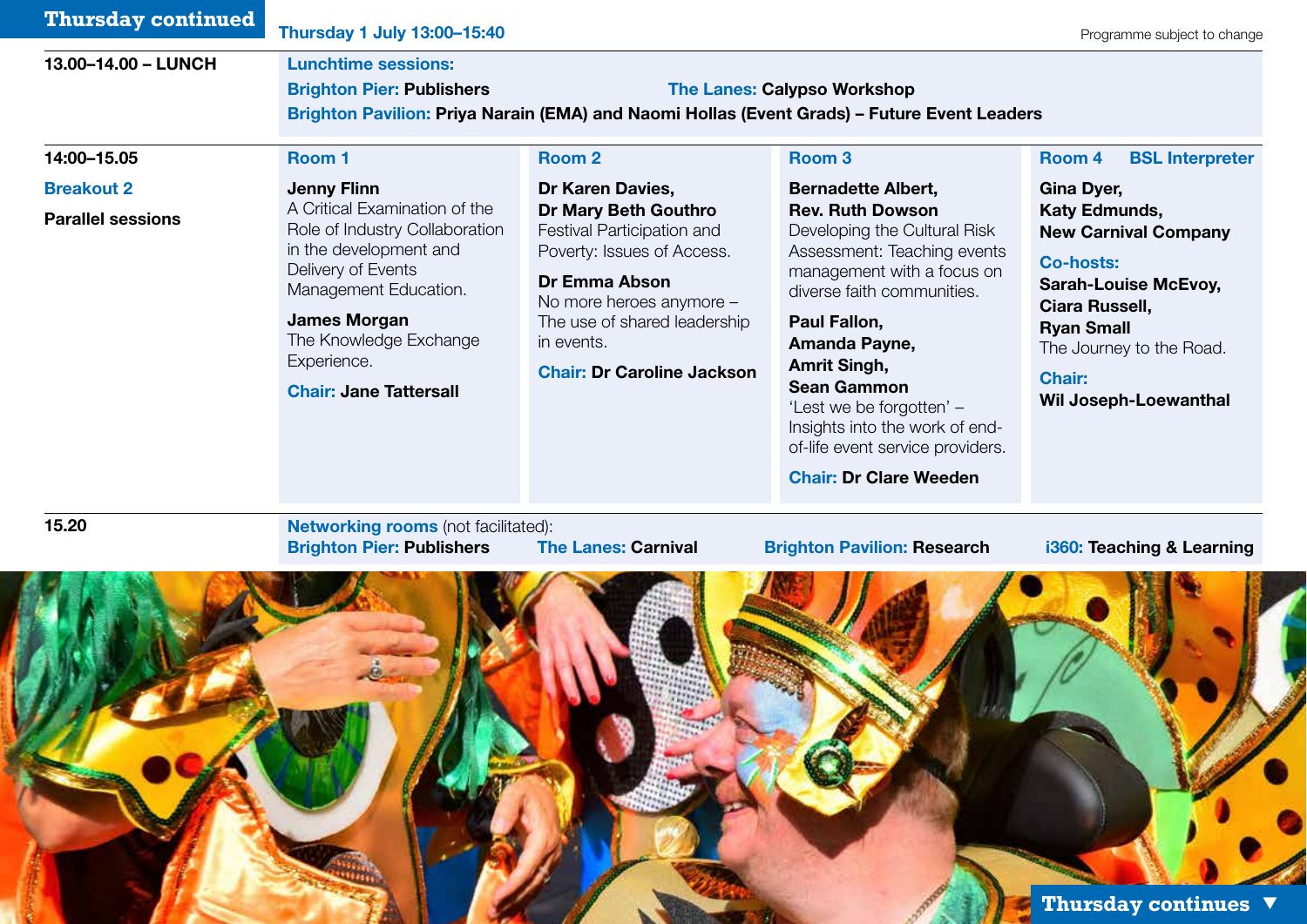| <b>Thursday continued</b>                                                                                               | Thursday 1 July 15:40-19:30                                                                                                                                                                                                                                                                                                                                                                                                                                                                                                                    |                                                                                                                                                                                                                                                                                                                                            |                                                                                                                                                                                                                                                                                                                 |                                                                                                                                                                                                                                                                                                                                                                                                               | Programme subject to change                                                                                                                                                                                                                                                                                                                                                                                                                                                                                                                        |
|-------------------------------------------------------------------------------------------------------------------------|------------------------------------------------------------------------------------------------------------------------------------------------------------------------------------------------------------------------------------------------------------------------------------------------------------------------------------------------------------------------------------------------------------------------------------------------------------------------------------------------------------------------------------------------|--------------------------------------------------------------------------------------------------------------------------------------------------------------------------------------------------------------------------------------------------------------------------------------------------------------------------------------------|-----------------------------------------------------------------------------------------------------------------------------------------------------------------------------------------------------------------------------------------------------------------------------------------------------------------|---------------------------------------------------------------------------------------------------------------------------------------------------------------------------------------------------------------------------------------------------------------------------------------------------------------------------------------------------------------------------------------------------------------|----------------------------------------------------------------------------------------------------------------------------------------------------------------------------------------------------------------------------------------------------------------------------------------------------------------------------------------------------------------------------------------------------------------------------------------------------------------------------------------------------------------------------------------------------|
| 15:40-16:45<br><b>Breakout 3</b><br><b>Parallel papers</b>                                                              | Room 1<br><b>Dr Thomas Fletcher</b><br><b>Co-authors:</b><br><b>Neil Ormerod,</b><br><b>Lucy McCombes,</b><br>Jim McKenna,<br><b>Jennifer Rawson &amp;</b><br><b>Gareth Jenkins</b><br>'Event Decentring':<br>And Implementation<br>Science Approach to<br>maximising event social<br>impact.<br>Dr Caroline Jackson,<br>Dr Pamela Zigomo,<br>Dr Kate Dashper,<br><b>Dr Thomas Fletcher,</b><br>Jane Tattershall,<br><b>Chantal Laws,</b><br>Diversity, Equity &<br>Inclusion in the work of<br>AEME members.<br><b>Chair: Dr Tijana Rakić</b> | Room <sub>2</sub><br><b>Kevin Chambers</b><br>Metamorphosis:<br>A Cross-Cultural<br>Creative Collaboration.<br><b>Alexander</b><br><b>Loewanthal</b><br>(aka Alex D Great)<br>The beneficial effects<br>of Calypso for people<br>living with Dementia.<br><b>Chair:</b><br><b>Dr Adam Jones</b>                                            | Room <sub>3</sub><br><b>Charles Beauchamp,</b><br><b>Mandinga Arts</b><br>Lifting the Veil.<br>Alison Denholm,<br><b>City Arts</b><br><b>Co-hosts:</b><br>Laura Guthrie,<br><b>Jane Hart</b><br>Dancing Mobiles -<br>Flamingo Puppets for<br>Shopmobility Scooters.<br><b>Chair:</b><br><b>Fotios Vasileiou</b> | Room 4<br><b>BSL Interpreter</b><br>Marina Poppa,<br><b>Callaloo Carnival</b><br><b>Arts</b><br><b>Co-presenters:</b><br>Jackie Hagan,<br><b>Glen Greaves,</b><br><b>Phedra Broche</b><br>How can access<br>be embedded into<br>Carnival Masquerades?<br>- using access<br>riders as a tool to<br>improve outcomes<br>for professional and<br>community Carnival<br>Artists.<br><b>Chair: Dr Nigel Jarvis</b> | Room <sub>5</sub><br>Dr Gary Kerr,<br><b>Hannah Stewart,</b><br>Dr Stephen Smith,<br>Prof. Jane Ali-Knight<br>The 'Senses<br>Framework': A<br>relationship-centred<br>approach to co-<br>producing dementia<br>events in order to allow<br>people to live well after<br>a dementia diagnosis.<br><b>Deborah</b><br>Goatley-Birch,<br>Juanrie Strydom<br><b>Disability Awareness</b><br>and accessibility:<br>How including digital<br>elements within<br>public events can be<br>beneficial and inclusive<br>to all.<br><b>Chair: Glenn Bowdin</b> |
| 16.45 - BREAK                                                                                                           | <b>Networking rooms (not facilitated):</b><br><b>Brighton Pier: Publishers</b>                                                                                                                                                                                                                                                                                                                                                                                                                                                                 | <b>The Lanes: Carnival</b>                                                                                                                                                                                                                                                                                                                 |                                                                                                                                                                                                                                                                                                                 | <b>Brighton Pavilion: Research</b>                                                                                                                                                                                                                                                                                                                                                                            | i360: Teaching & Learning                                                                                                                                                                                                                                                                                                                                                                                                                                                                                                                          |
| 17:30-19:30<br><b>Evening</b><br>programme<br><b>Host:</b><br><b>Felix Le Freak</b><br>(Left)<br><b>Public</b><br>Event | The Making of Alegria Samba School<br><b>19:15 Facilitated networking room</b>                                                                                                                                                                                                                                                                                                                                                                                                                                                                 | 17:30 Welcome Professor Debra Humphris (Vice Chancellor) and<br><b>Professor Marina Novelli</b> (Responsible Futures), University of Brighton<br>Working towards diverse and accessible events in Ghana<br>19.00: Q&A with New Carnival Company and Serge Attukwei Clottey,<br><b>Chairs: Professor Marina Novelli and Dr Mandy Curtis</b> | 18.15: Serge Attukwei Clottey, Founder 'Afrogallonism' and 360LA Festival, Ghana                                                                                                                                                                                                                                | 17.45: Chris Slann, Frankie Goldspink, New Carnival Company & Yetta Elkins, VIVA Carnival Club With BSL Interpreter                                                                                                                                                                                                                                                                                           | <b>With BSL Interpreter</b>                                                                                                                                                                                                                                                                                                                                                                                                                                                                                                                        |

**Control**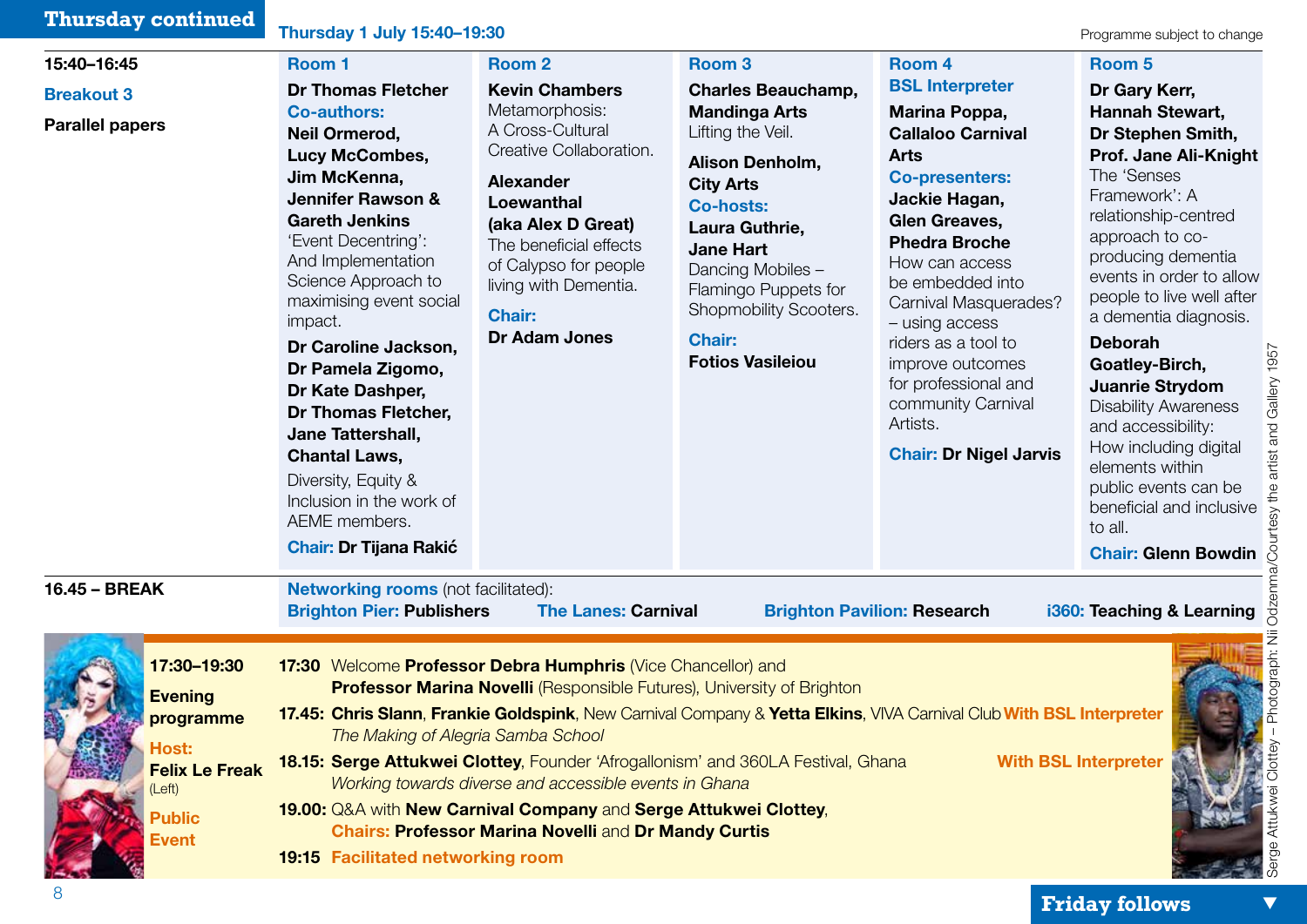| <b>Friday programme</b> |                                                                                                                                                                                                                                                                                           |                                                                                                                                                                                                                                                                                                                                                                 |                                                                                                                                                                                                                                                                                                                                                          |                                                                                                                                                                                                                                 |                                                                                                                                                                                                                                                                                                                                                                                 |
|-------------------------|-------------------------------------------------------------------------------------------------------------------------------------------------------------------------------------------------------------------------------------------------------------------------------------------|-----------------------------------------------------------------------------------------------------------------------------------------------------------------------------------------------------------------------------------------------------------------------------------------------------------------------------------------------------------------|----------------------------------------------------------------------------------------------------------------------------------------------------------------------------------------------------------------------------------------------------------------------------------------------------------------------------------------------------------|---------------------------------------------------------------------------------------------------------------------------------------------------------------------------------------------------------------------------------|---------------------------------------------------------------------------------------------------------------------------------------------------------------------------------------------------------------------------------------------------------------------------------------------------------------------------------------------------------------------------------|
|                         | Friday 2 July: 09:15-13:50                                                                                                                                                                                                                                                                |                                                                                                                                                                                                                                                                                                                                                                 |                                                                                                                                                                                                                                                                                                                                                          |                                                                                                                                                                                                                                 | Programme subject to change                                                                                                                                                                                                                                                                                                                                                     |
| 09:15                   |                                                                                                                                                                                                                                                                                           | <b>AEME AGM and discussion</b>                                                                                                                                                                                                                                                                                                                                  |                                                                                                                                                                                                                                                                                                                                                          |                                                                                                                                                                                                                                 |                                                                                                                                                                                                                                                                                                                                                                                 |
| 10:10-10.55             | <b>Chair: Dr Clare Weeden</b>                                                                                                                                                                                                                                                             | <b>Welcome to Day Two: Dr Mandy Curtis</b><br><b>With BSL Interpreter</b><br>Keynote speaker: Paul Davies - Embaixadores da Alegria, Rio Carnival - Social and Emotional Inclusion in Brazil<br><b>With BSL Interpreter</b>                                                                                                                                     |                                                                                                                                                                                                                                                                                                                                                          |                                                                                                                                                                                                                                 |                                                                                                                                                                                                                                                                                                                                                                                 |
| 10:55-11.40             | Junkanoo: The Uphill Climb for Disabled People<br><b>Chair: Chris Slann</b>                                                                                                                                                                                                               | Keynote speaker: Quentin 'Barabbas' Woodside - Junkanoo World Museum/Barabbas & The Tribe, Bahamas                                                                                                                                                                                                                                                              |                                                                                                                                                                                                                                                                                                                                                          |                                                                                                                                                                                                                                 | <b>With BSL Interpreter</b>                                                                                                                                                                                                                                                                                                                                                     |
| 11.40 - BREAK           | <b>Networking rooms (not facilitated):</b><br><b>Brighton Pier: Publishers</b>                                                                                                                                                                                                            | <b>The Lanes: Carnival</b>                                                                                                                                                                                                                                                                                                                                      |                                                                                                                                                                                                                                                                                                                                                          | <b>Brighton Pavilion: Research</b>                                                                                                                                                                                              | i360: Teaching & Learning                                                                                                                                                                                                                                                                                                                                                       |
| $12:00 - 13:05$         | Room 1                                                                                                                                                                                                                                                                                    | Room <sub>2</sub>                                                                                                                                                                                                                                                                                                                                               | Room <sub>3</sub>                                                                                                                                                                                                                                                                                                                                        | Room 4                                                                                                                                                                                                                          | Room <sub>5</sub>                                                                                                                                                                                                                                                                                                                                                               |
| <b>Breakout 4</b>       | <b>Daniel Baxter,</b>                                                                                                                                                                                                                                                                     | <b>Dr Russell Cowley</b>                                                                                                                                                                                                                                                                                                                                        | Dr Dewi Jaimangal-<br>Jones,                                                                                                                                                                                                                                                                                                                             | <b>BSL Interpreter</b>                                                                                                                                                                                                          | Dr Allan Jepson,                                                                                                                                                                                                                                                                                                                                                                |
| <b>Parallel papers</b>  | <b>Claire Leer</b><br><b>Steve Jones</b><br>Dragging Up the Night.<br>The changing dynamic<br>at UK drag events.<br><b>Dr Alex Grebenar</b><br>Dragging Up the<br>Night. The lure of vinyl:<br>spinning open decks<br>events for well being<br>outcomes.<br><b>Chair: Dr Nigel Jarvis</b> | <b>Claire Eason-Bassett</b><br>Crosschecked by<br>Covid.<br>Nicola McCullough,<br><b>Rebecca Padgett</b><br>How can learning and<br>teaching pedagogy in<br>events management<br>education positively<br>develop belonging,<br>participation,<br>confidence and work<br>readiness. A case<br>study approach.<br><b>Chair:</b><br><b>Dr Mary Beth</b><br>Gouthro | Dr Caroline Jackson,<br><b>Dr Martin Robertson</b><br>Building resilience and<br>future proofing events<br>education.<br>Alexandra Strauch,<br>& Dr Susanne<br><b>Gellweiler</b><br>The Impacts of<br>COVID-19 on the<br>Meeting Industry - an<br><b>Exploration of German</b><br>Conference Organisers<br>perspectives.<br><b>Chair: Dr Tola Dabiri</b> | Dr Ju Gosling, FRSA<br>Together! 2012<br>How can we work<br>within Tobagon and<br><b>Trinidadian Mas</b><br>traditions to increase<br>participation in Carnival<br>by Disabled people?<br><b>Chair:</b><br><b>Adrian Bossey</b> | <b>Laura Capell-Abra</b><br>Take an interest in<br>what's going on,<br>ask how I'm feeling:<br>improving mental<br>health and wellbeing in<br>the events industry.<br><b>Dr Trudie Walters,</b><br>Dr Raphaela Stadler<br><b>Positive Power:</b><br>events as temporary<br>sites of power<br>which "empower"<br>marginalised groups.<br><b>Chair:</b><br><b>Dr Karen Davies</b> |
| 13.05-13.50 - LUNCH     | <b>Lunchtime sessions:</b><br><b>Brighton Pier: Publishers</b>                                                                                                                                                                                                                            | Brighton Pavilion: James Lemon, Otolo & Claire Leer, University of Northampton i360: Caroline Jackson DEI                                                                                                                                                                                                                                                       |                                                                                                                                                                                                                                                                                                                                                          | <b>The Lanes: Jenny Flinn</b>                                                                                                                                                                                                   |                                                                                                                                                                                                                                                                                                                                                                                 |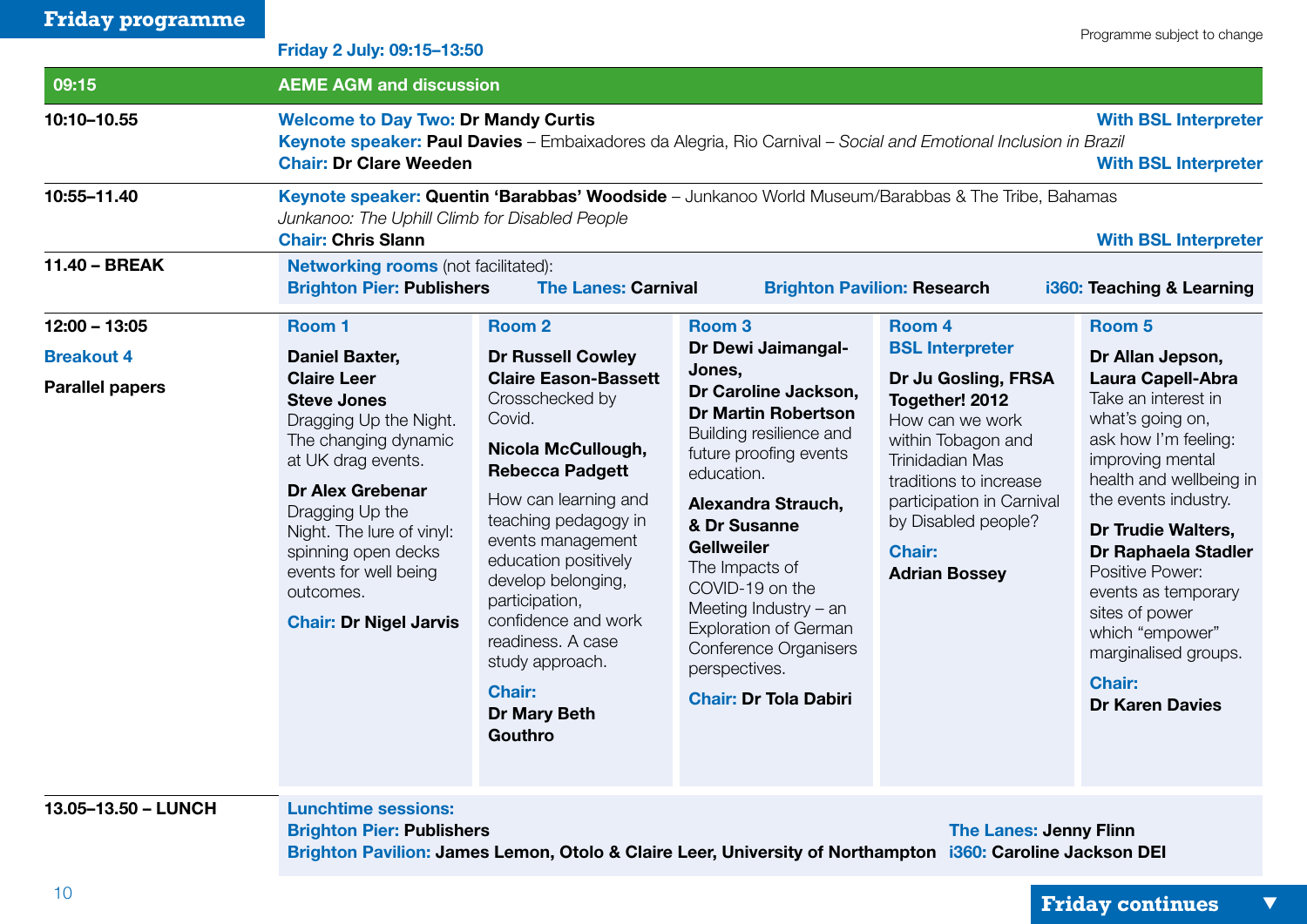# **Friday continued** Programme subject to change

#### Friday 2 July: 09:15–15:15

#### 13:50–14.55

#### Breakout 5

Parallel papers

# Room 1 Dr Tim Brown, &

Claire Eason-Bassett, Safety In Numbers.

**Dr Tijana Rakić**  Visual Methodologies in Events Research.

#### Chair: Dr Karen Davies

#### Room 2

Dr Pamela Zigomo Where I belong – Reimagining Black identity through Afro-Punk Festival and the South African Verve Clicquot Polo Classic.

Fotios Vasileiou The Invisible Giant of Psychology in Learning: the critical importance of Curiosity, Happiness and Openmindedness for achieving engagement and creativity.

Chair: Daniel Baxter

#### Room 3

Donna Fox A carnival curriculum.

Sasha Frieze Creating hybrid and virtual events with purpose.

#### Chair: Glenn Bowdin

#### Room 4 BSL Interpreter

Shabaka Thompson, and Marcus Waldron Innovation in Masquerade post COVID-19.

Simon Knill-Jones VIP Social Club for Blind and Visually Impaired People.

Chair: Jenny Flinn

14:55–15:15

Conference wrap-up: Dr Mandy Curtis and Dr Michael Williams

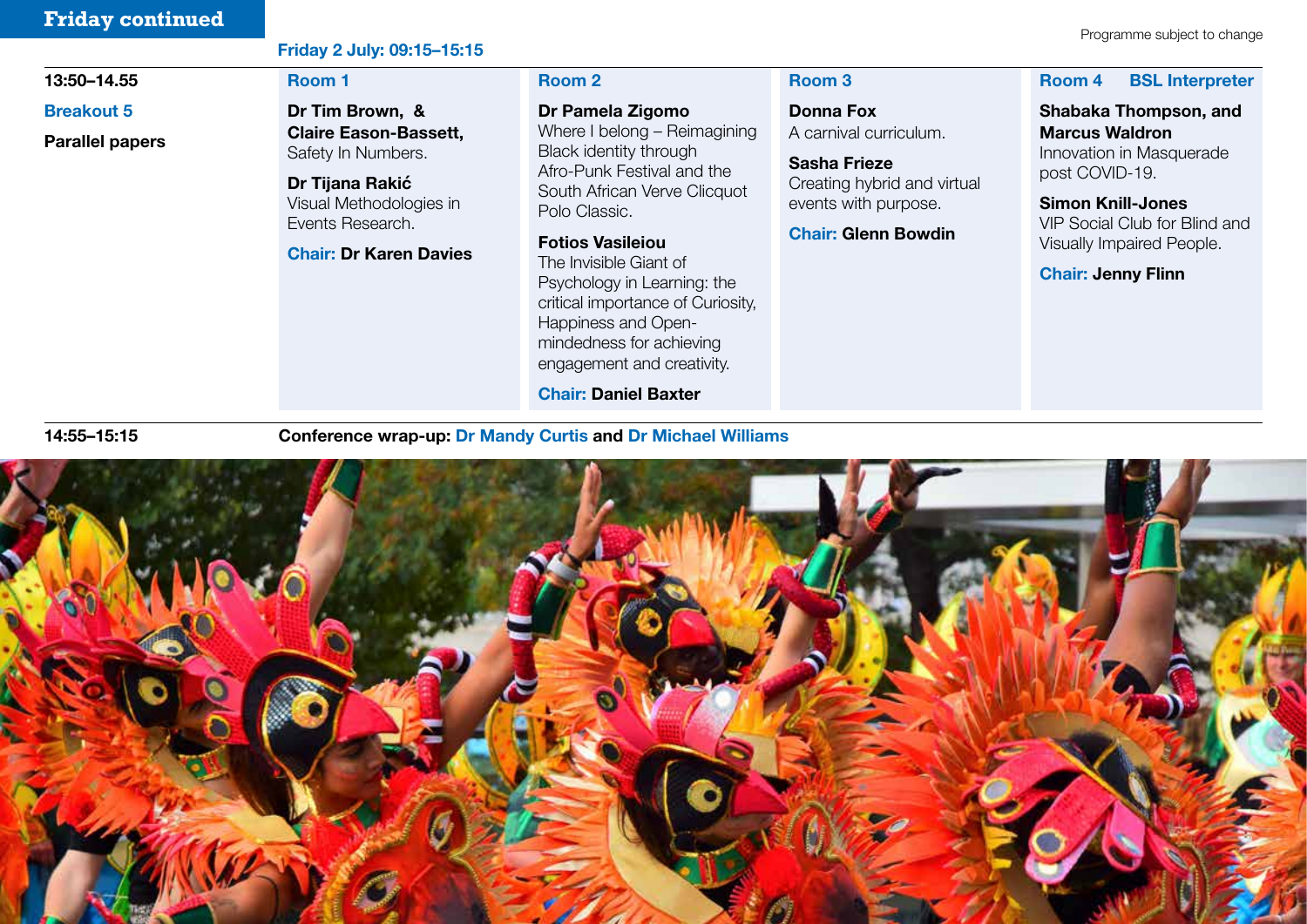# **Keynote Speakers**  Thursday 1 July 2021



#### 10:20–11:05 Professor Gayle McPherson, University of West Scotland

Professor Gayle McPherson holds a Chair in Events and Cultural Policy within the School of Business and Creative Industries at the University of the West of Scotland (UWS) and is the Director of the Centre for Culture, Sport and Events.

Her research interests revolve around the interventions of the local and national state and wider agencies in events and festivity of all types and the social and cultural impacts of large-scale events on communities.

A key area of her work examines soft power, cultural diplomacy and the contribution of culture in fragile contexts. She is also conducting research in the role of events and para events for social change and the impact of bidding for cultural events on cities and public engagement.

She has acted as an expert advisor to the OECD on their Recommendation for Global Events and Local Development adopted by 37 member countries.

More recently she is leading a project on the social value of community events on behalf of Spiritof2012 and Local Trust.

She has co-authored *Event Policy: From Theory to Strategy* (2012), and *Leveraging Disability Sport Events: Impacts, Promises and Possibilities* (2018).

She is also co-editor of *Music Entrepreneurship* (2015),

*National Days: Constructing and Celebrating National Identity* (2009) and *Digital Leisure Cultures: Critical Perspectives* (2017).

She is Speciality Chief Editor of Frontiers Journal of Sport and Active Lifestyle: *Sport, Leisure and Tourism* and publishes and reviews for a range of international journals.

She is a member of the UK REF panel 24: Sport, Exercise Science, Leisure and Tourism, 2021.

## Title: Social Model of Disability / Sports Research with Q&A

Abstract: Events are increasingly being used as a vehicle or a tool for change. The hosting of major events presents an opportunity to shape public policy and potentially enable social change for the common good. How we justify bidding for them though has become gradually harder to convince local citizens, policy makers and governments (Green, 2006; Grix & Carmichael, 2012; Foley, McGillivray and McPherson, 2012; McGillivray and Turner, 2018).

In recent decades this was on the basis of their sound economic investment but with evidence that events are not delivering the promises they set out in economic terms, a justifiable level of scepticism prevails (Adams & Piekarz, 2015; Pavoni, 2015 and Misener and Mason, 2015).

This presentation examines the reasons we look to leverage or create legacy from mega sporting events today as a means of demonstrating sustainable change from public investment. To influence policy and decision-making we need to understand more about the impact of events on society and the real-life experiences of people attending those events. If we genuinely want to ensure events are empowering, participatory and inclusive then we need to start by understanding how we leverage events as a progressive opportunity (Misener, McPherson, McGillivray and Legg, 2020). I will discuss the idea of events as a progressive opportunity and how to create public value (Bozeman and Johnson, 2015) from large scale events to ensure that accessibility is embedded in the policy making of the social, cultural and sporting offering by host countries, as well as it just being the right thing to do!

Key words: mega-sport events, disability, accessibility, public value, public policy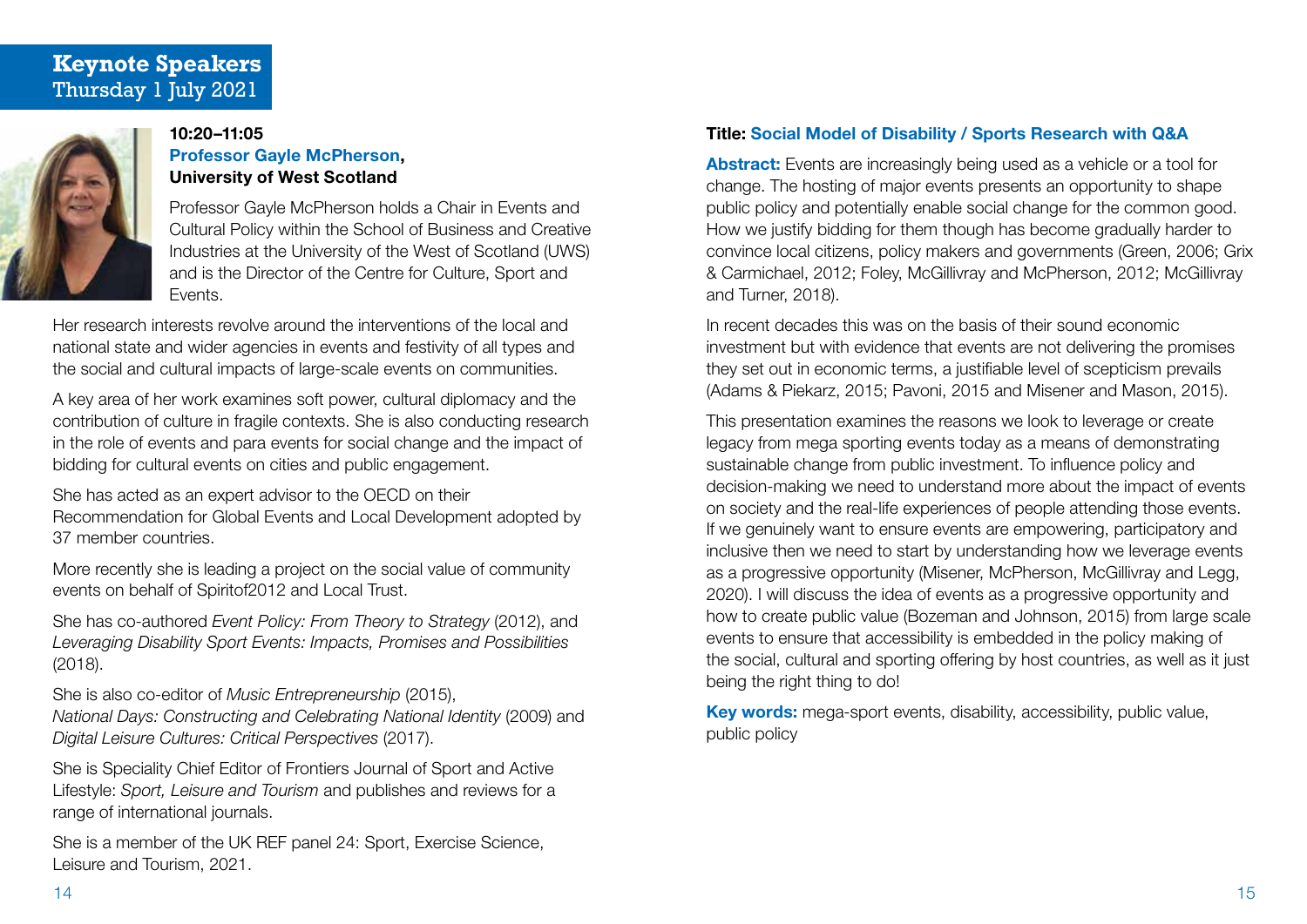# **Keynote Speakers**  Thursday 1 July 2021



#### 11:05–11:50 Dr Ju Gosling, FRSA, Together! 2012

Title: Inclusion in the age of Covid-19

Abstract: What is inclusion? Why is it always intersectional? Why do we need to be inclusive? What did inclusion look like pre-pandemic? Who was being excluded from carnivals, parades and festivals? What will inclusion look like going forward? And how do we measure it?

In her keynote speech, Dr Ju Gosling FRSA provides answers to these questions and more. An understanding of the Social Model of Disability is key, as is being aware of the obligations placed on event organizers by the Equality Act 2010, the UN Convention on the Rights of Disabled People, the Duty of Care in English law, and for those who are publicly funded, the new Arts Council funding priorities.

Inclusion covers everyone involved in an event, from audiences and participants to artists, crew members, caterers, stall holders and volunteers. It also covers every 'protected characteristic', so Disabled people are often LGBTQI+, women and/or People of Color, come from every age and faith group, and may be pregnant as well.

Diversity is not inclusion, and while events have become more diverse in recent years, most have not become more inclusive. Ju will discuss her own experience as an organizer and participant in Prides, Carnivals, festivals and other events, and share how Together! 2012 CIC delivers and measures inclusive policies and practices.

Ju will conclude by discussing the future for outdoor events in countries where Covid continues to circulate, the impact on organization and inclusion, and alternative ways of delivering to people excluded as a result.

Key words: equality, inclusion, pride, disability, future

**Photo credit:** Tim Boddy facilitated by Julie Newman for Alim Kheraj's Queer London (2021)



#### 18:15 Professor Marina Novelli, Professor of Tourism and International Development Academic Lead – Responsible Futures Research and Enterprise Agenda

Professor Marina Novelli (PhD) is an internationally renowned Tourism and International Development expert and Professor of Tourism and International Development at the University of Brighton (UK).

With a background in economics, she has written and advised extensively in the field of international tourism policy, planning, development and management in Africa, Europe and Asia for institutions such as the World Bank, the EU, UNESCO, UNIDO, the UNWTO, the Commonwealth Secretariat, the Millennium Challenge Corporation, National Ministries and Tourism Boards, Regional Development Agencies and NGOs.

Prof. Novelli is committed to generating new knowledge on ways in which tourism can play a key role in sustainable development by stimulating local economies, conserving the environment, developing people and changing lives.

She is known globally for her contribution to the concept of Niche Tourism, elaboration of the Overtourism concept and empirically grounded studies on sustainable tourism in Africa.

Her work has demonstrated to have impact far beyond tourism by contributing to more effective economic growth, improved environments and more inclusive societies.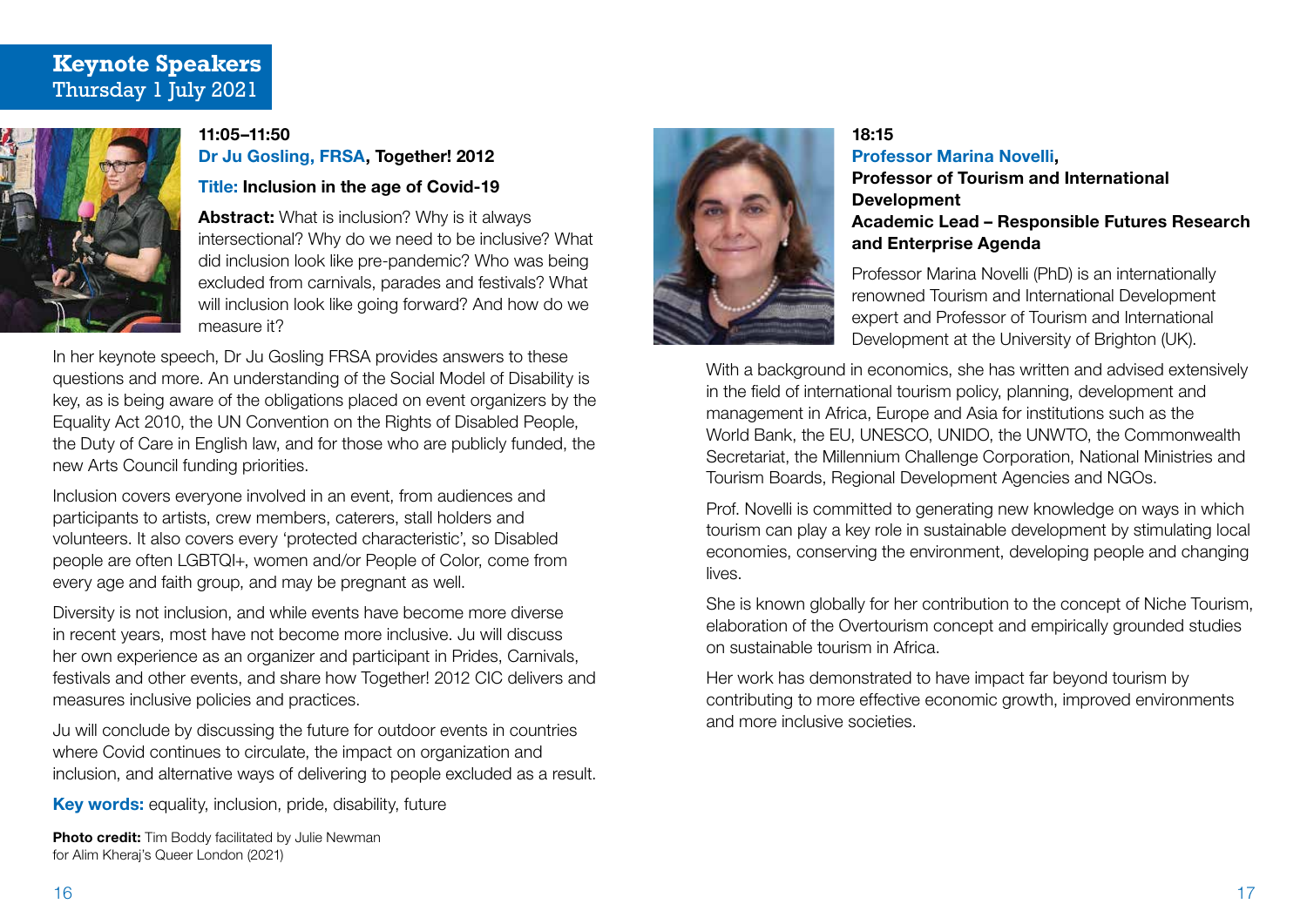# **Keynote Speakers**  Thursday 1 July 2021



#### 18:15

## Serge Attukwei Clottey, Founder 'Afrogallonism', and 360LA Festival, Ghana

Serge Attukwei Clottey (b. 1985) is known for work that examines the powerful agency of everyday objects. Working across installation, performance, promenade and photography and sculpture, Clottey explores personal and political narratives rooted in histories of trade and migration. Based in Accra and working internationally, Clottey refers to his work as "Afrogallonism", a concept that confronts the question of material culture through the utilisation of yellow gallon containers.

At the centre of Clottey's engaged dialogue with Ghana's cultural history is the notion of performance as a daily activity. Through his notable work, *My Mother's Wardrobe*, presented at Gallery 1957, Clottey used performance to explore traditional gender roles along with notions of family, ancestry and spirituality. In a personal work inspired by the aftermath of the death of his mother, the artist staged a performance exploring the concept of material possessions honouring women as the collectors and custodians of cloth that serves as signifiers of history and memory. Clottey is committed to involving young people and women in Labadi. Clottey's work sits at the intersection of making and action, drawing heavily on the artist's immediate and ever-changing environment.

Key words: Promenade, Sub Saharan Africa, transcending gender boundaries, young people and women

Photo credit: Serge Attukwei Clottey and GoLokal, *My Mother's Wardrobe*, performance at Gallery 1957, 6 March 2016, courtesy the artist and Gallery 1957, photo by Nii Odzenma



19:00 Chris Slann, Frankie Goldpsink, New Carnival Company and Yetta Elkins, VIVA Carnival Club

#### Title: The making of Alegria Samba School

Abstract: Devastation of the rain forest in Brazil is a cause for concern for all of us on planet earth. We must act now, before it is too late.

Through an International collaboration between the New Carnival Company, disability-led VIVA Carnival Club (IW) and Embaixadores da Alegria in Rio, a spectacular outdoor performance was created in authentic Brazilian Samba School style, raising awareness of the impact of deforestation on wildlife, on people and the environment.

Taking inspiration from Afro Brazilian folklore, the narrative was devised between the partners, and design and presentation worked up through collaboration and international artist exchanges.

Disabled and non-disabled artists, makers and performers worked together to create the show, which was presented at Ryde, Newham, Luton, Viareggio in Italy, London's Southbank for the Unlimited Festival 2018, and finally taken back to Rio. Alegria Samba School developed a workshop programme and touch tours to accompany the performance.

Alegria Samba School members tell their story.

#### www.alegriasambaschool.co.uk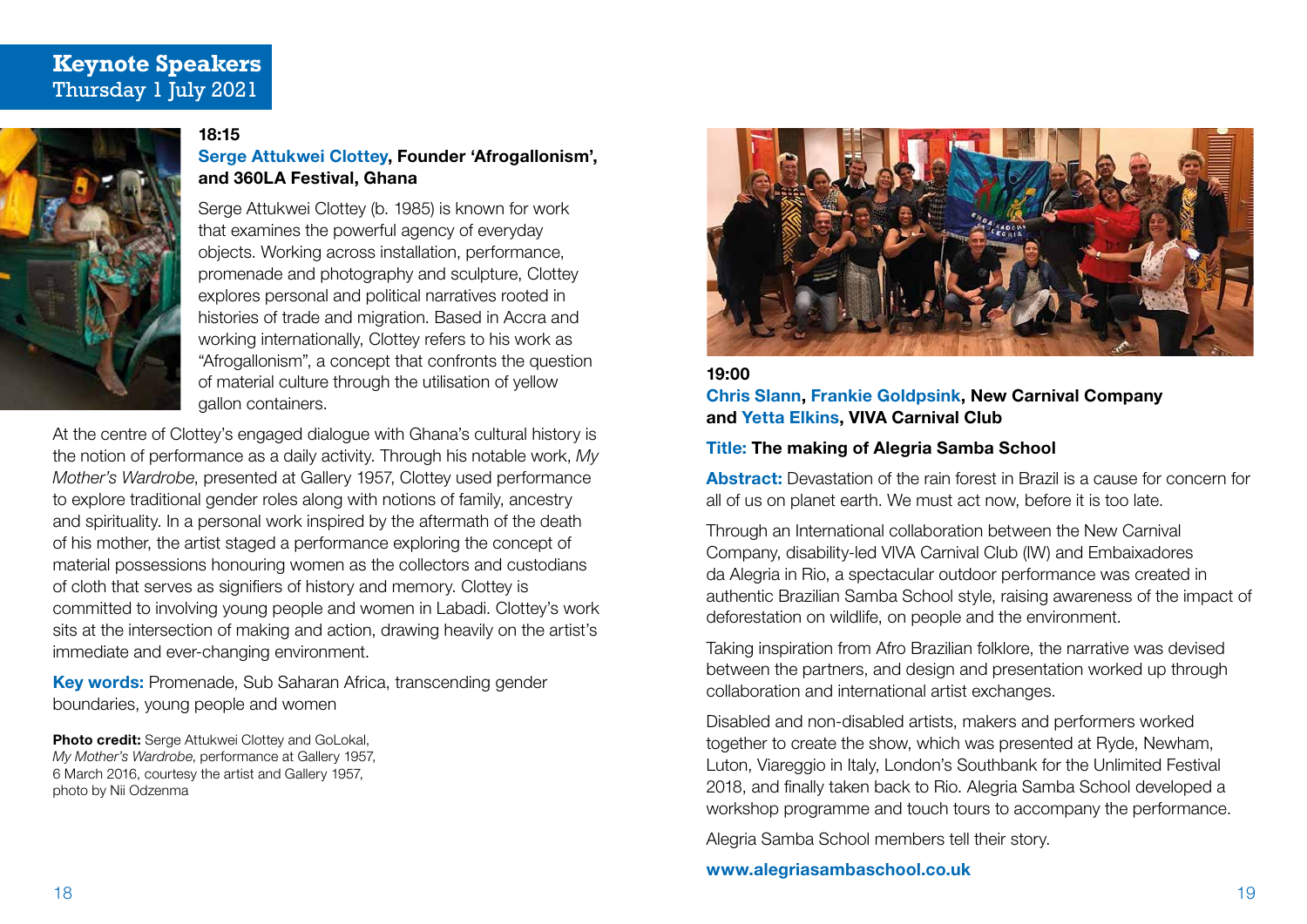# **Keynote Speakers**  Friday 2 July 2021



#### 10:10–10:55

Paul Davies MBE, Founder & CEO, Embaixadores da Alegria, Rio Carnival

#### Title: Social and Emotional Inclusion in Brazil *Embaixadores da Alegria, Rio Carnival (Costume and Narrative)* with Q&A

Abstract: Rio de Janeiro has the world's largest and richest carnival. It is also the largest cultural event in the world. There are two kinds of carnival in Rio: one is the famous televised Parade, while the other is of local communities that sing and dance around in the City's streets.

Throughout the year different sized samba schools in the five samba leagues, prepare their story to tell on their special day in front of thousands of eager spectators at the specially designed multimillion £ Sambadrome.

Outside of Brazil, not many people have an idea of the scale of preparation, the designing, construction, time and investment involved to create this amazing event. Work is almost nonstop between one carnival and another. Carnival designers are regarded as Gods whilst thousands of people work to have everything ready on time. Imagine the logistics! Imagine the investment! Costumes. Floats. Accessibility. Organisation. All for nonstop televised carnival during four consecutive nights.

In the street carnival everyone is invited to participate. It is the most democratic street party ever. But in the Sambadrome, where the luxurious Parade happens, this has not been the case. It is and has been the showcase for socially regarded 'beautiful' people with 'perfect' bodies and participation was never fully granted to those with disabilities/special needs.

All this changed with Embaixadores da Alegria in 2008: the world's first ever Samba School for the disabled/special needs.

To see what we do, have a look on YouTube: https://youtu.be/q1eeK2V\_jEc



#### 10:55–11:40

Quentin 'BARABBAS' Woodside, Junkanoo World Museum/Barabbas & The Tribe, Bahamas

#### Title: JUNKANOO: The Uphill Climb for Disabled People

Abstract: In The Bahamas, our largest cultural event is Junkanoo. Although there are many smaller parades throughout the year, the major parades are held on Boxing Day and New Year's Day. The features are music (primarily drumming with drums made out of 55-gallon oil barrels), dancing and costumes, many of which soar 08-10 feet in the air.

There are many theories about its origins, such as:

- The 18th Century slaves from Ghana and The Ivory Coast celebrated their days off by re-enacting traditions from home, an expression of jubilation in captivity.
- Junkanoo was/is a celebration in honour of a leading Chief/King John Canoe, from Ghana. He was influential in the slave trade and revered for outwitting the Dutch and the English.
- A Ghanaian called Yokonomo/Jankomo is said to be the creator of the traditional one-step forward/two-steps backward Junkanoo dance.

Junkanoo in The Bahamas was never a level playing field. In fact, only able-bodied young men participated. It was not until the 1960's that women were allowed to participate. When we travel, because of the many roadblocks experienced by the disabled in The Bahamas, we look to give back, and share our culture with disabled organizations abroad. Our work continues with the Bahamas Association for the Physically Disabled and The Bahamas Disability Council, our goal is to create a balanced and fair situation for all to enjoy our premier cultural expression, on every level. I aim to address these concerns.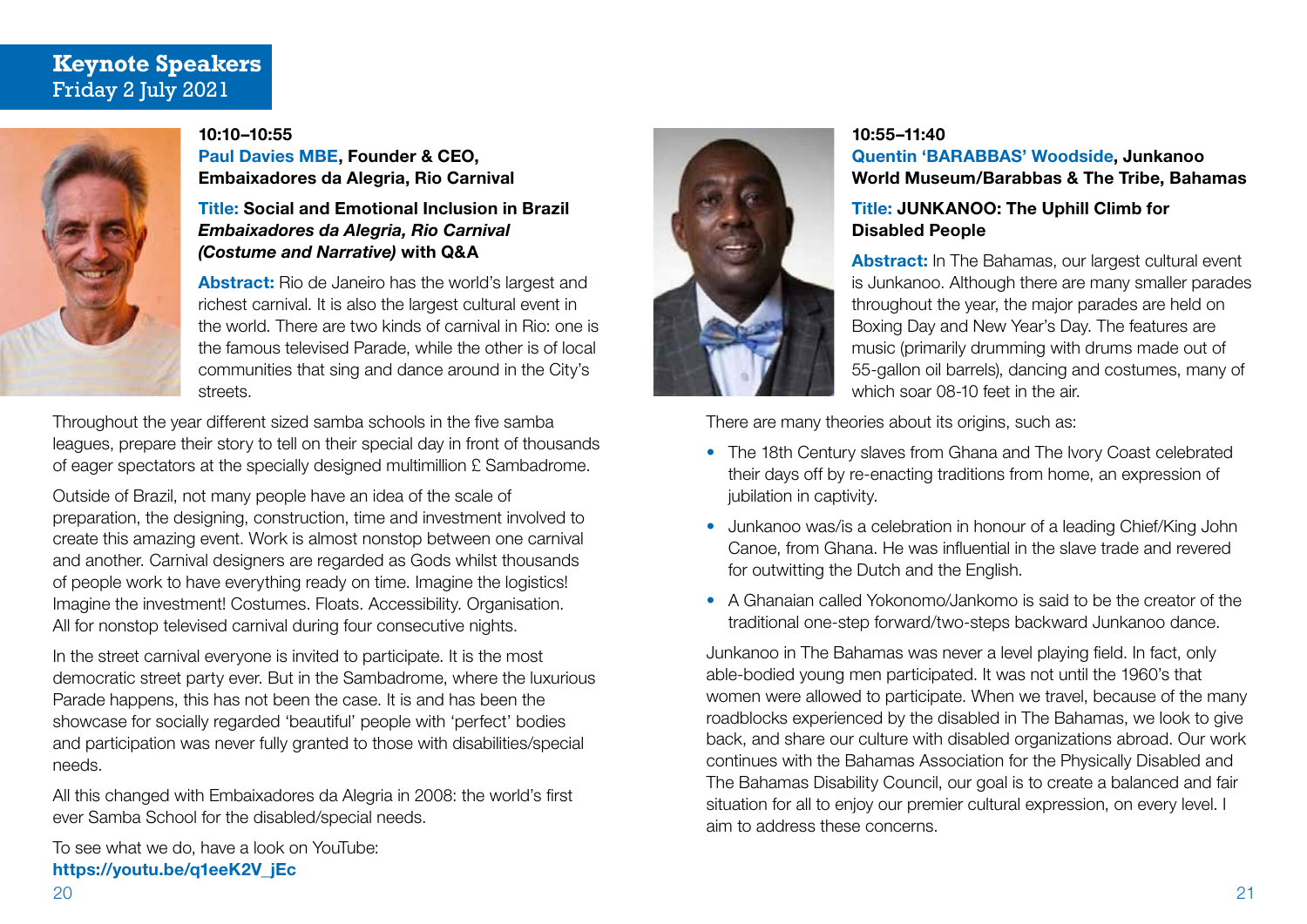#### ABSON, Dr Emma, Sheffield Hallam University

Title: No more heroes anymore – the use of shared leadership in events

Abstract: Whilst there is a vast number of studies that advocate the integral importance of leadership in a wide range of management settings, there is a notable lack of discussion on this subject within the event management literature. Where leadership has been studied, event scholars have often focused solely on those in formal leadership positions at the top of event organisations, exploring their behaviours, competencies or skills. This has created a narrow viewpoint, which fails to reflect the paradigm shift in leadership studies, in which the prevailing view of leadership as a top-down role, conducted only by those 'in charge' has been widely dismissed. Instead, leadership scholars now favour a more nuanced understanding of leadership, as a process of influence – this viewpoint suggests that the undertaking of leadership is available to all, irrespective of formal positions within organisations. Instead of viewing leadership as a command function, these new theories focus on the democratisation of leadership, and the abilities of all to take on leadership roles.

The findings this paper presents are based on PhD research which viewed experiential event agencies as a particularly rich source of information for a variety of leadership processes and practices, largely due to the reliance on highly interdependent teamwork and the complex nature of designing and delivering event experiences. This paper highlights the relationship between leadership and power, and notes issues of exclusion from leadership in event organisations. It presents a model of shared leadership in event agencies, and explains how leadership can be shared around event teams; exploring both the benefits and drawbacks of the model for improving working practices.

Key words: shared leadership, teams, teamwork, experiential agencies

## Research paper

## ALBERT, Bernadette and Rev. DOWSON, Ruth, Leeds Beckett University

#### Title: Developing the Cultural Risk Assessment: teaching events management with a focus on diverse faith communities

Abstract: This paper emerges from our teaching (UKCEM Level 5 Events Management module, Celebration, Ritual & Culture) that has enabled us to contribute to the AHRC-funded BRIC-19 project. The wider BRIC-19 project examines how British religious communities have adapted to living in the COVID-19 pandemic and the resulting restrictions that have been imposed on our society.

Funerals, weddings, birth rituals, and religious events are vital to people's psychological wellbeing and sense of community, especially given the sense of unease created by the pandemic.

The impact of Western enlightenment, white positioning of cultural capital has resulted in a continuing need to provide equitable spaces for diverse groups of people and to assess the impacts of failure to create culturally sensitive / aware spaces that are able to meet ethical, moral and legal obligations for equality, diversity and inclusion. The eventization of faith continues to evolve in the post-pandemic world.

Through our teaching, we have developed an innovative Cultural Risk Assessment model that supports the identification and management of cultural risks in an event. The intended outcomes for our project are:

- 1 to present processes that support policy, procedures and guidelines for faith organisations to apply a practical cultural risk assessment tool to their physical and virtual spaces, events and rituals.
- 2 to support diversity, equality and inclusion planning and provision and to deracialise religious and faith related spaces whether static, virtual or those created by venuefication.
- 3 to develop a deeper perspective of people's lived experiences of navigating cultural spaces

Key words: cultural risk assessment; eventization of faith; ritual; culture; BRIC-19

#### Research paper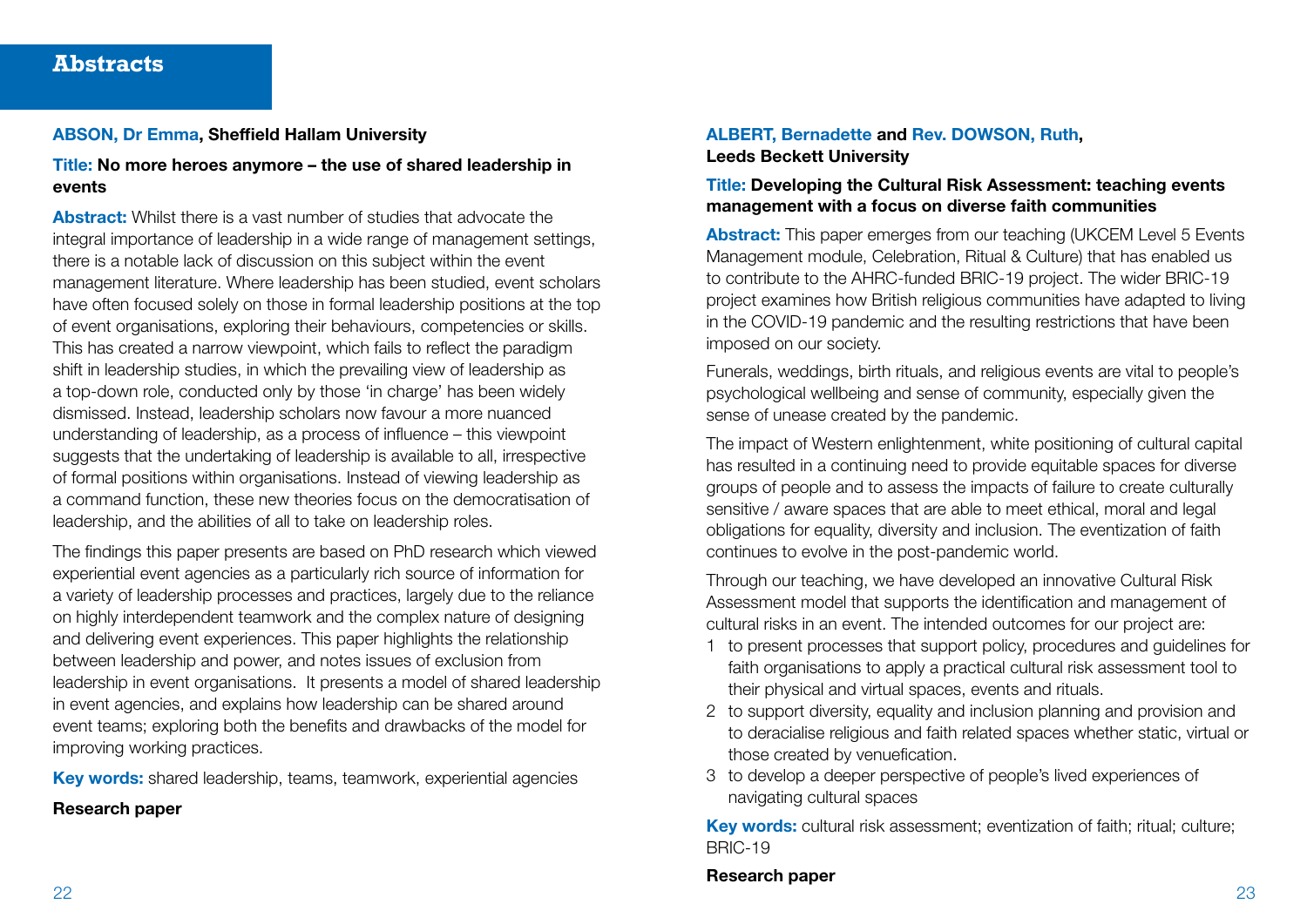#### ALLEN, Rhonda, Open Carnival

#### Title: Carnival Culture and Inclusion: Accessing the experiences of Disabled and Ethnically Diverse Carnivalists

Abstract: Carnival by its nature welcomes and celebrates diverse cultural identities, ethnicities, and backgrounds. This welcome however does not necessarily recognise difference – especially invisible differences where questions about what to disclose and to whom, is often problematic (Norstedt 2019) pp.14–24. Consequently, ensuring equity in access to all Carnival festivities should be an intentional part of planning, from pre-to post-carnival.

Through examining the lived experiences of two British Carnivalists of African-Caribbean descent: a masquerader and a costume designer. This paper will explore ways in which disabled people navigate Carnival from the spectator perspective; it will also demonstrate how discussions surrounding access are common in everyday spaces in our communities. Using virtual interviews and curating photographs and other relevant artefacts to demonstrate disabled Carnivalists experiences. I aim to capture their "valuable experiences… a positive source of personal and political identity…" (Hahn and Belt 2004: 453).

My overarching aim is to demonstrate the importance of designing and preparing for a Carnival celebration that is intentionally inclusive and considers the needs and requirements of disabled masqueraders shaped in consultation with them; providing the necessary and liberatory space for them to perform. This will allow disabled people to take part on their terms and to experience and contribute to Carnival fully and therefore encourage other disabled masqueraders to become even more involved in the celebrations and experience of Carnival.

#### BAXTER, Daniel; LEER, Claire and JONES, Steve

Glasgow Caledonian University/University of Northampton/BIMM **Brighton** 

#### Title: Dragging Up the Night. The changing dynamic of audiences at UK drag events

Abstract: Herek (2002) states that the LGBTQI+ community travel to LGBTQI+ events, so that they can celebrate with likeminded people, free of prejudice and violence.

These events create safe spaces where people can escape the realities of everyday life (Pritchard et al., 2000b). Drag events, a staple of the LGBTQI+ community, were once identified as underground, taboo and perverse events attended mainly by gay males. However, over the last decade, this art form has exploded and gained undeniable acceptance and popularity, mainly due to RuPaul (BBC, 2018).

RuPaul's Drag Race (RPDR) has been a catalyst that has 'proliferated' and 'professionalised' drag culture globally (LeMaster, 2015). With drag breaking boundaries, becoming a global phenomenon and being adopted by mainstream society, there has been an increase in live drag events across the UK. This paper explores this evolving audience dynamic from the perspective of drag performers, utilising a qualitative research approach, through an online qualitative questionnaire and semi-structured interviews.

The findings suggest that whilst RPDR has propelled drag culture into the mainstream, it has also narrowed the public perception of what 'drag' is. Drag events are reaching new audiences, supporting the LGBTQI+ community by creating safe spaces to celebrate all things queer. Performers have varying perceptions on this changing audience and what this might mean for the future of drag artists and drag events. However, they acknowledged that this new audience is ultimately supporting the growth of drag events.

Key words: drag, drag events, LGBTQI+, drag performers, safe spaces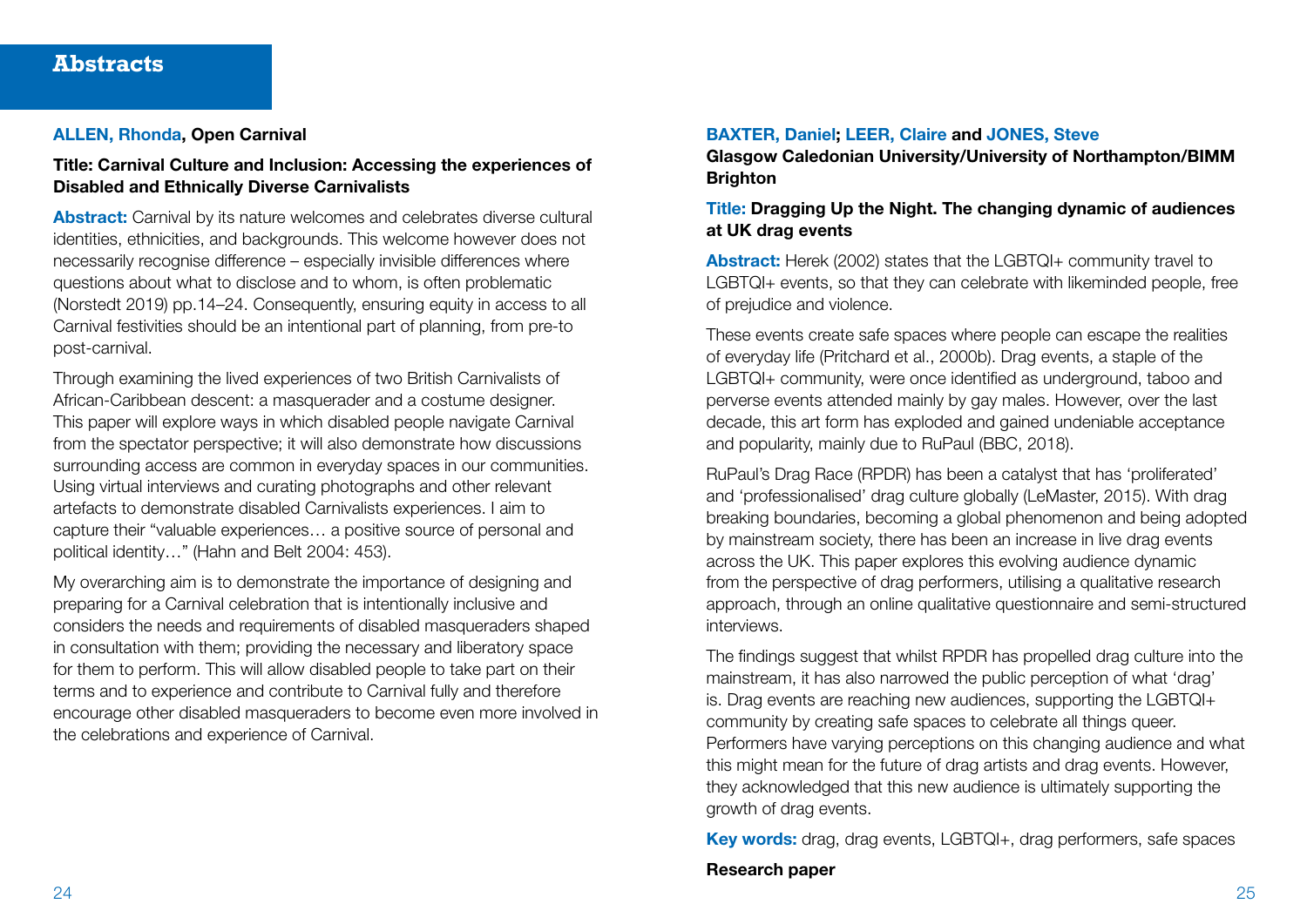#### BEAUCHAMP, Charles, Mandinga Arts www.mandingaarts.co.uk

#### Title: Lifting the Veil

Abstract: Using visual documentation, Mandinga's Artistic Director Charles Beauchamp will share his workshop practices and experience spanning 25 years: why and how to engage with communities, young and old, marginalized, able and disabled. Examples from Ireland, Colombia, China, and the UK, provide a range of projects to illustrate Mandinga's core belief in disseminating its artistic/performance practices to all. Exploring outcomes and specifics of these engagements may offer others insight into not only in their own creative practice, but for funders, stakeholders, and cultural decision makers to get a broader overview of what is achievable: not only raising the artistic outcomes but bringing self-confidence, belief, a voice to those too often unheard.

A contrasting range of locations, cultures and projects provide the basis of this creative exploration: the potential, barriers, expectations, highs and lows these encounters bring, both to facilitators, participants and organisations involved. From rural Ireland during the Troubles to Colombia and some of its most marginalized youngsters, from an upcoming creative generation in secluded south west China to an inspirational UK Museum's outreach program we trace patterns in delivery and response, fundamental principles to follow and avoid, practical insights into logistics and the ever-present moments of surprise and delight. For all the planning and experience it is sometimes how we respond to the unexpected, the unforeseen during these condensed creative, human encounters that have modest yet far reaching implications on how individuals and communities find solutions to broader issues of identity, respect, and solidarity.

**Keywords:** creativity, community, inclusivity, excellence, passion.

#### Reflection on practice

### BIRCHWOOD, Suzie; KOCH Jürg; BENINI, Manuela; WEST, Harriet Art Shape (Gloucester Carnival)

#### Title: Accessible dance and choreography

Abstract: Suzie, Jürg and the artistic team working with Gloucester Carnival will share learning from production of Carnival parade performance, costume and structure with disabled and non-disabled performers and volunteer makers.

Our research question is: "Does application of the principles of Universal Design to carnival parade piece production positively impact on access to (and quality of participant experience in) rehearsals, Mas Camps and/or processions for disabled performers?"

Jürg Koch, through a Gloucester-based Dance Unstuck project, has developed (since 2015) a toolkit based on principles of Universal Design of Instruction (UD). It supports dancers with a diversity of movement possibilities to access the same exercises / choreography to a high standard through their individualised movement vocabulary.

In 2018, we explored application of this toolkit to parade choreography with disabled and non-disabled carnival performers. In 2020, we applied UD principles to online character and choreography development with professional disabled dancers, and to workshops with disabled community participants. We also explored application of UD in costume and structure desian.

We will outline key UD principles and present (and use footage to demonstrate) what UD tools we applied to the various stages of our exploration. We will share how that impacted on what went out on the road in 2018 and how it's shaped planned Gloucester 'doorstep performances' for July 2021. This will include the voices of professional and community disabled performers.

Event managers will learn how strong access consideration in the lead-up/ creation process needs to be supported by equally careful design of the wider event/carnival.

Key words: disability, dance, carnival, parade, design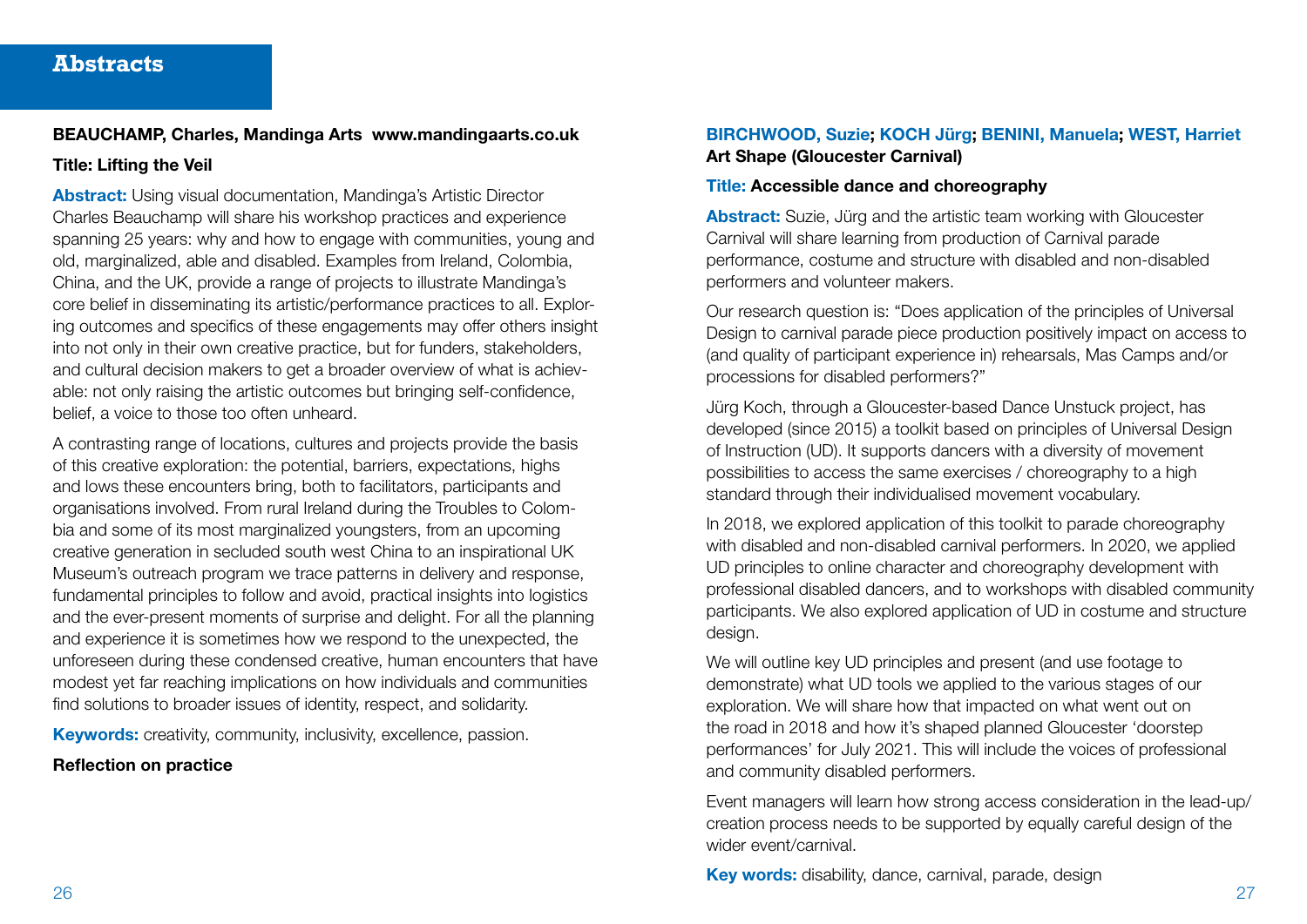#### BOSSEY, Adrian, Falmouth University

Title: Accessibility All Areas? UK live music industry perceptions of current practice and Information and Communication Technology improvements to accessibility for music festival attendees who are Deaf or disabled.

Abstract: This paper responds to a range of theory and industry reporting, to provide an informed narrative which explores the current state of accessibility at UK festivals for people who are Deaf or disabled and the potential implications of developments in ICT for enhancing design, marketing, operations and performances across all phases of festival delivery, in order to improve inclusivity and accessibility. This AEME presentation addresses the following question: What do representatives of the UK live music industry consider as the role of ICT to increase accessibility for music festival attendees who are Deaf or disabled?

Primary research focussed on supply side considerations with a sample group of 10 UK live music industry professionals. The scope of the research was limited geographically to England and by artform to openair music festivals, venues which host some music festival provision, and a Sector Support Organisation. Open questions elucidated qualitative information around; awareness of accessibility & inclusivity initiatives; potential for co-creation; non-digital improvements; current technological influences; and potential digital futures for accessible 'live' experiences.

The 'snapshot' of digital aspects of accessibility at UK festivals within this research is of particular value due to paucity of other research in this area and it's narrative from varied industry professionals. The paper makes recommendations to promoters, academics and public funders; to attempt to advance inclusion (or at least to mitigate current exclusion) and identify directions for future research into accessible digital experiences at music festivals for people who are Deaf or disabled.

Key words: accessibility, Deaf, disabled, music, festivals

#### Research or theoretical paper

#### BROWN, Dr Tim and EASON-BASSETT, Claire University of Chester/ University of Northampton

#### Title: Safety In Numbers

Abstract: There are many examples of public, free-to-attend events forming a central part of destination and venue programmes with the intention of creating the destination narrative, attracting visitors and building the profile of a specific location. However, these events frequently exist in a precarious and challenging balance of safety, resourcing and stakeholder expectations.

Community events have always been a cornerstone of local life (Getz & Page, 2020; Ferdinand & Kitchen, 2017 Shone & Parry, 2019), but these events have evolved significantly in recent years and have become annual traditions and part of the wider destination calendar. The communities around the event expect the event to happen, that they will be able to attend without charge, and that it will be a safe and enjoyable experience. For these events, the tangible challenge is ensuring safety within the financial resources available, particularly when public funding is minimal.

This session will explore our research undertaken in early 2021 using festive case studies from Cornwall and Chester over the last 10 years into the balancing act that free-to-attend events have to achieve, considering effective safety management, efficient resourcing (including skills and knowledge), and managing the expectations of stakeholders. We will propose tools and approaches for achieving the balance and sustainable developing these events.

The impact of free-to-attend events is significant in terms of profile, community engagement, local economic impact and in creating the destination brand. To conclude, we will consider how destinations can capitalize on these benefits and mitigate the challenges through collaboration, skill development, resourcing and strategic risk analysis.

Key words: free-to-attend events, destination, safety, crowd management, stakeholders

#### Reflection on practice, Sharing ideas and/or experience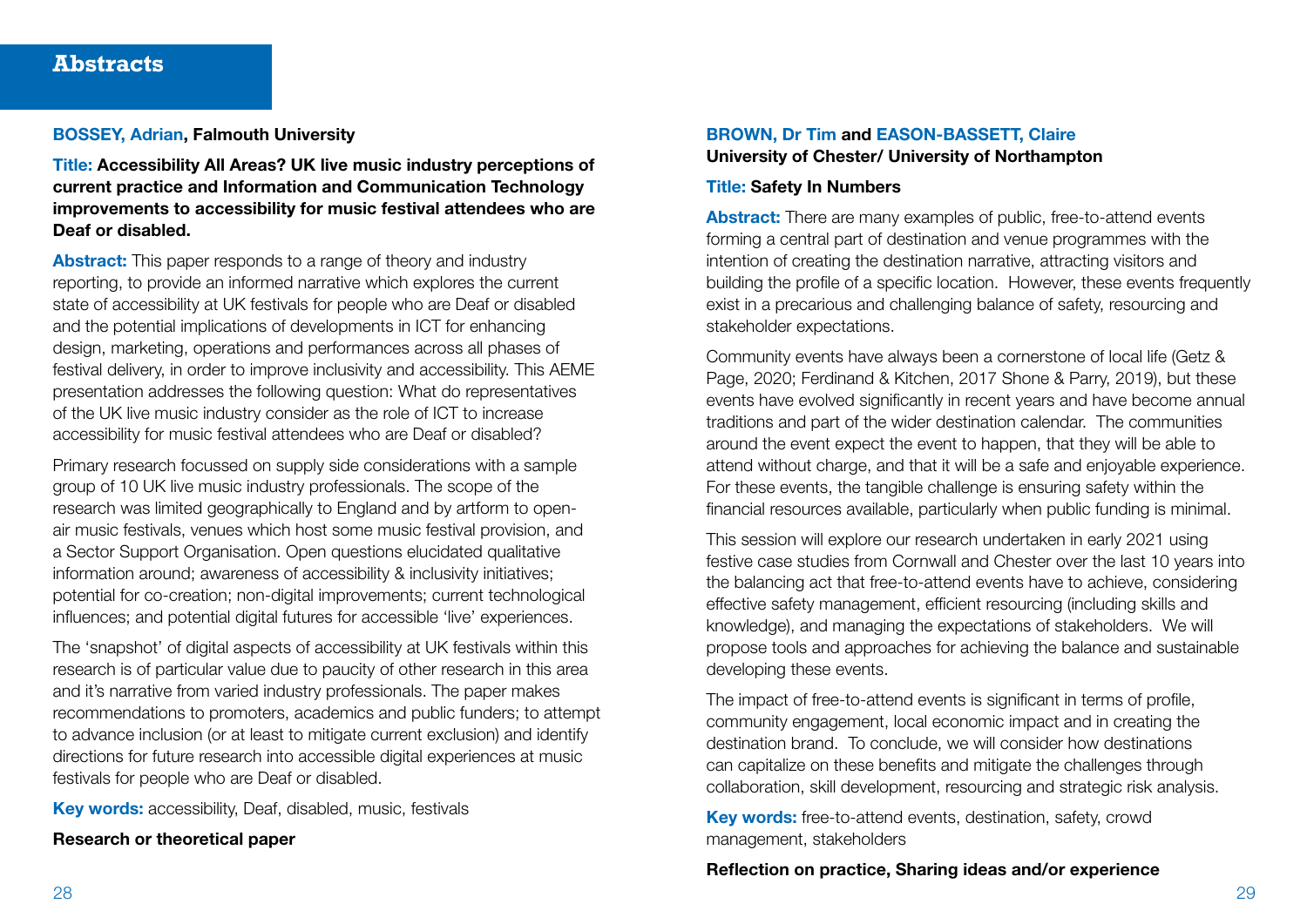#### CHAMBERS, Kevin, Arts University Bournemouth

#### Title: Metamorphosis: A Cross-Cultural Creative Collaboration

Abstract: This session provides insight via a case study into successful cross-cultural creative collaboration. Since 2008 Arcadia have designed experiential shows and spaces for festivals. For their 10th Anniversary Festival in May 2018 they produced 'Metamorphosis' in Queen Elizabeth Park, London.

Metamorphosis was the culmination of a cross-cultural collaboration with members of the Whadjuk Noongar, an indigenous community from Western Australia. The Whadjuk Noongar performed The Yallor Keeninyara, a traditional song and dance designed to ask the dreamtime spider of Garrup to weave a web of unity. This had originally been incorporated into an Arcadia performance in Perth, Australia in November 2016 after Arcadia were approached by the Whadjuk Noongar because they were scheduled to produce a show on Kings Park, land that was historically ancestral land of the Whadjuk Noongar. This collaboration became significant in the development of the Arcadia 10th Anniversary Festival and the Whadjuck Noongar were invited to reprise their performance on land that was culturally significant to the people of London. This session will examine the common threads of experience that bound Arcadia and the Whadjuck Noongar together and how their participation provided an opportunity for them to initially reconnect with a contested space at the heart of their community and finally empower them to address deep rooted scars created by the colonisation of their ancestral lands. Research was conducted via interviews with the Directors of Arcadia and performers from the Whadjuk Noongar and via an observational study of the show in rehearsal and the final performance.

Key words: decolonisation, experiential design, creative collaboration

Research paper, Reflection on practice, Sharing ideas and/or experience

#### CLAYTON, Dr Diana, Oxford Brookes University

Title: 'Graduate employability' in (UK) tourism, hospitality and events: A reflection on HE, student, and industry's tripartite perspectives and practice'

Abstract: Following on from a successful 'Speedy' World café in 2019 at AEME's 17th Annual Conference, this perspective paper presents a review of literature and academic 'opinion' articles on 'graduate employability' for (UK) tourism, hospitality and events professionals. This paper considers the tripartite demands of higher education, student expectations, and industry's requirements. In addition, this paper will consider access, belonging, participation and empowerment, and posit the future in a post-Covid 19 employment market. Barron and Ali-Knight (2017) found (festival and) events students viewed academic learning to somewhat prepare them for work life, viewed future career progression positively, and yet did not feel programmes offered relevant experiential learning. Similarly, English, de Villiers Scheepers, Fleischman, Burgess, & Crimmins (2021) posit students engage in volunteering and professional networks, thus developing social capital, are critical elements to develop while at University to engender future employment success. This is particularly important for service sector employment, in addition to crosstransferable business management employment skills and competencies. Integrating practitioner perspectives and experiences into the curriculum enhances employability (Yusof, Wong, Ahmad, Aziz, & Hussain, 2020) builds social capital, and is valued by employers. In summary, this paper intends to present a perspective on employability across the fields of tourism, hospitality and events, and draw conclusions that will inform UK Higher Education programme planning and contribute to high student employment success, and ultimately align to required sector recruitment needs. In presenting this paper, the author is also interested in seeking collaboration from AEME members for future funding and empirical research opportunities.

Key words: employability; graduate skills; service professionals; Educators; covid-19

Reflection on practice / sharing ideas and/or experience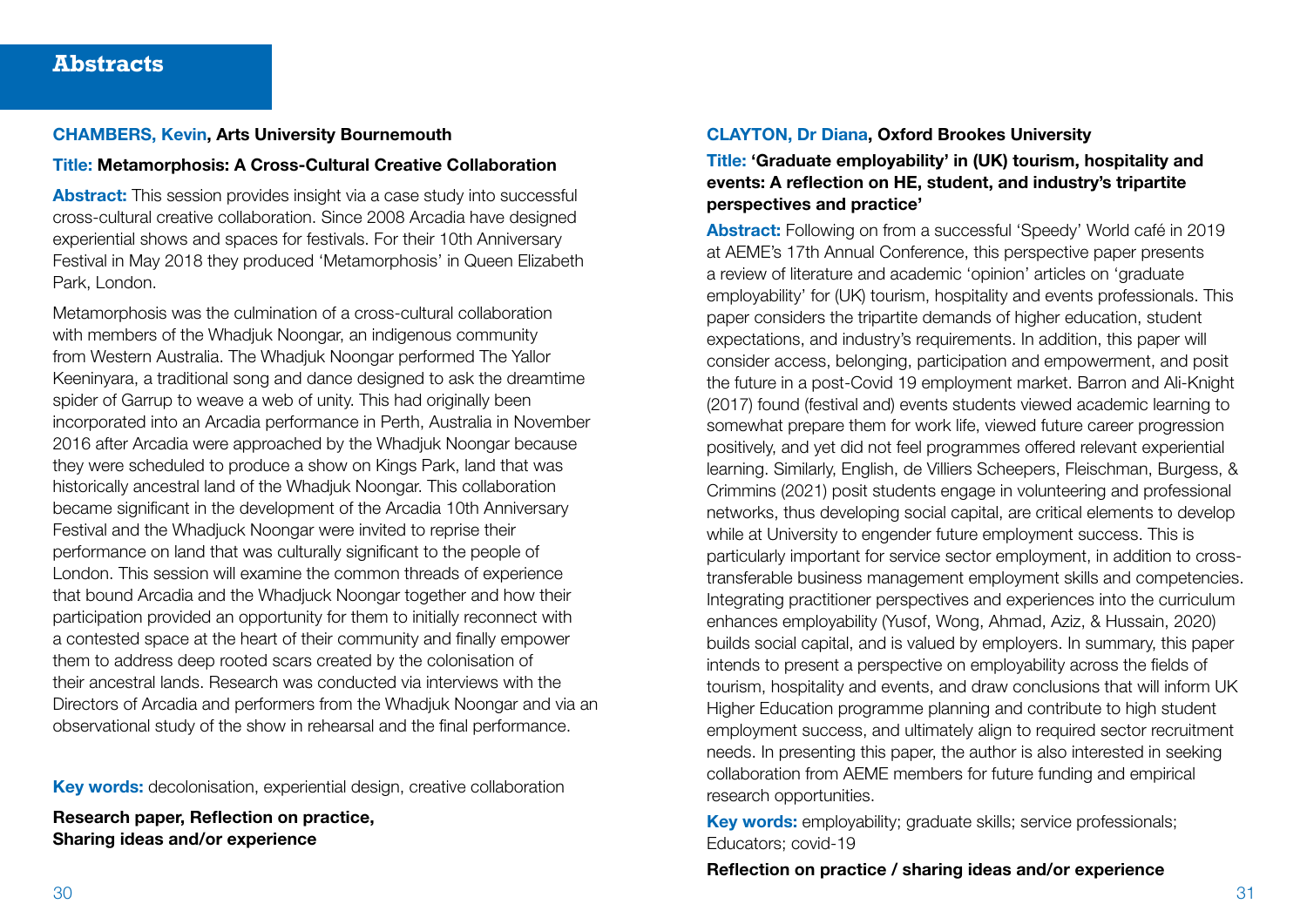#### COWLEY, Dr Russell and EASON-BASSETT, Claire, Birmingham City University/ University of Northampton Research team includes Richard Oddy and Libby Carter from Birmingham City University

#### Title: Crosschecked by Covid

Abstract: In March 2020, the ice hockey season, together with everything else, came to a halt. As academics as well as Captain (Cowley) and CEO (Eason-Bassett) of MK Lightning, we began some research into fan behaviour and responses to the pandemic with regard to attending future games, potential restrictions and fan engagement.

Essentially, our core product evaporated, and with it, the central reason why our fan community met and connected with each other. The purpose of this research is to explore and understand how the pandemic might impact on future engagement and attendance.

The research covered the whole UK ice hockey community with over 1200 respondents to our Likert-scale survey. Following structural equation modelling analysis, results indicated that the brand community and contributing to online content from their clubs were the greatest motivator of future attendance post-covid. Online engagement in terms of responding to content is positive within the fan community but creation of online content tends to be driven by disengaged fans. This research also used social identity theory to explore and extrapolate potential future behaviours from the fan-base during- and post-pandemic in relation to ice hockey and sporting events more generally.

Key words: fan engagement, post-covid attendance, sports events

Type of presentation: research or theoretical paper

# DAVIES, Karen Dr and GOUTHRO, Mary Beth Dr, Cardiff Metropolitan University/ Bournemouth University

#### Title: Festival Participation and Poverty: Issues of Access

#### Abstract:

Purpose The paper aims to explore the issue of poverty and the marginalisation of the poor in terms of their ability to participate in music festivals in the UK and what festivals are doing to counteract this issue. Festivals are well known as arenas which can add another dimension to peoples' lives, provide quality of life and enhancing their wellbeing. When analysing the market trends of independent and commercial festivals, it can be seen that there are increasing costs attached to participation. Therefore it is possible that those who live in poverty are marginalised from this leisure activity and there is a need for further investigation in this area.

#### Methods:

The research is exploratory in nature and draws from a purposive sample of festivals to help uncover related issues. The costs of participation in UK music festivals to the consumer as well as any outreach work that festival organisers currently undertake is the focus of our sample. Therefore a cross section of 30 UK music festival websites varying in size from small to large were analysed. The associated costs of attending, charity partnerships and outreach activities carried out by the festivals and any initiatives that festivals run for improving access for people that live in poverty are investigated.

#### Results:

The website analysis shows that costs of attending goes beyond just the ticket price and often includes hidden extras. Some festivals carry outreach work and donate to charitable organisations but none of the festivals studied have any specific initiatives that increase access as attendees for those living in poverty beyond spreading out the price of the ticket via instalments. In light of this, festival organisations could be working harder to widen their access to those in poverty by making affordability and accessibility to their events central to their practices.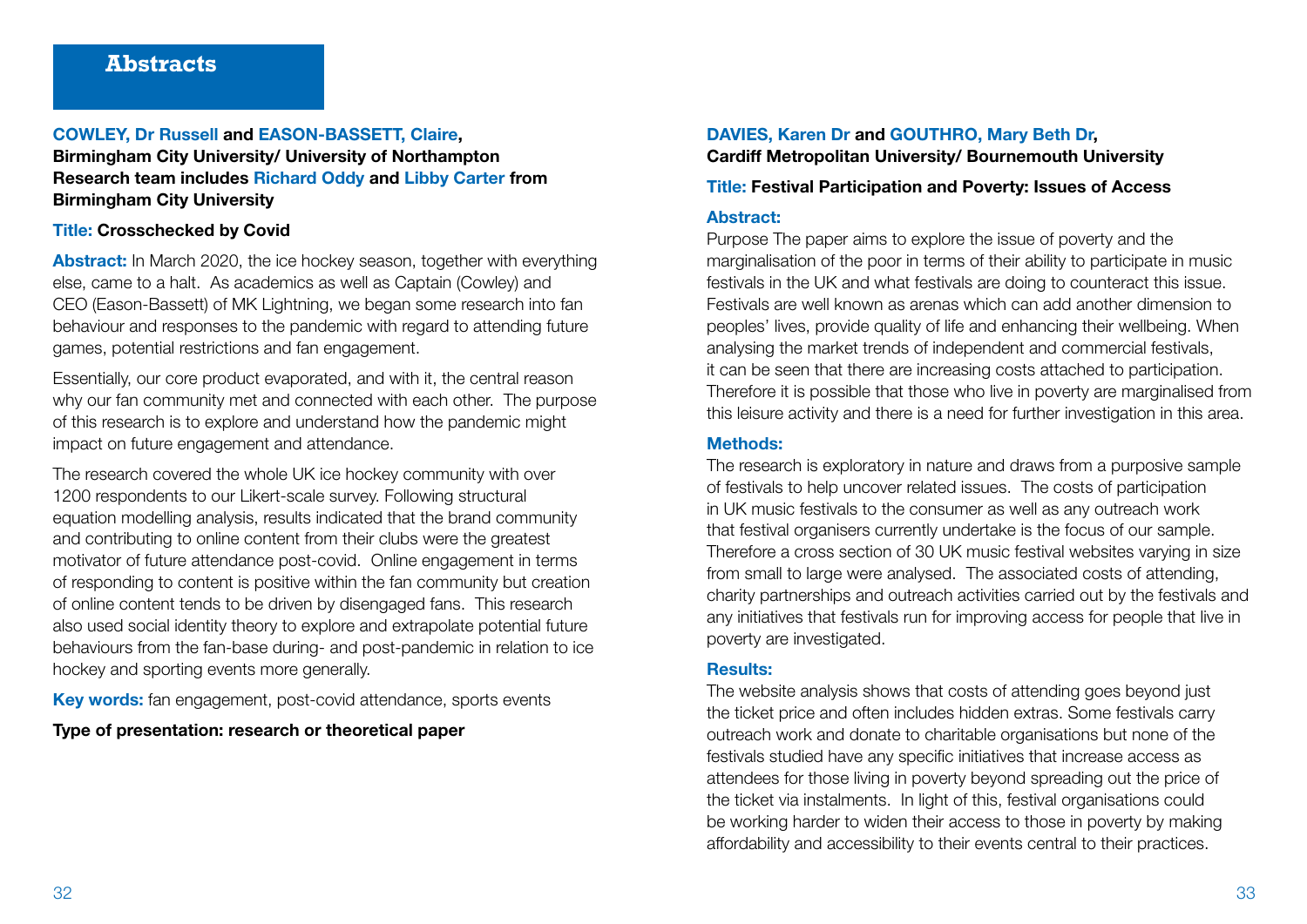#### Originality / value:

The paper offers up relevant and cursory findings to uncover deeper understanding of the issues of access to music festivals for those living in poverty and any outreach initiatives in place. In so doing, the exploratory nature of this work addresses a gap in knowledge around these themes providing a platform to build on the contribution of knowledge and practice among festivals.

Key words: festivals; accessibility; poverty; exploratory research, ticket costs

#### Research paper

#### Denholm, Alison, City Arts – www.city-arts.org.uk Guthrie, Laura and Hart, Jane – Meander Theatre

#### Title: Dancing Mobiles – Flamingo Puppets for Shopmobility Scooters

Abstract: Dancing Mobiles is led by Carnival Producer Alison Denholm, in partnership with Laura Guthrie, Jane Hart and participants from Meander Theatre Group.

Alison has been exploring ways to support disabled people and people with a diversity of mobility impairments to take part in Carnival. Working creatively with participants and other artists, she has developed and adjusted floats and puppets for shopmobility scooters.

Meander Theatre is a disability-led theatre company, working with individuals with learning disabilities and autism. Meander is participant led, with a representative steering group who make decisions around the direction of their projects. The run their weekly sessions at the Nottingham Playhouse.

This paper will discuss the Dancing Mobiles project, and questions that came up during its delivery around authorship, visibility and the scooter adaptation.

Authorship: Dancing Mobiles is an artist-led project, with creative decisions made when the initial proposal was written. This is opposite to how Meander works, which is participant led, with decisions made in partnership between the group and artists. We will explore these two approaches, and how they can complement to develop trust and create meaningful opportunities to support learning overall, and develop disabled-led creativity

**Visibility:** Carnival is about celebration, and being visible on the streets. However, it is a long, physical day. The project explored how to remove these barriers through scooter adaptation, in consultation with disabled participants, including exploring how they might take centre stage if they wish to.

**Scooters:** Using scooters was a practical decision. However, Meander highlighted that there is often stigma around their use. The project turned this on its head in a positive way.

Keywords: Carnival / Disability / Authorship / Visibility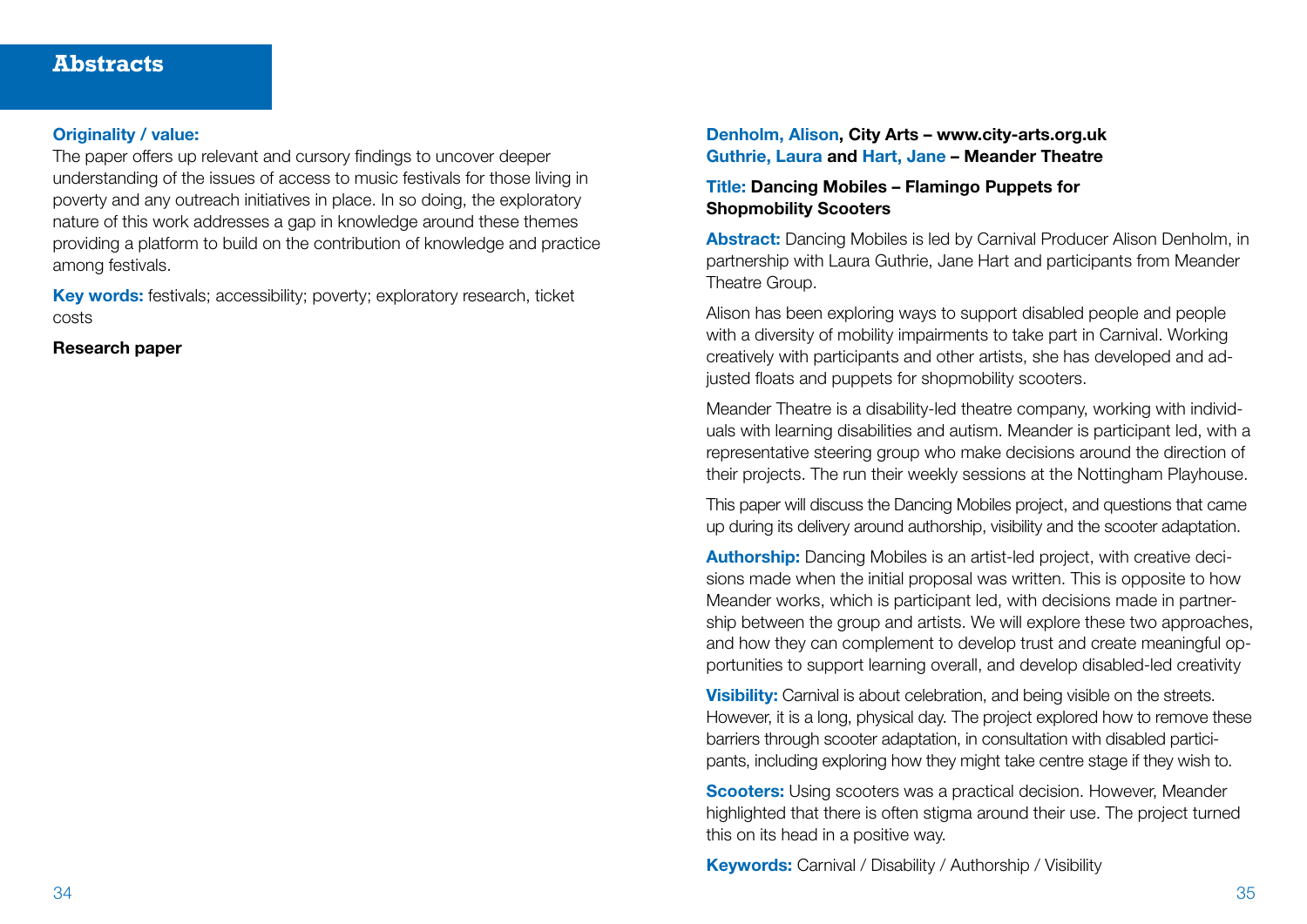#### DYER, Gina and EDMUNDS, Katy, New Carnival Company

Co-hosts: MCEVOY, Sarah-Louise; RUSSELL, Ciara and SMALL Ryan

#### Title: The Journey to the Road

Abstract: Are we genuinely providing equal opportunities for participation in carnival? What are the barriers for disabled people\* that get in the way of accessing what we have to offer? The event itself may have accessibility built in with practical arrangements in place for access and inclusion, but is this meaningful to those who want to take part, and does it reflect their lived experiences?

We aim to ensure disabled people can take part in our carnival activities and events, working with them to remove as many known and potential barriers as possible from the moment we publicise to negotiating how they will get there, and how we might facilitate their participation in different ways on their journey to the road.

Our methodology for this research will involve a series of workshops working alongside a group of disabled adults, in costume making, drumming, movement, and dance. We will extend our delivery beyond the classroom to include live online workshops streamed between class bubbles and to individual's homes. We will support live delivery with prerecorded tutorials, resources and material packs for participants who may wish to access these sessions in a way that works best for them and their preferred learning styles.

As a conclusion to the workshop activity, we will organise a localised carnival parade which will allow us to work alongside disabled people to test and measure accessibility, inclusion and belonging on the road.

It is the New Carnival Company's priority throughout this process to work with disabled people to ensure a respectful, safe, and inclusive way of working which can be evaluated and shared with event organisers.

\*By disabled people we mean D/deaf, disabled and neurodiverse people.

#### FALLON, Paul; PAYNE, Amanda; SINGH, Amrit and GAMMON,

Sean, Lancashire School of Business and Enterprise, University of Central Lancashire (UCLan)

#### Title: 'Lest we be forgotten' – Insights into the work of end-of life event service providers

Abstract: This paper provides a 'voice' to an over-looked stakeholder group in an over-looked event context – the funeral event service provider. Our focus is on the funeral arranger and the funeral reception (aka 'wake') manager. Primary and secondary research is combined to consider the roles and experiences of, and consequences for, these event co-creators. Secondary research was collected from web-based resources (including for professional bodies), 'quality' newspapers and academic books/ journals. Primary data was gathered via online active interviews with relevant service providers. We were especially interested in identifying if/ how service skill principles apply to end-of-life occasions. Our findings identify that funerals differ significantly from other events, notably due to their stressful nature, lack of pre-planning and the emergence of 'unknowns'. Consequently, they require a range of inter-related 'soft' skills which have rarely been considered in research in other service or events contexts to date. These skills are encapsulated in our "CRADLES 'Soft' Skillset for Funeral Service Providers" model. This framework emphasises and further illuminates the more widely acknowledged empathy service skill, reflecting the unique, sensitive, emotional - and sometimes awkward – nature of the end of life context. We propose that certain behaviours and practices contribute to both a fitting and personalised send-off which can be more harmonious, inclusive, and strengthening for all concerned. In particular, the ability of funeral event service providers to acknowledge and balance often conflicting stakeholders and agendas (including religious ones), (in)equalities and – in the case of recent lockdowns – changing guidance and regulations is emphasised.

Key words: funerals; service providers; empathy; CRADLES concept

Reflection on practice/sharing of ideas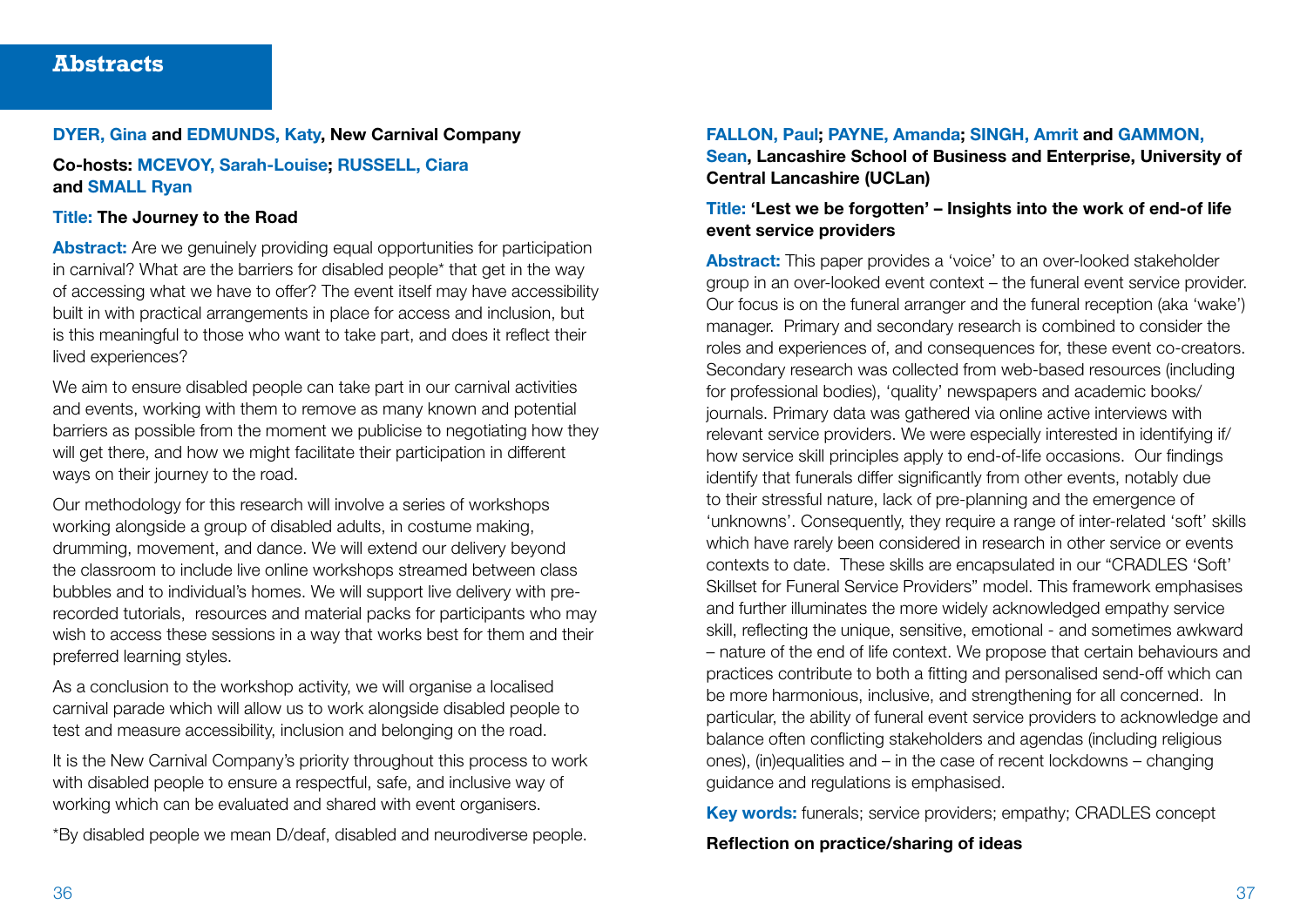FLETCHER, Dr Thomas – Co-authors: Neil Ormerod, Lucy McCombes, Jim McKenna, Jennifer Rawson and Gareth Jenkins, Leeds Beckett University, UK

#### Title: 'Event Decentring': An Implementation Science approach to maximising event social impact

Abstract: To maximise the social impact benefits from an event, it is important to change focus: shifting to thinking about what the event does rather than solely what the event is. We call this Event Decentring. Event Decentring means viewing the event as a sparkler or catalyst for starting conversations between different stakeholders and community groups about broader local issues, priorities, policies, strategies and what assets already exist. An exciting momentum is building among stakeholders who are focused on disrupting usual ways of working to address stubborn inequalities such as health and wellbeing by getting more people physically active and engaged with their own communities. Agreement is growing about 'what' is needed to make this disruption happen. The call to action is to adopt principles and approaches grounded in 'Implementation Science' that enable place-based community engagement. This is underpinned by approaches to understanding the way people live, shifts of power, new collaborations, leadership, trusting relationships, and flexibility. It also requires assessing the value or success of action and events differently. This paper shares what we have learned about 'how' major sports events can be leveraged to maximise social impact. We argue that it is time for a mindset shift that challenges local and event 'systems' to deliver, measure and value social impacts and success differently. Event Decentring helps to align major events with genuine local needs. By this we mean creating sporting event experiences that are valuable in their own right, but also serve greater social, cultural, political or environmental purposes.

Key words: co-creation, event decentring, gamification, social impact, sport events

#### Research Paper

#### FLINN, Jenny, University of the West of Scotland

#### Title: A Critical Examination of the Role of Industry Collaboration in the Development and Delivery of Events Management Education

Abstract: The rapid growth and expansion of the events industry during the latter half of the twentieth century necessitated the need for qualified professionals with a specific body of knowledge and skill set. In order to achieve this, collaboration between academics and event practitioners is required in order to produce graduates who have the necessary education, training and skills to succeed in this dynamic and diverse global industry. Moreover, as the events industry recognizes and seeks to address its wider societal impact, the value of graduates who have a well-rounded understanding of both practice and event strategy/policy is increasing, particularly in a post-COVID world. Further development of the relationship between industry and academic therefore offers significant benefits to both academia and industry, developing principles and practice that enhance credibility and further drive professionalisation. This presentation will report and reflect upon research that has sought to examine the role of industry collaboration in the development of Events Management Education (EME) in the UK, from the perspective of the academic.

The presentation will highlight key themes emerging from a series of semistructured interviews conducted with academics working in EME across the UK with a focus on the motivations and driving factors that encourage industry collaboration, the different ways in which EME collaborates with industry, institutional support for developing and managing relationships and the barriers and challenges faced when working with industry.

This research forms part of the author's doctoral research, it is hoped that attendees will be encouraged to participate in the next stage of the research which will comprise of an online focus further exploring the themes that have emerged from the first stage of the research in order to establish if they are reflective of the wider experiences of academics working in EME and identify additional themes and topics that may be relevant to the study.

Key words: events management education, industry collaboration, professionalisation

38 39 Reflection on practice / sharing ideas and/or experience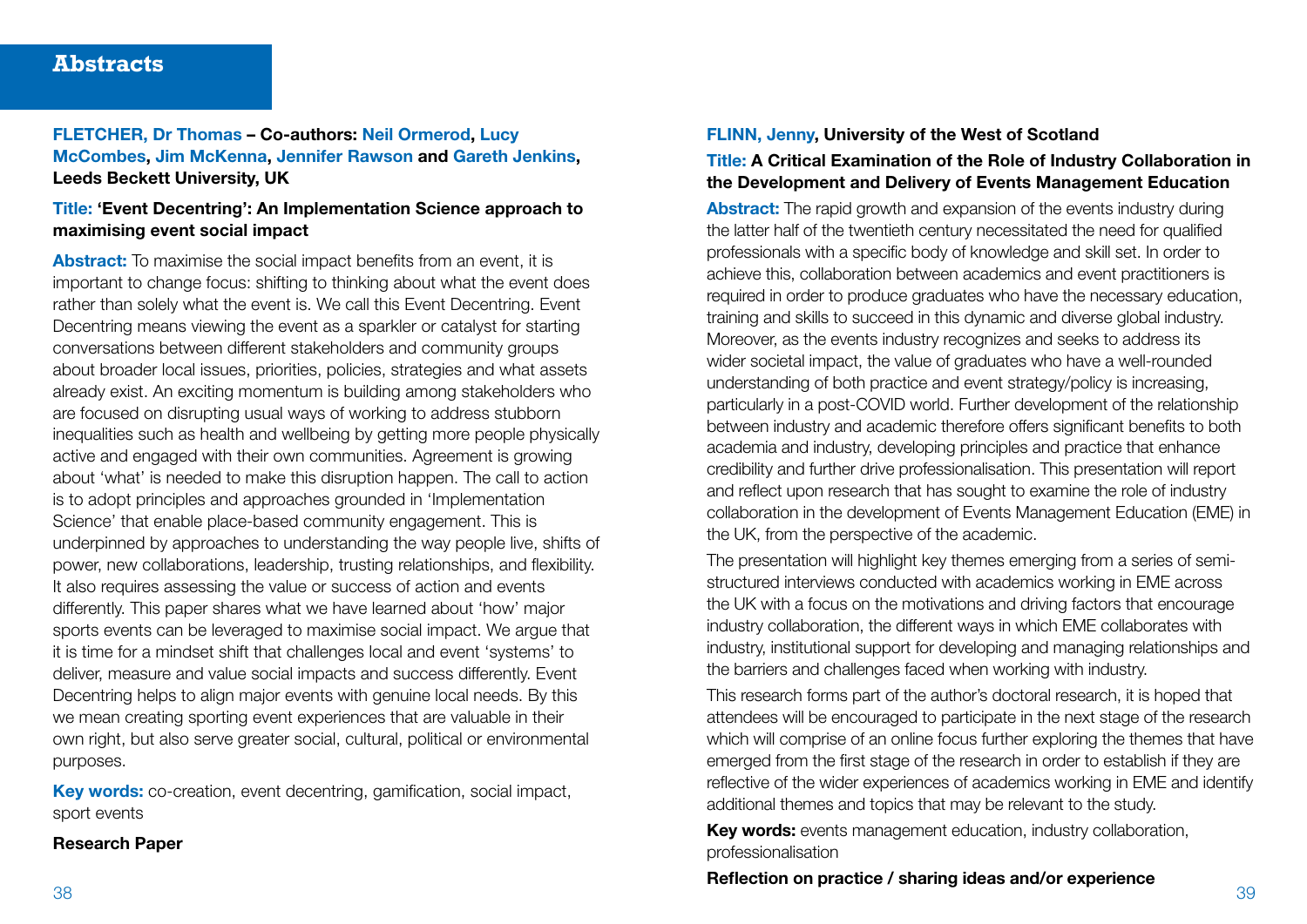#### FOX, Donna, Chief Executive, EMCCAN – East Midlands Caribbean Carnival Arts Network

#### Title: Should Caribbean Carnival be on the National Curriculum?

Abstract: This is a question Donna Fox will explore in her presentation. She will look into two different approaches for delivering Caribbean Carnival in schools, with some broad research about the impact it makes on children's lives and their understanding of themselves and their identity.

Emccan received support from Paul Hamlyn Foundation to "Explore and Test" the Loose Parts Theory (a child-led approach) with SEND children and a Whole School Approach by using Caribbean Carnival Arts to enhance learning of various subjects on the National Curriculum. Two artists in residence were employed to deliver in two separate schools and a researcher was engaged from De Montfort University Leicester.

Donna will present the findings of the project and finish with a short film.

**Background:** Emccan (East Midlands Caribbean Carnival Arts Network) is a regional development organisation. Four Caribbean Carnivals in Nottingham, Derby, Northampton and Leicester come together as a partnership to deliver Caribbean Carnivals, virtual carnival arts experiences, a regional costume competition, artist commissions, education programme and a UK tour. Carnival in Education is a growing passion for the organisation and artists in the region.

Key words: carnival, education, theory

#### FRIEZE, Sasha, Westminster University

#### Title: Creating hybrid and virtual events with purpose

Abstract: Reflection on delivering dozens of virtual and hybrid events since March 2020, the presentation shares experience about:

- The platform is just a venue: which platforms for which types of events
- Three building blocks of digital events content, community and connection
- Our experience shaping content for digital and hybrid and how it differs from live events
- The 4Ps Framework platform, production, planning and people a new proprietary framework to help shape the many moving parts of virtual and hybrid events
- Case studies of virtual and hybrid events

Key words: virtual hybrid practice conference

Reflection on practice / sharing ideas and/or experience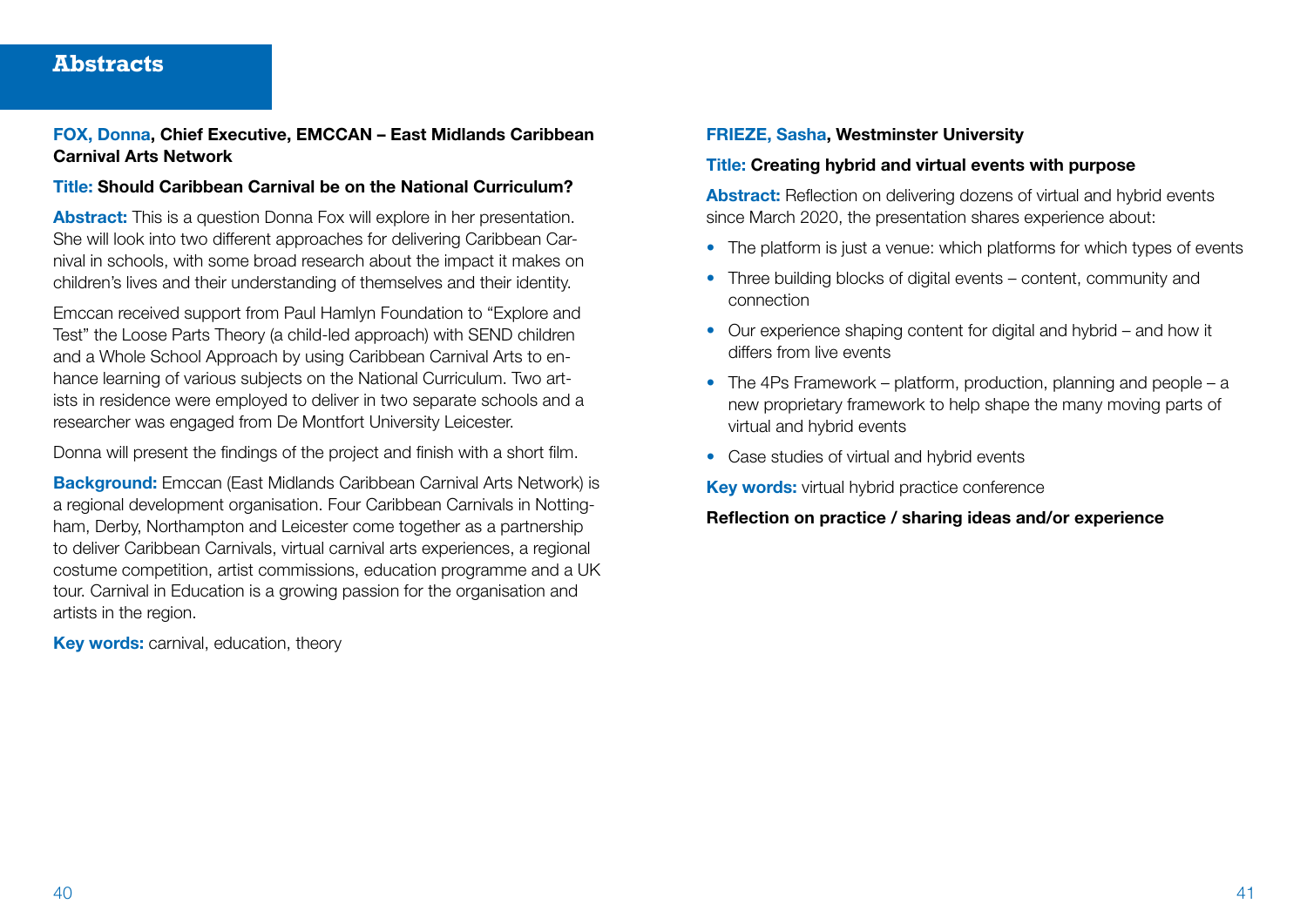#### GOATLEY-BIRCH, D. and STRYDOM, Juanrie, The New Carnival Company

Title: Disability Awareness and Accessibility: How including digital elements within public events can be beneficial and inclusive to all.

Abstract: This paper will explore the lived experiences of disabled practitioners and participants when accessing live events. We will be drawing on our individual experiences of such events in relation to our respective disabilities: Cerebral Palsy Spastic Quadriplegia and Autism.

Our aim is to reflect on the "obstacles'' that occur, especially when travelling to and attending events, looking at how the "obstacles" may create "barriers" for people with disabilities. In doing so we will explore the various needs and requirements of disabled people at any one time across different situations that event organisers need to consider.

Our recent engagement with the New Carnival Company development sessions (in partnership with the Mayflower400 Programme in Southampton) have enabled us to participate in the practice of setting up inclusive and accessible community art workshops. We are taking inspiration from the New Carnival Company's values, training and teaching sessions, adding our personal experiences of disability and access needs to underline the potential benefits of partially digitalising events.

During the recent global pandemic, the use of digital platforms, software and technology became essential for communication, attending and participating in events. Disabled people need to be active in the planning, brokering and building access from the start.

In terms of accessibility and inclusivity, digital technologies facilitate an opportunity to create hybrid events where participants can have physical and virtual attendance. The practice of creating hybrid events for carnivals promotes a framework for wider participation of disabled people and those in society who may otherwise find events inaccessible.

#### Dr Ju Gosling, FRSA, Together! 2012

#### Title: How can we work within Tobagon and Trinidadian Mas traditions to increase participation in Carnival by Disabled people?

Abstract: We can change the way in which we deliver Carnival, and  $-$  if we don't take into account the additional barriers created by Covid-19 remove all of the barriers that we currently create to full participation by Disabled and older people and carers. However, the barriers facing Disabled people from lacking the necessary support from family and carers to attend Carnival, or living with health conditions that make physical participation impossible, or time being needed for caring responsibilities, are more difficult to overcome.

For Together! 2012 CIC, the workshops leading up to our participation in Hackney or Newham Carnivals are the main event. Prior to the Covid-19 pandemic, each summer we would deliver a series of inclusive weekly workshops led by professional Carnival artists. Some of these workshops would be open to all Disabled people, but particularly the participants in our Clubs programme. Others would take place on site with the groups who take part in our wider Outdoor Arts programme.

In the workshops, participants can try on examples of the final costumes and props that will be used, learn the techniques – we embed recycling  $$ and assist with the making. While making, they also learn about the history and traditions of Carnival. Then they move to the floor, where they learn a Signed song and accompanying dance moves, and the meaning and history of different Carnival dance moves.

Due mainly to the lack of support from their families and/or inflexible care packages based on weekday office hours, most of the workshop participants are unable to participate in the final parade. Some are later able to take part in our own much smaller Carnival event within our annual Together! Disability History Month Festival, where the access is of course much better. We have successfully delivered these mini-Carnivals on multiple occasions in three local shopping centres since 2015.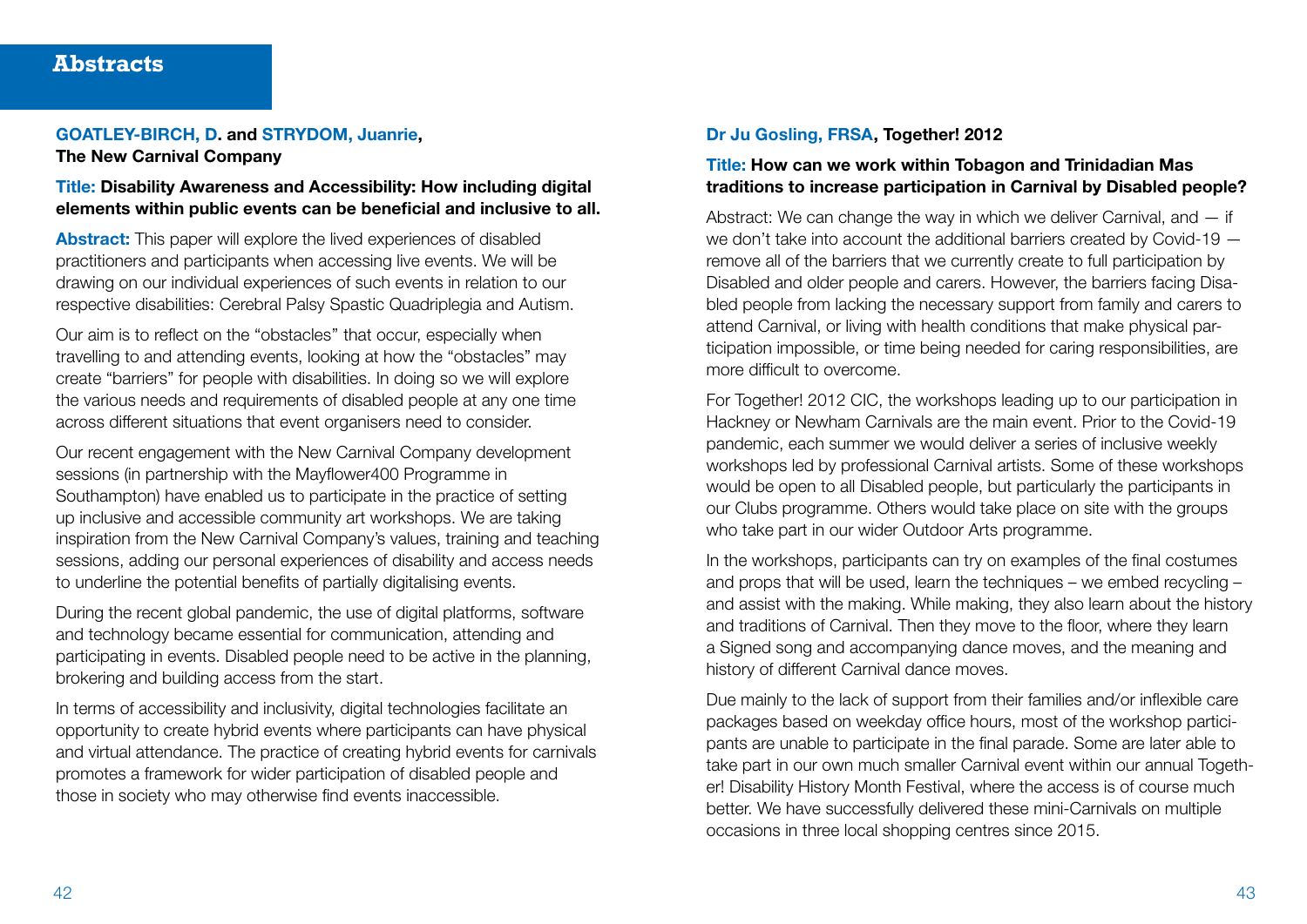In this ongoing case study, we explore how moving the summer workshops to Zoom as a result of Covid 19 has impacted on the inclusion of Disabled people who could not access the physical workshops, and what barriers it might have created. Within the workshops we begin to explore the particular benefits for Disabled people, including Disabled People of Faith, of working with Tobagon and Trinidadian Mas traditions, from embedded story telling to inclusive rather than adapted costuming. The final product from the workshops will be streamed in September as part of virtual Hackney Carnival 2021.

#### GRACIA, Dr Rosaria, Open Road Carnival

#### Title: Carnival on the road – where is the focus to guarantee inclusive practise?

Abstract: The most accepted dictionary definition of 'Carnival' is as a special occasion or period of public enjoyment and entertainment involving wearing unusual clothes, dancing, and drinking, usually held in the streets of a city. However, its meaning encompasses more than that. As an artistic expression is linked to the celebration of the participants' experiences, lives, qualities, and abilities. In many different cultures it was a channel for those most disadvantaged to have a release in their day-to-day vicissitudes and celebrate their traditions, their ambitions as well as air their concerns and problems. Thus, from the very beginning, and depending on their cultural backdrop, it is an epitome of celebrating difference, that which is not part of mainstream practices. This presentation will focus on the essence of Carnival as a vehicle through which people of different class, gender, ethnicity, age, disability, sexual orientation, religious priorities, and others come together to celebrate a particular event. Special attention will be paid to practices through which events can serve this purpose of difference as well as how these groups can enrich the artistic vision of the event. Using the case study of Same Sky (https://samesky.co.uk/), this presentation will depict the case of how creativity -and with that being versatile in the planning, having artistic expertise and thinking outside the box - can assist events to be more inclusive, artistically pleasing and a real celebration of the audiences which serve.

Key words: carnival; inclusion; creativity; versatile practice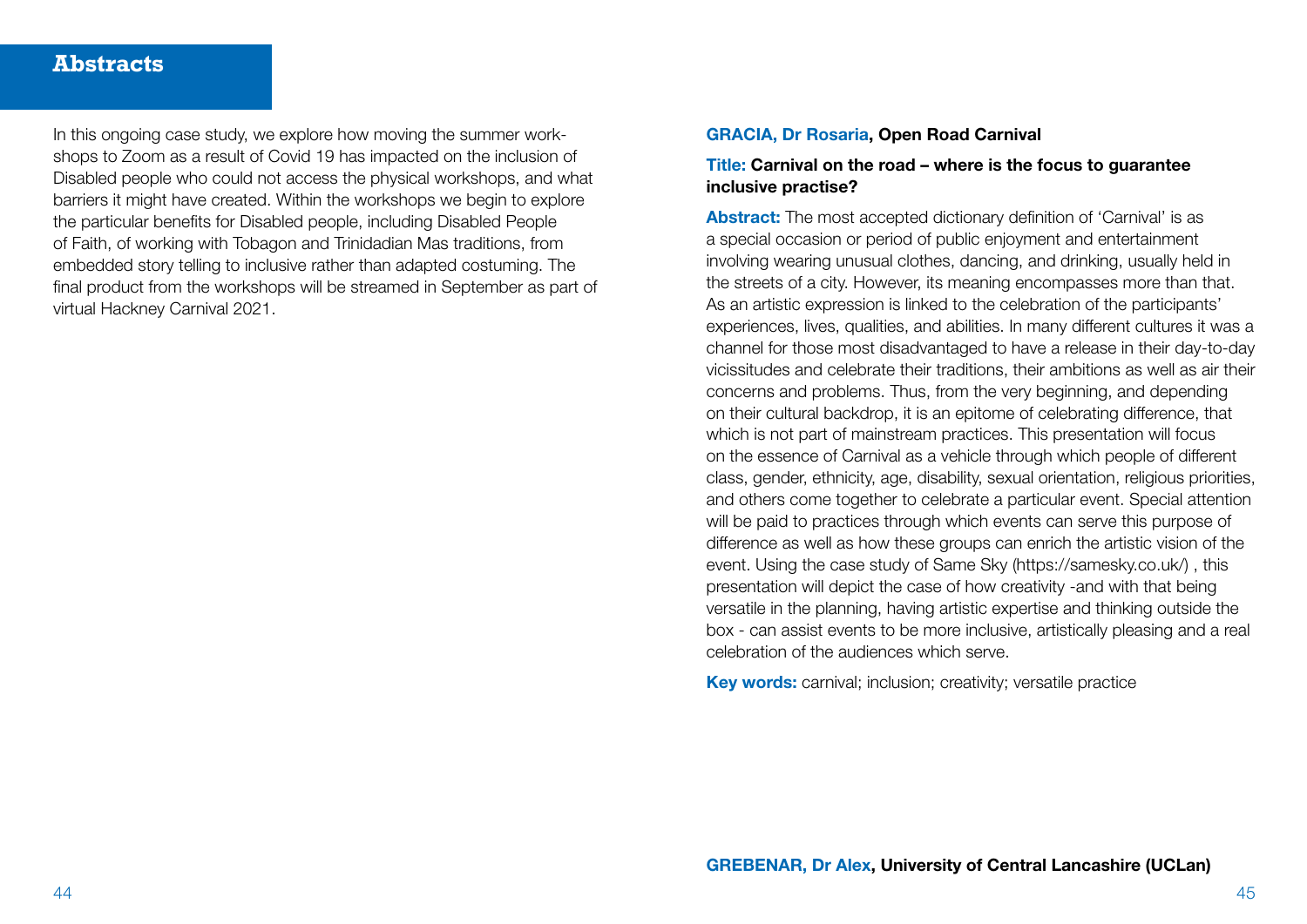#### Title: The Lure of Vinyl: Spinning 'open decks' events for wellbeing outcomes

Abstract: The lure of vinyl. The feel of the sleeve. The bump of the needle. The crackle of the groove. And the music begins…

An enduring symbol of popular music, the vinyl record has been subject to a huge increase in attention and consumption over the past 15 years in the UK and in 2021 is set to become the dominant physical music format for the first time since 1987. As a result, vinyl has re-emerged as a performative symbol used in so-called open decks events, a participatory event where participants/performers play records of their own choice in a shared eventscape. This research explores this recent trend in the context of the burgeoning field of events and wellbeing research to conceptualise and understand the potential wellbeing outcomes from these events. The research proposes the 'lure of vinyl' as an elusive and intangible eudaemonic feeling generated through the tangible presence of the vinyl record within the open decks eventscape, a necessarily public domain which repositions the playing of records as active musical performance. Concomitantly, the event as a nexus of personal and collective consumption is explored to further examine the role of music in the eventscape. In the context of the significant turmoil in the events ecosystem during the time of COVID-19, this research explores specific touchstones of experience to further our understanding of the value of events and how this can be replicated in the virtual realm.

Key words: music, music events, wellbeing, co-creation

This is a published research paper with empirical data

## JACKSON, Dr. Caroline; ZIGOMO, Dr. Pamela; DASHPER, Dr Kate; FLETCHER, Dr Thomas, TATTERSALL, Jane and LAWS, Chantal, AEME Executive/University of Greenwich/Leeds Beckett University/Leeds Beckett University/Sheffield Hallam University/ University of Westminster

#### Title: Diversity, Equity & Inclusion in the work of AEME members

Abstract: Since the killing of George Floyd and the #BlackLivesMatter protests of 2020, the focus on the inadequacies of addressing issues of diversity, equity and inclusion have been spotlighted. Whilst HEIs have themselves clear DEI (or EDI) strategies, we as academics can make a difference not only within but also without, in the wider events sector.

AEME has committed to advancing diversity, equity and inclusion in events management. We have done this through signing two agreements:

- 1 TALS/ALSA/AEME/ANZALS/CALS/LARASA/LSA/WLO Joint Charge Statement http://leisurestudies.org/news/chargestatement/
- 2 BVEP DEI Commitment https://tinyurl.com/BVEP-DEI-commitment

We need to ensure that we make progress by better understanding what AEME members are doing and how actions can be evidenced, shared and acted upon. Social justice should be an integral part of who we are and what we do and not just something that is done to us or part of our teaching.

Three main areas have been identified within the remit of AEME membership:

- 1 event student, graduate and academic profiles and progression, including mentoring;
- 2 event curriculum and assessment;
- 3 DEI event research and impact.

This session is a participatory workshop that identifies our knowledge and action to date, and discusses what we need to do collectively in the future.

Key words: diversity: equity: inclusion: event students: event academics

46 47 Reflection on practice, sharing ideas and/or experience, practical session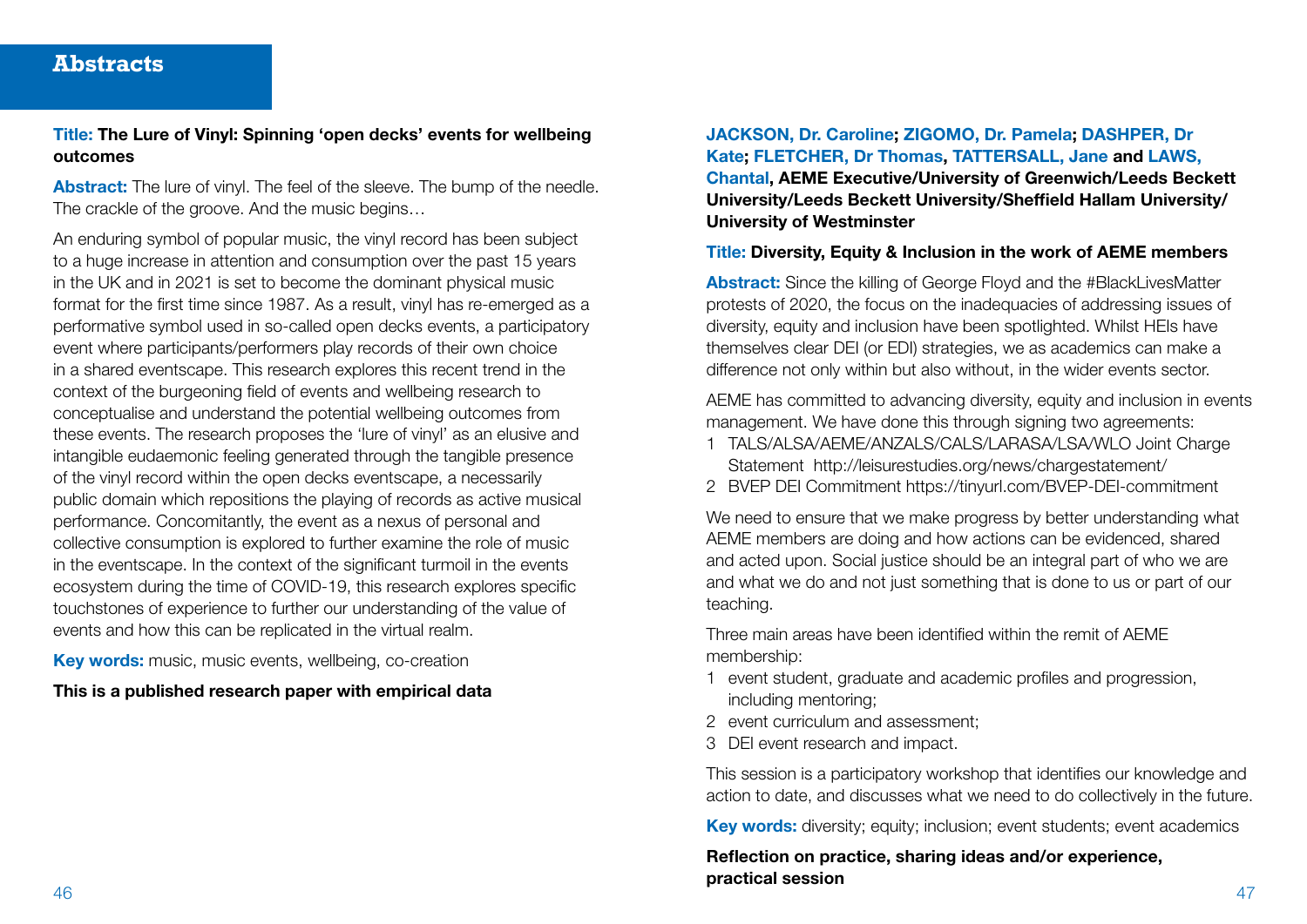JACKSON, Dr Caroline, AEME Executive Committee Additional contributors (attendance not confirmed yet) Proposing a 'talking heads' session for discussion, to include the following organisations who are members of the BVEP DEI Task Force: ABPCO, EMA, EVCOM, Event First Steps, Event101, HBAA, NOEA, Without Exception, Attitude is Everything, Diversity Ally

#### Title: The policy and practice of DEI in UK events

Abstract: This session will outline the work of the Business Visits & Events Partnership Diversity, Equity & Inclusion Task Force. It will include a 'talking heads', or recorded interview, session of member case studies to illustrate initiatives being undertaken. This will be followed by a discussion around how this informs future research and practice.

Diversity, Equity and Inclusion are all complex terms and processes. Going beyond the 9 protected characteristics of the Equality Act 2010, policy and practice grapples with the dynamics of the moral and ethical perspectives of these legal responsibilities. Taking a position and encouraging others to act and behave for systemic change is not easy. The examples provided here will demonstrate the challenges faced but also the opportunities for a cultural shift in the UK event sector.

Key words: diversity equity inclusion event policy event practice

Reflection on practice Sharing ideas and/or experience Practical session

#### JAIMANGAL-JONES, Dr Dewi; JACKSON, Dr. Caroline and ROBERTSON, Dr Martin, Cardiff Metropolitan University/AEME Exec and BVEP Vice Chair/Edinburgh Napier University

#### Title: Building resilience and future proofing events education

Abstract: This session explores issues surrounding the design and delivery of Event Management programmes, specifically those related to their resilience and futureproofing. It addresses the increasing demand for educators to respond to a diverse range of stakeholders. As each stakeholder has different notions and measures of efficacy, so a new and sometimes conflicting set of challenges and opportunity arise.

Students require the skills to flourish in their careers and to shift aspirations and sector employment successfully (Barron & Knight, 2017). Employers expect graduates with skills and knowledge to fulfil employment needs quickly (Barron & Leask, 2012). Wider society want maximum value from qualifications and events. Sustainability and ethical practice are additional key priorities. Thus, graduates require sector specific knowledge and skills in addition to higher order, advanced knowledge, and managerial competences (Beavan & Wright, 2006; Bladen & Kennell, 2014; Barron & Knight, 2017). Simultaneously, graduates also require transferrable skills, the ability to transfer or transpose their sector specific knowledge to other areas, and contribute to the construction of new knowledge and practices as societies change.

The Covid-19 pandemic has been a catalyst for innovation and transformation for events, for related industry, for education, and wider society. The world has had to adapt and evolve swiftly. Accordingly, this work discusses drivers and options for pedagogical tenor, curriculum design and curriculum delivery that is resilient and futureproofed for the needs of current and new stakeholders involved in, or else impacted by, managed events.

Key words: Futureproofing, resilience, curriculum design, pedagogy.

48 49 Educational paper, Reflection on practice, Sharing ideas and/or experience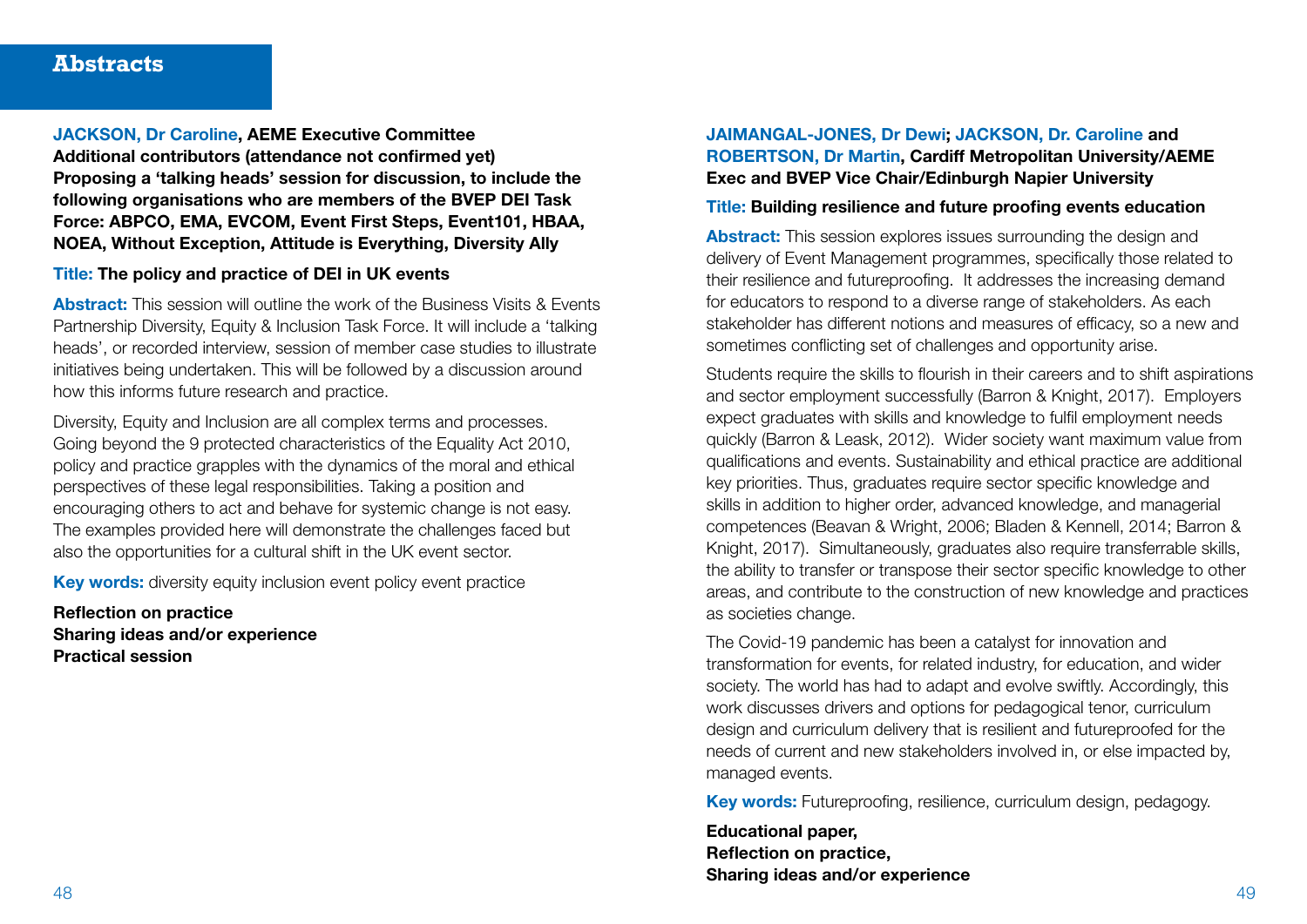#### KERR, Gary; STEWART, Hannah; SMITH, Stephen and ALI-KNIGHT, Jane, Edinburgh Napier University

Title: The 'Senses Framework': A relationship-centred approach to co-producing dementia events in order to allow people to live well after a dementia diagnosis

Abstract: Dementia is a progressive disorder that affects how the brain works, and in particular the ability to remember, think and reason. Contemporary approaches to understanding dementia encourage us to think about how people can live well in their communities (Cantley et al, 2005; Behuniak, 2010; Williamson, 2012; Caine, 2014). Such approaches focus on ensuring that people with dementia see the diagnosis not as the end of their life, but rather as the beginning of a new chapter of their life. There is a growing area of literature around social care and palliative care and making sure that people can live actively in their own home and remain connected to their community. However, one area of dementia care that is under-explored is the value that festivals and events specifically produced for people with dementia have on being able to allow people with dementia to live well after their diagnosis. This paper explores how festivals and events specifically tailored for people with dementia can help those with a dementia diagnosis to live well after their diagnosis. We have undertaken qualitative research in the form of semi-structured interviews and focus groups with people living with dementia; their carers; festival organisers; and event managers, in order to understand the value of festivals and events in the context of dementia care. Our research identifies areas of best practice within the sector and we propose recommendations for improvement in how festival and event managers make their events accessible for those living with dementia.

Key words: dementia; disability; inclusivity; accessibility; quality-of-life.

#### Research paper

#### KNILL-JONES, Simon, VIP social club

#### Title: VIP social club for blind and visually impaired people

Abstract: The social club are a group of individuals who are bought together because of their visual impairments.

How can VI people participate carnival? We were and still are the only VI group to take part in Luton international Carnival.

We will share the experience, practical solutions, and strategies that have and will support blind and visually impaired people in carnival.

Over the last 3 years, we have formulated strategies through practical sessions so that the VI community to fully participate in carnival, from the inception of a theme to producing costumes and floats.

Each year we learn more through the experience of our carnival team and tweak strategies to improve our work supporting us to grow in confidence showing with pride what VI people can achieve when barriers are removed, and they are given support and guidance.

Visual impairments do not discriminate between race culture gender age or social economic groupings. Vision deteriorates with age at some point in your lives you will be wearing glasses.

We have with the fantastic support of UKCCA, Clary Salandy, Steve Hoyte and Janet Skepple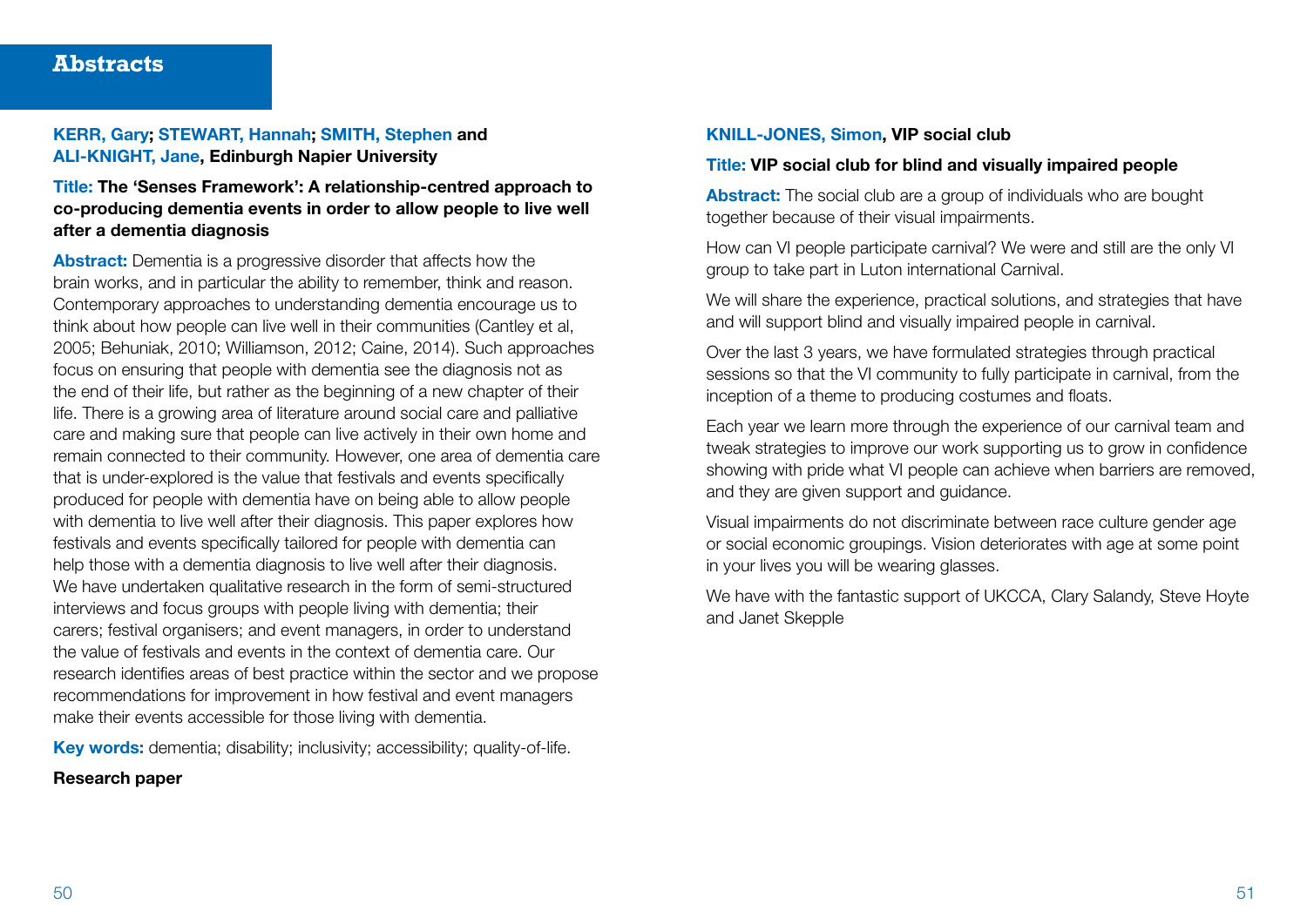#### LOEWENTHAL, Alexander Loewenthal (Aka Alexander D Great) www.alexanderdgreat.net

#### Title: The beneficial effects of Calypso for people living with Dementia

Abstract: Calypso and Soca have been integral to the creation of music for Carnival. Simple "call and response" (C and R) lyrics are at the heart of the participatory nature comprising the essence of the activity. I have shared calypso composition in a variety of settings, notably for children or adults with physical and/or mental health challenges. Some have been elders' groups whose challenges have included memory difficulties at various stages of dementia. Methods of engagement comprise singing and moving to well-known songs as well as group compositions with simple lyrics on a chosen theme or topic. The example below is one such C and R song from a West London Caribbean lunch club called Nubian Life.

Participants produce lyrics on a topic chosen by the group. Using a single refrain line and adding rhyming couplets alternating around the refrain creates a simple "call and response" song, similar to the famous "No, don't stop the carnival". I will attempt a short "live" example during my presentation, lasting just a few minutes.

#### (Excerpt)

We are members of Nubian Life (refrain) Jenny has to go and make the tea W.A.M.O.N.L But even if there's biscuits she'll get no fee W.A.M.O.N.L When we come here, we all make friends W.A.M.O.N.L. We hope the friendship never ends W.A.M.O.N.L

Keywords: Calypso, Music, Dementia, Reminiscence, Therapeutic

#### Sharing of ideas and experience

#### McCULLOUGH, Nicola and PADGETT, Rebecca, University of Salford / York St John University

#### Title: How can learning and teaching pedagogy in events management education positively develop belonging, participation, confidence and work readiness. A case study approach

Abstract: This case study seeks to explore the links between belonging. participation, confidence, motivation and the development of work readiness and self-efficacy for the global events industry by using innovative learning and teaching pedagogy for students studying degrees.

This session will outline how we have transformed key undergraduate and postgraduate events modules to better prepare and position students to improve graduateness and work readiness as students enter industry. It will show how we have successfully worked across boundaries with internal and external stakeholders, across 2 institutions to enhance and enrich the curriculum. Outcomes have been overwhelming positive in terms of developing students to be empowered to take responsibility for being the best that they can be.

By fully understanding the unique nonlinear graduate market in the UK we have been able to build motivation, self-efficacy, confidence and selfbelief of our students particularly around commercial awareness, creativity and digital capabilities. Lessons learned over this 2 year project will be discussed demonstrating how we have used the student voice and other teaching and learning mechanisms in order to develop modules that are deliverable at scale and reflect student and industry needs.

Key words: Employability, pedagogy, authentic assessment,

Reflection on practice Sharing ideas and/or experience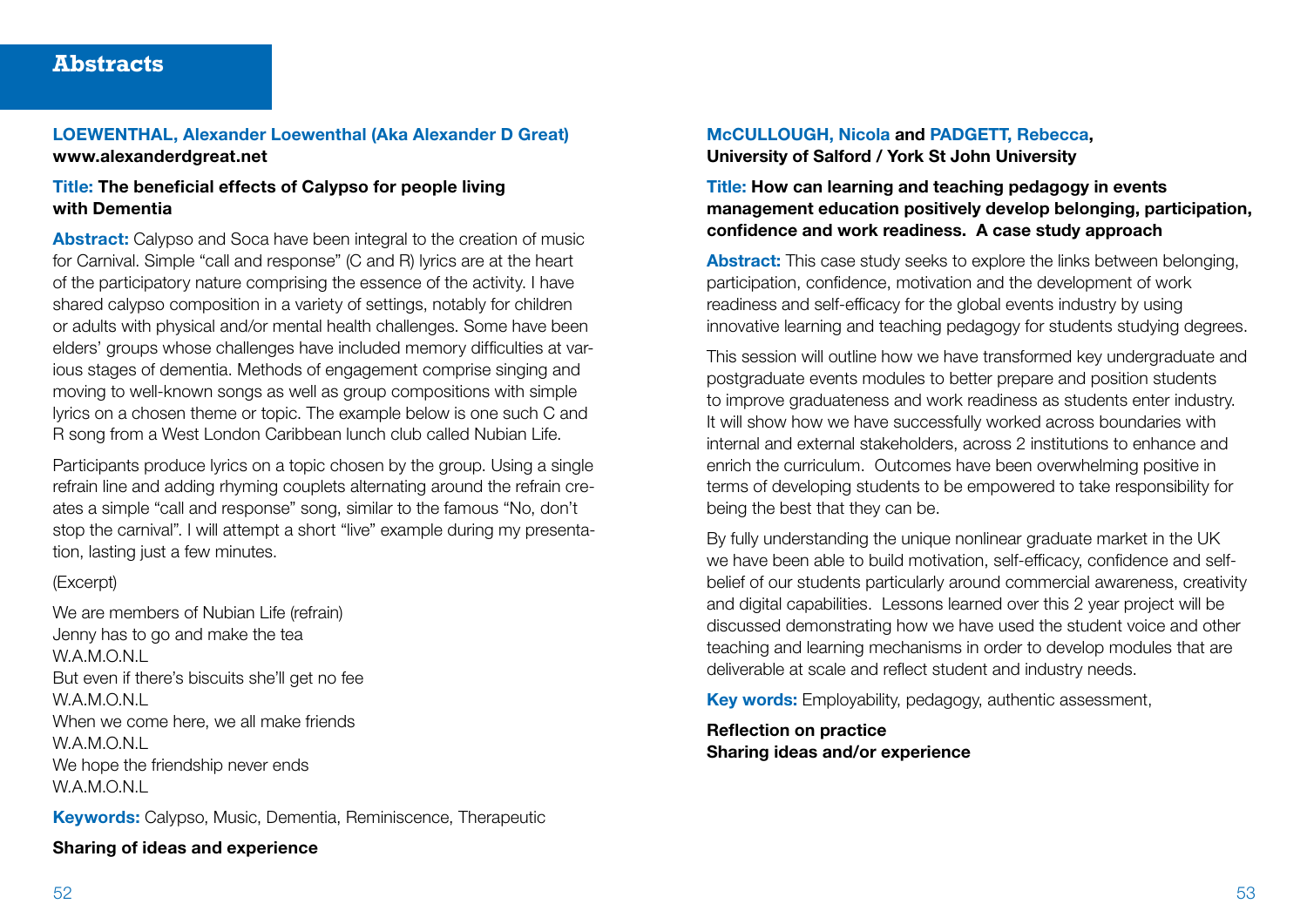#### MORGAN, James, University of Westminster

#### Title: The Knowledge Exchange Experience

Abstract: The reflection on practice session explores the HE sectors Knowledge Exchange Framework in the context of events education and industry engagement. Understanding how the Knowledge Exchange Framework fits within events education and the many activities that can be used to improve knowledge exchange outputs – both direct and indirect – will be discussed. Case studies to illustrate the points made in the presentation will be shared with colleagues to inspire innovation in the knowledge exchange space within member institutions. The session will provoke thoughts to inspire new approaches to the implementation of the Knowledge Exchange Framework and how to develop knowledge exchange networks.

#### Reflection on practice

#### POPPA, Marina – co-presenters: Jackie Hagan, Glen Greaves / Phedra Broche, Mira Bel, Callaloo Carnival Arts

#### Title: How can access be embedded into Carnival Masquerades?

Abstract: Callaloo Carnival Arts Team will share learning from the production of a PopUp Carnival Parade; including designing and making new Masquerade work.

**Our research question:** How can access be embedded into Carnival Masquerades? – using access riders as a tool to improve outcomes for professional and community Carnival Artists. Artists already use riders to give prior notice to venues and event organisers of what they need to do their job effectively. This is standard practice in the Entertainment Industry: an efficient way of communicating Artists' needs ahead of their arrival.

Disabled artists have recently begun to extend and develop this concept to create 'Access Riders'. Our lived experience of disability is useful, but it isn't enough to ensure good outcomes for ALL disabled people using our services or attending our events.

To embed accessibility into our work and events, access must be embedded into our organisational practices as well as our creative activities.

We explored the use of Access Riders as a tool for improving outcomes for disabled people who use our services, attend our events or work in our organisation.

Since disabled people are not a homogenous group, we looked at how the barriers we face as disabled people intersect with our identities around race, gender,

sexuality, nationality, age, caring responsibilities and class.

Event managers will learn how to use Access Riders as a tool to improve outcomes for disabled people at Carnivals, Festivals and Outdoor Arts events.

Key words: carnival, access rider, intersectionality, outcomes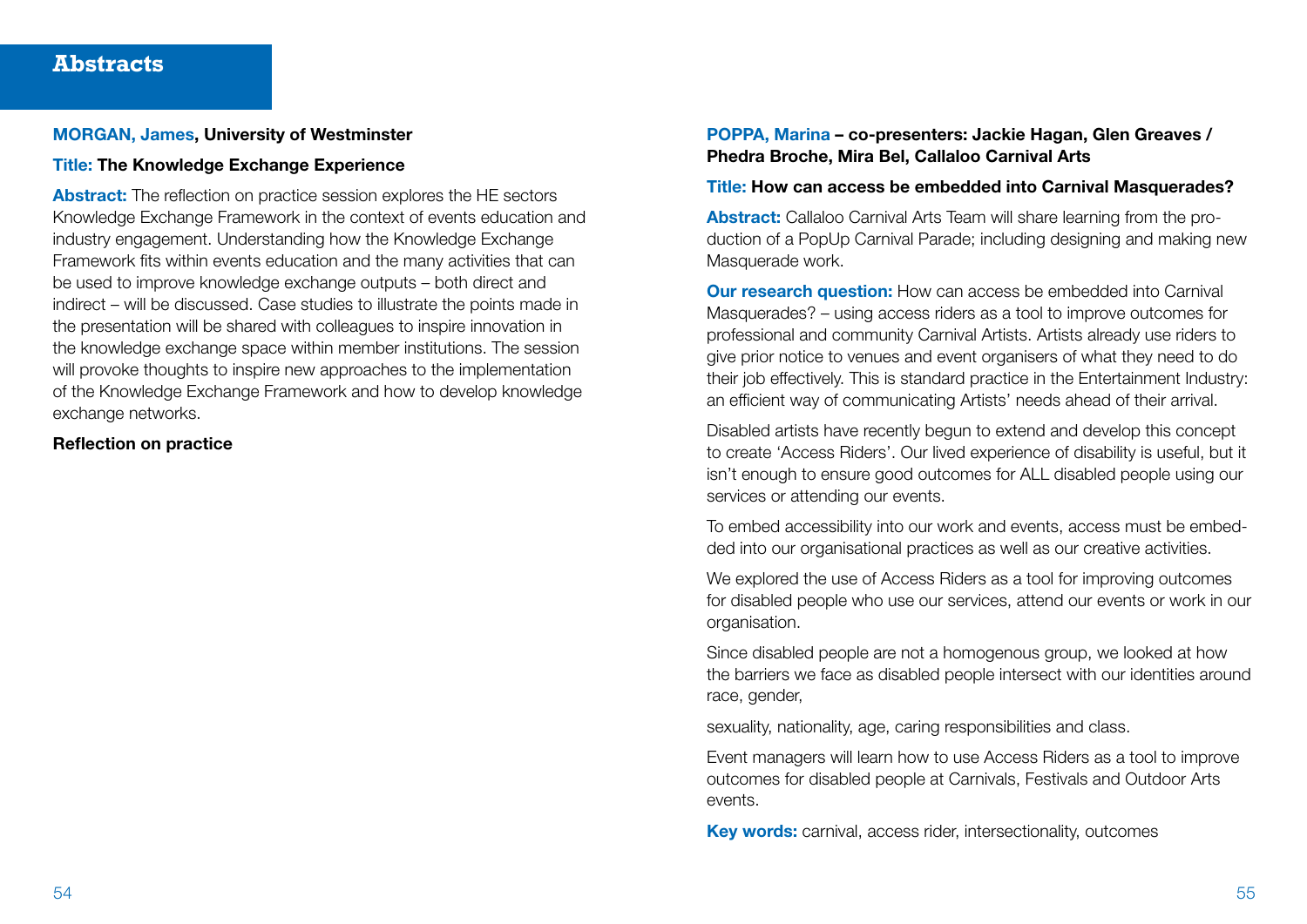#### **Rakić, Dr Tijana, University of Brighton, UK**

#### Title: Visual Methodologies in Events Research

Abstract: Visual research methods have long been used across the social sciences and humanities, with their early historical emergence being closely linked to visual anthropology which developed as a subfield of anthropology. Since, visual research methods have flourished, gaining the status of legitimate research methods within both some of the core academic disciplines and a variety of multidisciplinary fields of studies across the social sciences and humanities. More recently, and in particular during the last decade, visual research methods have also attracted interest and started gaining prominence in events studies (Pernecky and Rakić, 2019). This paper provides a brief history of visual research methods followed by an overview of their three main types – namely, the collection of visual data from secondary sources for the purpose of analysis; the creation of visual data within research projects; and the reliance on visual data to elicit richer insights during interviews and focus groups (Rakić and Chambers, 2012). In so doing, and while simultaneously reflecting on the wider conference theme and in particular SDG10 and SDG16, this paper highlights the possibilities that visual methods offer within events research projects, especially when these are incorporated alongside other methods and/or used to produce visual research outputs. Within its conclusions this paper provides pointers for future visual research agendas in both the wider multidisciplinary field of events studies (Rakić and Pernecky, 2019), as well as within the specific areas of events studies related to the wider conference theme, SDG10 and SDG16.

Key words: history of visual methodologies; visual event studies; event studies; event management; event marketing

#### Research/theoretical paper

#### STADLER, Raphaela, JEPSON, Allan, WALTERS, Trudie and CAPELL-ABRA, Laura

University of Hertfordshire, UK/Walters Research and Consulting, New Zealand/Stress Matters, UK

#### Title: Take an interest in what's going on, ask how I'm feeling': Improving mental health and wellbeing in the events industry

Abstract: This collaborative study between Stress Matters UK, the University of Hertfordshire, UK and Walters Research and Consulting, NZ, aims to gain a more nuanced understanding of the mental wellbeing of event professionals working in a very stressful and deadline-driven industry. Over the last five years, the Stress Matters team have endeavoured to investigate the relationship between pressure, stress and the events industry in the UK. In 2017 and 2019, research was conducted to assess how the industry's reputation as being 'inevitably stressful' could be improved. For the 2021 study, we build on these findings, but place more emphasis on policies, practices and the crucial role of employers in how employees experience stress, and how it impacts their productivity and health. We present findings from a large-scale online survey with respondents from across all sectors of the UK events industry, including a range of employment status and job levels. Semi-structured in-depth interviews with several industry professionals provide further insights into recent changes in attitudes and approaches to stress and wellbeing across the industry. By taking a Critical Management approach, we investigate a) how employers in the events industry actively try to reduce stress for their employees, and b) how company culture significantly contributes to employees' mental health. Based on these findings, we present a set of practical implications and recommendations for best practice. These will help event professionals and businesses to focus on their organisational culture to achieve positive change and provide adequate mental health training and support for their employees.

Keywords: stress, mental health, wellbeing, events industry, policy, Critical Management

#### Exploratory/initial findings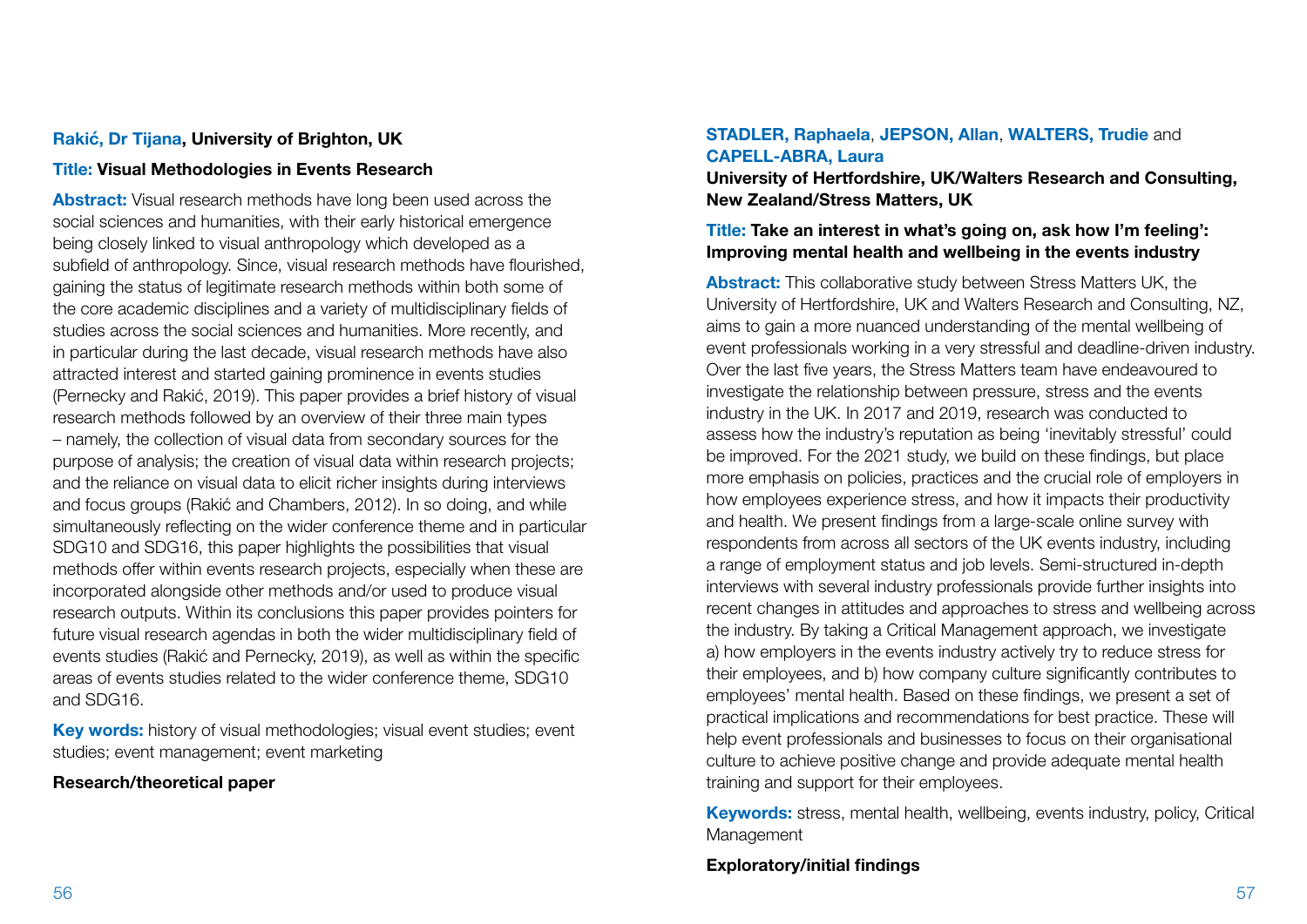#### STRAUCH, Alexandra and GELLWEILER, Dr Susanne, University of Applied Sciences Kufstein Tyrol/Dresden School of Management (a school of SRH Berlin University of Applied Sciences)

#### Title: The Impacts of COVID-19 on the Meeting Industry – an Exploration of German Conference Organizers' perspectives

Abstract: The COVID-19 pandemic forced event organizers to cancel, postpone or shift their face-to-face events to digital events. The purpose of this study was therefore to explore the impact that the pandemic had on the German meeting industry and to what extent digital events can aid in the time of crisis.

An exploratory, qualitative research approach in the form of expert interviews was taken to obtain deeper insight into the topic. Six semistructured interviews were conducted with event organizers of different exemplary German conferences which were carried out as digital events in 2020/21 for the first time. The interviews were subsequently analyzed using the thematic analysis approach by Braun and Clarke (2006).

The research also made use of existing literature which shows that the MICE industry is one of the most impacted industries in Germany (RIFEL, 2020). Besides economic impacts such as less generated revenue through the cancellation of projects, the research findings indicate restricting as well as positive impacts on current and future planning processes for meeting planners. The use of digital events seems pivotal for overcoming the time of crisis and may even help German conference organizers to emerge stronger and be more resilient to future shocks. Furthermore, the findings discuss the positive influence that digitalization has had on the industry and the development and change that are expected in the future.

Key words: COVID-19; resilience; digitalization; meeting industry

#### Research/theoretical paper

#### THOMPSON, Shabaka and WALDON, Marcus De CORE UK and JuJu Festival Tech

#### Title: Innovation in Masquerade post COVID 19

De CORE UK has formed a partnership with JuJu Festival Tech (Trinidad and Tobago) to explore and develop an innovative approach to integrating Carnival masquerade with wearable technology, using OLEDs and other immersive technologies that extend the masquerader's experience in the digital space.

J.E.M. is a smart costume, referred to as the J.E.M Smart Costume© integrating light and touch technologies for use in carnival masquerdes, festivals, and indoor performances that extend the performative interaction. The objective is to create a global network of wearable technologies capable of hybrid experiences – an experience in the physical and digital worlds.

The J.E.M. Smart Costume© will appeal to all, inclusive of abilities and disabilities including the hearing impaired. It can be adapted for children of all ages to make it safer and user-friendly.

De Core and JuJu Festival Tech would like to take the opportunity to introduce this new idea on the AEME conference platform as the work transcends age, techniques, and genres.

Key words: Wearable technology, innovation, hybrid experience, smart costume, inclusive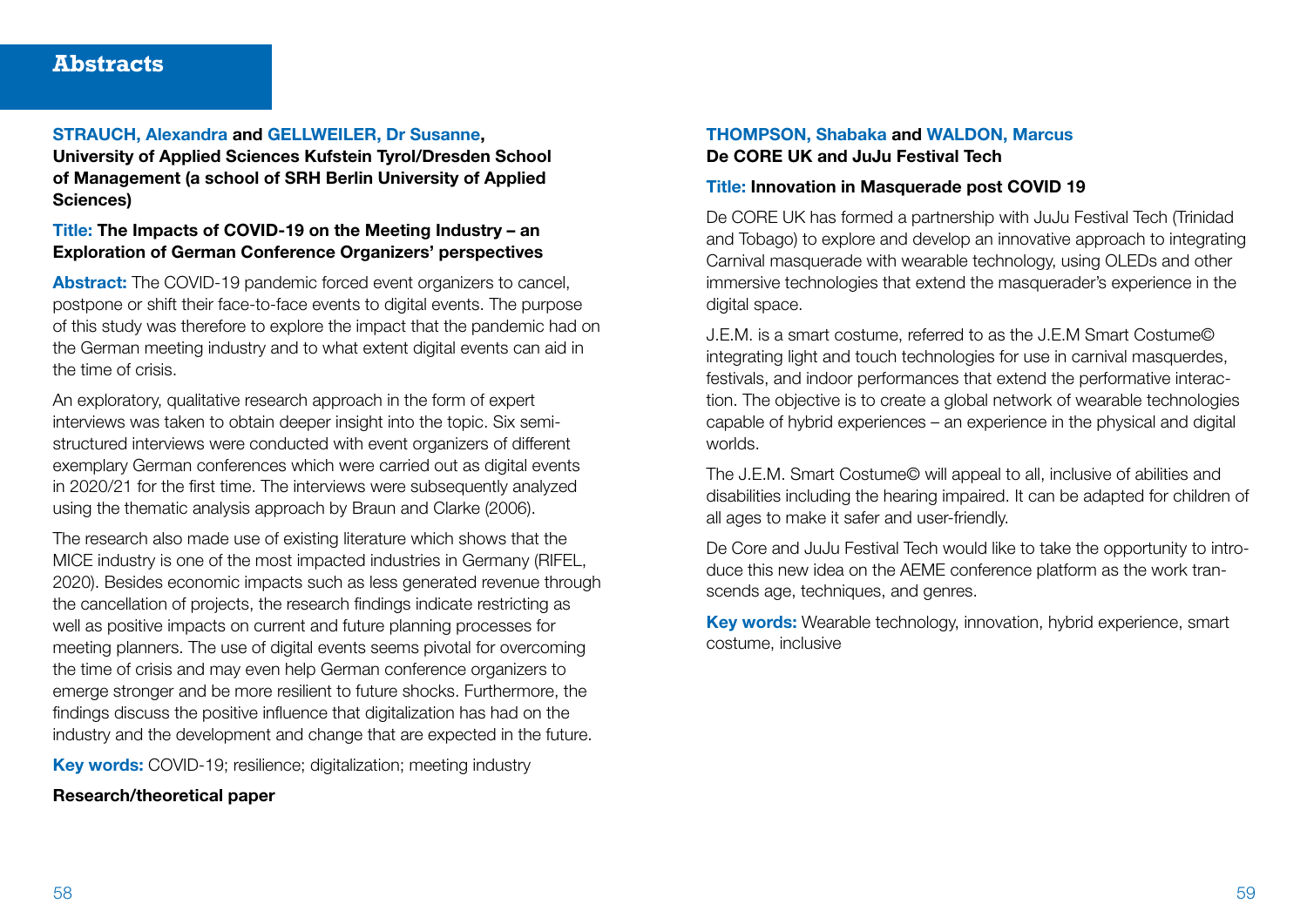#### VASILEIOU, Fotios, University of Sunderland

Title: The Invisible Giant of Psychology in Learning: the critical importance of Curiosity, Happiness and Open-mindedness for achieving engagement and creativity.

Abstract: A multidisciplinary approach enriched with socio-educational philosophies, the use of history of education and the psychological approach of emotional geographies could potentially change the future of Higher Education focusing in the importance of curiosity, happiness, positive energy and open-mindedness in learning for Events and Entertainment Studies.

The explorative discussion dives into voting apps, democratization of education, students as producers as well as conferences organised to unearth the opinions of students and professionals from the abovementioned industries (Vasileiou, 2017; 2018; 2019).

Educational positive psychology movements unearthed neglected areas like the Values in Action, Positive Education, Outdoor Learning, Nordic Cuddle, Adventurous Learning, Learning-Outside the Classroom, Emotional-Geographies, Geo-Psychology, Strengths-Based-Education, Action-for-Happiness (Vasileiou, 2020).

Between those theories, the mental health and psychology are important. After covid19 lockdowns, the universities should reconsider the wellbeing and psyche of the students and staff, when at the same moment it is time to reconsider old practices when new researches show involvement of happiness and positivity in faster and broader learning (Barkley, 2010).

Experimental approaches engage the students, i.e. the Wellness Promotion Strategies Conference, sponsored by The Institute for Lifestyle Improvement, University of Wisconsin, Global Happiness Council, University of Pennsylvania (Adler, 1985; 2018), when the relation of creativity with parameters like curiosity, open-mindedness, happiness could potentially maximise engagement and employability, entrepreneurship of students in Events Management.

"Awesome" is an engagement/teaching method for Events, Arts, Fashion,

Entertainment Studies, applying emotional geographies, peripatetic philosophy, learning-outside-the-classroom approach, happiness movement, values in action, strengths based education (Vasileiou, 2016

Key words: Open-mindedness, curiosity, creativity, learning, psychology

#### Research Paper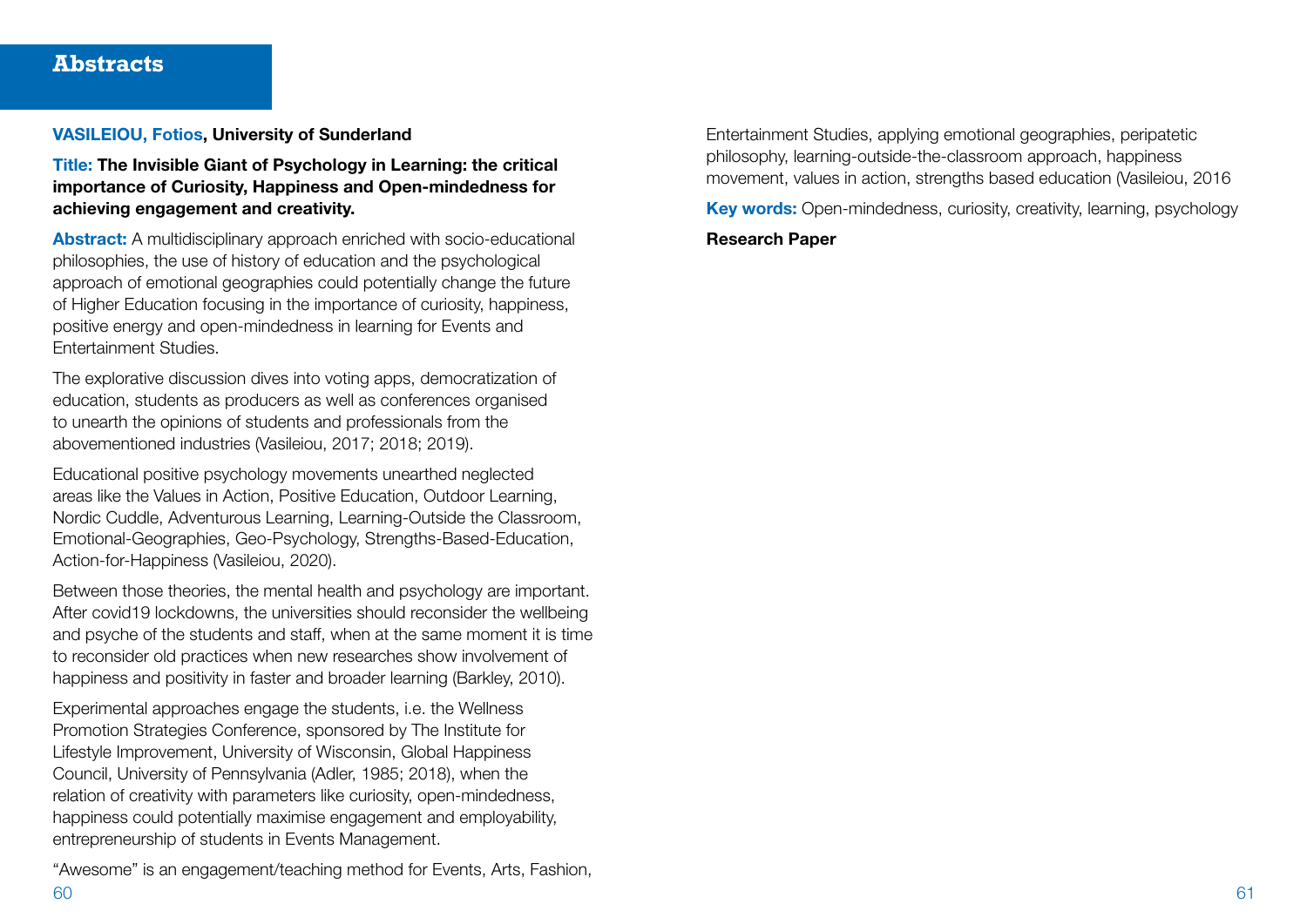#### VLACHOS, Peter & NIAZ, Shahab, University of Greenwich

#### Title: Disability and football fan experience: a comparative analysis of disabled attendees and sports venue staff

Abstract: In recent years, a body of research has emerged on disabled athletes in competitive sport (Choi et al, 2019; Braye et al, 2017; Wareham et al, 2017). Yet little parallel attention has been paid to disabled fans as attendees and consumers of sport event experiences. One in five people in the UK report a disability (DWP, 2018).

A case approach was used to examine policies, fan experiences, and staff perceptions of disability at Charlton Athletic Football Club (CAFC) in south-east London. Qualitative interviews and focus groups captured the experiences and attitudes of disabled fans, venue staff, and general management. A total of forty ( $n = 40$ ) participants were interviewed, consisting of twenty disabled fans and twenty venue staff.

Disparities exist between the experiences of disabled fans, and perceptions of non-disabled stadium staff. A fifth of disabled fans reported disability discrimination. Nearly two thirds felt that the venue required improved accessibility. Conversely, non-disabled stadium staff perceived no disability discrimination. Our results are surprising given the club's proactive inclusivity efforts in supporting the community, encouraging female fans, and recognising LGBT (Miller, 2018).

Compared to the more widely reported issue of racism in sport, disability discrimination remains under-explored. Equalities and human rights legislation impose a minimum level of accessibility requirements. 'Reasonable adjustments' provisions reflect the burden on service providers rather than the needs and preferences of the disabled consumer. Larger clubs may be able to dedicate more financial resources on physical accommodation of disabled fans, but such improvements must be complemented by staff training.

Key words: disability discrimination; disability in sport; inclusion; fan experience; accessibility;

#### Research Paper

WALTERS, Trudie, STADLER, Raphaela and JEPSON, Allan University of Otago, New Zealand and University of Hertfordshire, UK

#### Title: Positive power: events as temporary sites of power which "empower" marginalised groups

#### Abstract:

Purpose – The importance of events for marginalised groups has largely been overlooked within tourism, hospitality and event studies. The purpose of this study is to address this gap, emphasising the positive outcomes of power relationships rather than the negative, which have traditionally been the focus in event studies.

Design/methodology/approach – The study investigated eight events for indigenous and ethnic minority groups, rural women, disabled people and seniors in Australia and New Zealand. Qualitative data was collected via participant observation, reflexive ethnography, semi-structured interviews and in-the- moment conversations. An inductive thematic approach was taken to data analysis.

Findings – Eight themes around notions of power and empowerment were identified during the analysis: providing a platform, giving/taking ownership, gaining confidence, empowering with/through knowledge, respect, pride and affirmation, freedom to "be" and resistance. These were then viewed through the lenses of social-structural and psychological empowerment, enabling a deeper understanding of power at/through events.

Research limitations/implications – The paper presents a framework for empowerment that enables event organisers to both understand and deliberately plan for the productive use of power, which can reaffirm important event aims, objectives and values. It can also be used by researchers as a framework through which to identify and assess the contributing elements of empowerment at events and by local government to guide policymaking around events.

Originality/value – This study is the first to highlight best practices for the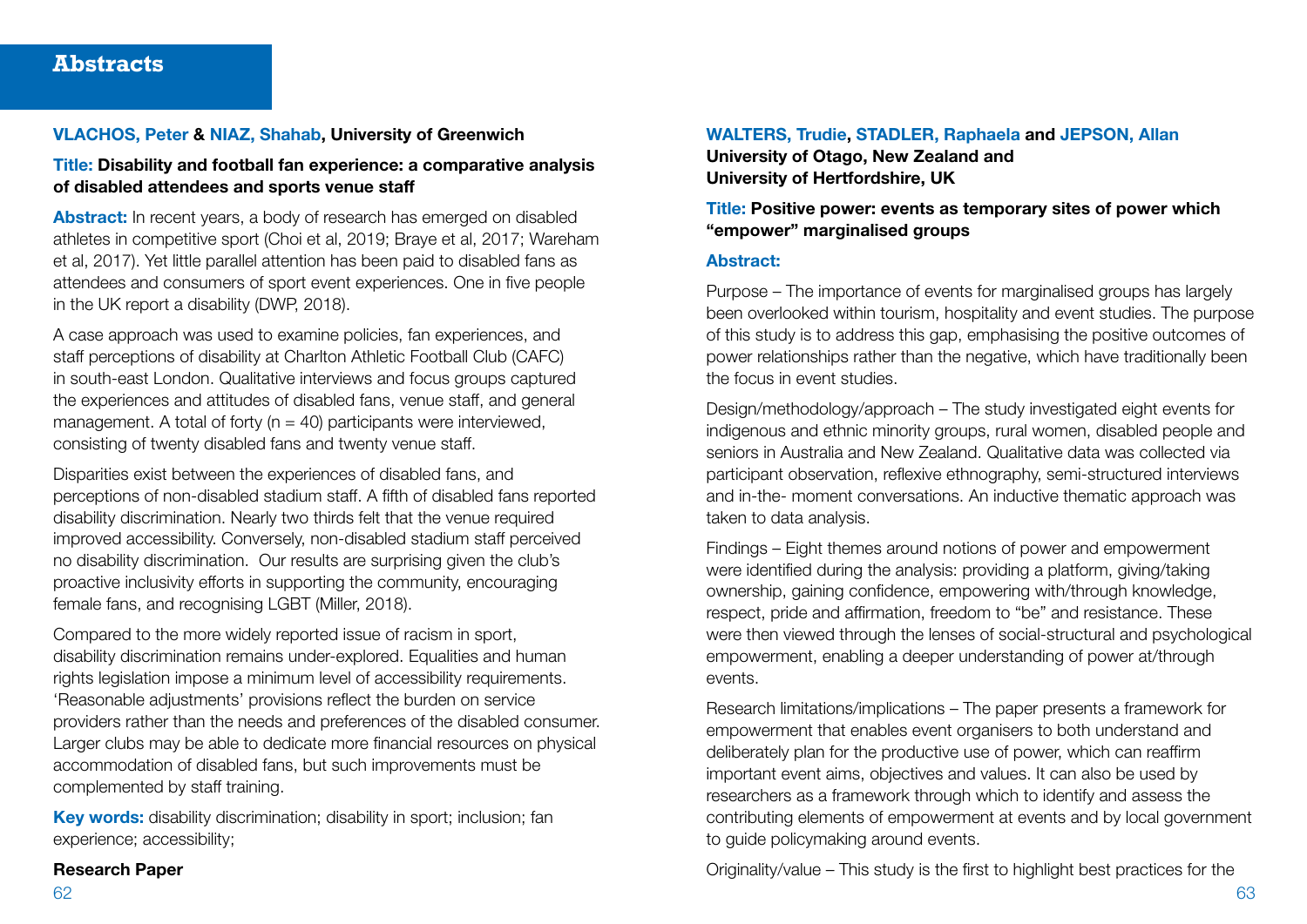positive use of power at events that "empowers" marginalised groups. Grounded in empowerment theory, the study offers a new lens to reframe notions of power and provides a theoretical framework that will be of value for both critical event studies researchers, event organisers and policymakers alike.

Keywords: marginalised groups, critical event studies, social-structural empowerment, psychological empowerment, community participation, social capital, festivals

#### Research paper

#### ZIGOMO, Dr Pamela, University of Greenwich

Title: Where I belong – reimagining Black identity through Afro-Punk Festival and the South African Verve Clicquot Polo Classic

Abstract: This paper presents the preliminary findings of a netnographic study of fan communities engaging with the Afro-Punk festivals and the South African Verve Clicquot Polo Classic in order to explore how these communities have been impacted by the evolution of these events. These events have catalysed the reimagining of Black identities within the cultural spaces they inhabit and where Black people have often felt invisible.

Discussions related to social change have referred to the role of different types of spaces in the transformation of societal structures. There are the closed spaces for decision makers and resource holders; then there are the invited spaces which are created by the decision makers to engage with the public and finally, there are claimed or informal spaces created by the public. This research focused on the interactions within the claimed spaces, those virtual spaces inhabited by the community, content creators and influencers engaging with the Afro-Punk festivals and the South African Verve Clicquot Polo classic events, in order to understand these event spaces.

The preliminary findings reveal how both events have facilitated the construction of claimed spaces where communities have expressed sentiments of theses spaces being liberating, educational and affirming. Where commercial objectives come into play, boundaries between the invited and claimed spaces can become blurred and this raises questions around authenticity and agency. The findings also challenge the perspective of viewing these different spaces as oppositional and that the interactions between invited and claimed spaces are not necessarily a zero-sum game where only decision makers and resource holders have the power.

Key words: belonging; representation; post-colonial; fashion; identity

#### Research/theoretical paper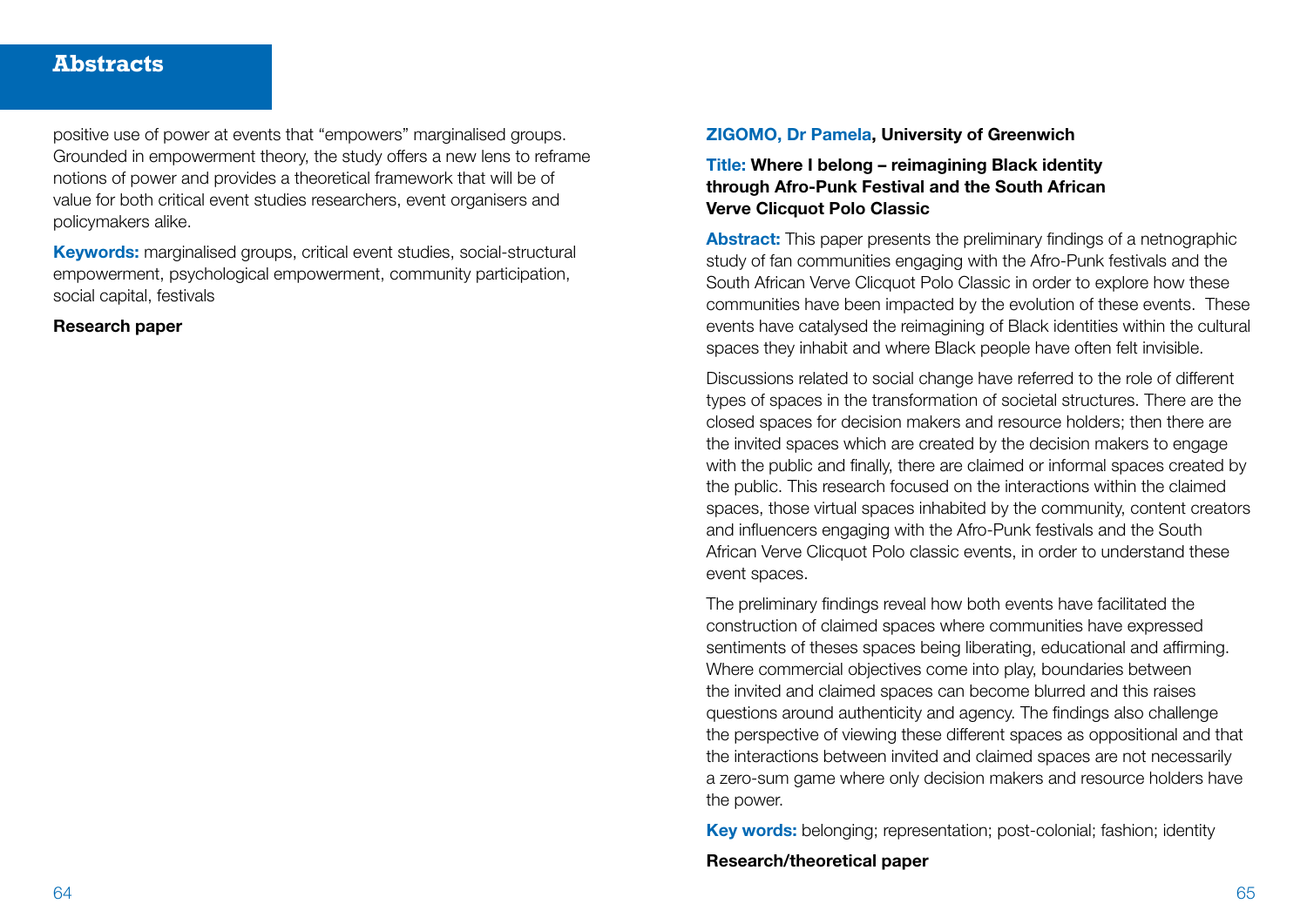# **Participants**

| Dr   | Emma Abson               | <b>Sheffield Hallam University</b>    |
|------|--------------------------|---------------------------------------|
|      | <b>Bernadette Albert</b> | <b>Leeds Beckett University</b>       |
| Prof | Jane Ali-Knight          | <b>Edinburgh Napier University</b>    |
|      | Rhonda Allen             | Open Carnival                         |
|      | Daniel Baxter            | Glasgow Caledonian University         |
|      | Charles Beauchamp        | Manding Arts                          |
|      | Manuela Benini           | Art Shape                             |
|      | Suzie Birchwood          | Art Shape                             |
|      | <b>Adrian Bossey</b>     | Falmouth University                   |
|      | Glenn Bowdin             | Leeds Beckett University              |
| Dr   | <b>Tim Brown</b>         | University of Chester                 |
|      | Katherine Buerger        | University of Brighton                |
|      | Laura Capell-Abra        | <b>Stress Matters</b>                 |
|      | Rob Chalk                | Performance Interpreting              |
|      | <b>Kevin Chambers</b>    | Arts University Bournemouth           |
|      | Angela Chappell          | Arts Council England                  |
|      | Laura Choppin            | Independent                           |
| Dr   | Diana Clayton            | <b>Oxford Brookes University</b>      |
|      | Serge Attukwei Clottey   | Afrogallonism & 360LA Festival        |
| Dr   | <b>Russell Cowley</b>    | <b>Birmingham City University</b>     |
| Dr   | Mandy Curtis             | University of Brighton                |
| Dr   | Tola Dabiri              | Independent                           |
| Dr   | Kate Dashper             | Leeds Beckett University              |
| Dr   | <b>Karen Davies</b>      | Cardiff Metropolitan University       |
|      | Paul Davies MBE          | Embaixadores da Alegria, Rio Carnival |
|      | Sam Dean                 | Performance Interpreting              |
|      | Alison Denholm           | Open Road Member                      |
|      | <b>Ruth Dowson</b>       | Leeds Beckett University              |
|      | Gina Dyer                | The New Carnival Company              |
|      | Claire Eason-Bassett     | University of Northampton             |
|      | Katy Edmunds             | The New Carnival Company              |
|      | Leila-Jane Edwards       | University College Birmingham         |
|      | <b>Yetta Elkins</b>      | <b>VIVA Carnival Club</b>             |
|      | Maria Ezobi              | 18 Hours                              |

|      | Paul Fallon            | Lancashire School of Business           |
|------|------------------------|-----------------------------------------|
|      |                        | and Enterprise, UCLan                   |
| Dr   | Francisca Farache      | University of Brighton                  |
|      | Aureliano Da Silva     |                                         |
| Dr   | <b>Thomas Fletcher</b> | Leeds Beckett University                |
|      | Jenny Flinn            | University of the West of Scotland      |
|      | Donna Fox              | <b>EMCCAN - East Midlands Caribbean</b> |
|      |                        | <b>Carnival Arts Network</b>            |
|      | Rebecca Frankel        | <b>SAGE Publishing</b>                  |
|      | Sasha Frieze           | University of Westminster               |
|      | Jonathan Fry           | Aberystwyth University                  |
|      | <b>Beverley Fulton</b> | <b>Oxford Brookes University</b>        |
| Dr   | Sean Gammon            | University of Central Lancashire        |
| Dr   | Susanne Gellweiler     | SRH Dresden School of Management        |
|      | Debbie Goatley-Birch   | Open Road Member                        |
|      | Frankie Goldspink      | The New Carnival Company                |
|      | Joanna Goodey          | London South Bank University            |
| Dr   | Ju Gosling             | Together! 2012                          |
| Dr   | Mary Beth Gouthro      | <b>Bournemouth University</b>           |
| Dr   | Rosaria Gracia         | Open Road Member                        |
|      | <b>Glen Greaves</b>    | Callaloo Carnival Arts                  |
|      | <b>Jasmine Greaves</b> | Callaloo Carnival Arts                  |
|      | Alex Grebenar          | University of Central Lancashire        |
|      | Laura Guthrie          | <b>Meander Theatre</b>                  |
|      | Jackie Hagan           | Callaloo Carnival Arts (Patron)         |
|      | Lindsey Hanford        | University of Westminster               |
|      | Jane Hart              | Meander Theatre                         |
|      | Jonathan Harvey        | University of Suffolk                   |
|      | Clare Hearn            | Falmouth University                     |
| Prof | Toni Hilton            | University of Brighton                  |
|      | Taz Hockoday           | Performance Interpreting                |
|      | Naomi Hollas           | <b>Event Grads</b>                      |
|      | Sophie Homer           | University College Birmingham           |
|      | Prof Debra Humphris    | University of Brighton                  |
|      |                        |                                         |